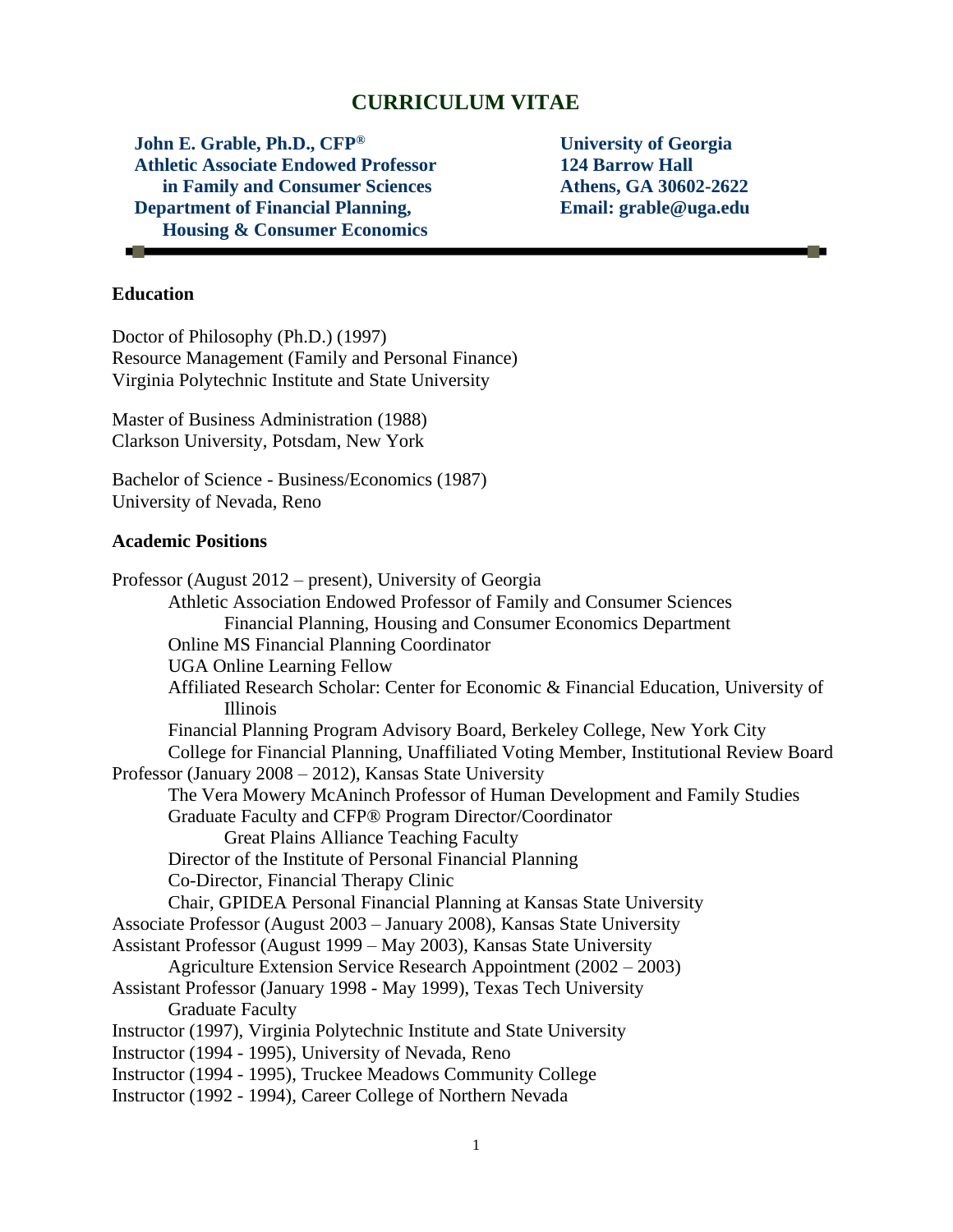#### **Other Employment**

Research Associate, Center for Financial Responsibility, Texas Tech University (1999-2000) Research/Teaching Assistant (1995 - 1997), Virginia Tech Financial Planner/Investment Advisor (1992 - 1997) Benefits/Pension Administrator (1990 - 1992) Accounting Assistant (1989 - 1990) Owner/Manager (1988) – The Comstock Baking Company

### **Certification and Licensure**

Certified Financial Planner (CFP®, January 1993). Knowledge for Practice Advisory Group, 2020 – ongoing. Council on Education, 2011 – 2014 Chair, 2014 Curriculum and Instruction Working Group, 2011 Trends in Financial Planning Task Force, 2009. Core Curriculum Standards Task Force, 2006. Registered Financial Consultant (RFC), May 2000 - 2016. Accredited Jewelry Professional (AJP), American Gemological Institute (2010). Fee-only, independent, Registered Investment Advisor (not currently active). Registered with the Securities & Exchange Commission (1990 - 1997). State Investment Advisor Licensee – Series  $63 \& 65$  Licensee (not currently active).

#### **Books Authored, Co-Authored, or Edited**

- **Grable**, J. E., & Chatterjee, S. (eds.). (2022). *De Gruyter handbook of personal finance*. Berlin: De Gruyter.
- **Grable**, J., & Palmer, L. (2019). *Introduction to personal finance: Beginning your financial journey*. Hobboken, NJ: Wiley.
- **Grable**, J. E., Sages, R., & Kruger, M. (2019). *The case approach to financial planning*. Cincinnati, OH: National Underwriter.
- **Grable**, J. E., Kruger, M., & Ford. M. (2019). *The fundementals of writing a financial plan*. Cincinnati, OH: National Underwriter.
- Chatterjee, S., Goetz, J., **Grable**, J. E., & Palmer, L. (2018). *Wiley study guide for 2018 CFP exam: Complete set* (1st ed.). Hobboken, NJ: Wiley.
- **Grable**, J. E., Yao, R., & Lei, S. (2017). *Financial planning: An international perspective.*  Beijing: China FPH.
- **Grable**, J. E., & Goetz, J. (2017). *Communication essentials for financial planners: Strategies and techniques*. Hoboken, NJ: Wiley.
- **Grable**, J. E. (2016). *A case approach to financial planning, 3rd edition.* Cincinnati, OH: National Underwriter.
- **Grable**, J. E., Klock, D., & Lytton, R. H (2008; 2012). *A case approach to financial planning, 2nd edition.* Cincinnati, OH: National Underwriter.
- Lytton, R. H., **Grable**, J. E., & Klock, D. (2006; 2012). *The process of financial planning*. Cincinnati, OH. National Underwriter.
- **Grable**, J. E., Archuleta, K., & Nazarinia, R. (eds.). (2010). *Financial planning and counseling scales*. New York: Springer.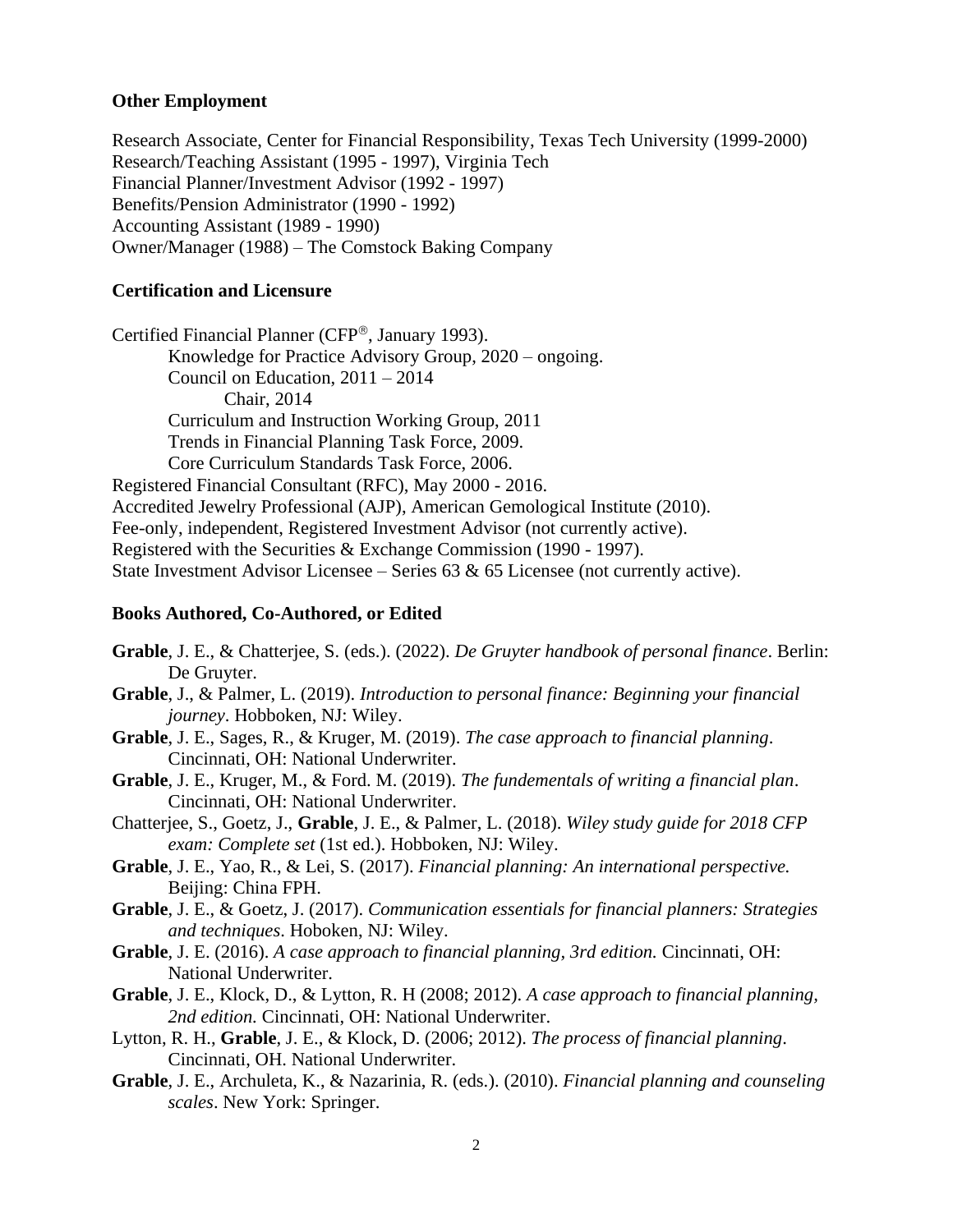- **Grable**, J. E., & Britt, S. (2012). *Personal financial management: Instructor's manual*. Upper Saddle River, NJ: Prentice Hall.
- **Grable**, J. E. (Ed.) (2000). *Retirement plan administration: Course one of the Certified Retirement Administrator designation.* Washington, DC: International Foundation for Retirement Education.
- Lytton, R. H., **Grable**, J. E., & Klock, D. (2000; 1<sup>st</sup> and 2<sup>nd</sup> editions). Personal financial *management: Teaching manual.* Upper Saddle River, NJ: Prentice Hall.
- Lytton, R. H., **Grable**, J. E., & Klock, D. (2000; 1<sup>st</sup> and 2<sup>nd</sup> editions). *Personal financial management: Student study guide.* Upper Saddle River, NJ: Prentice Hall.

#### **White Papers**

- Hubble, A., **Grable**, J. E., & Dannhauser, B. (2020). *Investment Risk Profiling: A Guide for Financial Advisors*. CFA Research Reports. <https://www.cfainstitute.org/en/research/industry-research/investment-risk-profiling>
- Brayman, S., Finke, M., Bessner, E., **Grable**, J., Griffin, P., & Clement, R. (2015). *Current Practices for Risk Profiling in Canada and Review of Global Best Practices. Research Report prepared for the Investor Advisory Panel of the Ontario Securities Commission*. [https://www.osc.gov.on.ca/documents/en/Investors/iap\\_20151112\\_risk-profiling](https://www.osc.gov.on.ca/documents/en/Investors/iap_20151112_risk-profiling-report.pdf)[report.pdf](https://www.osc.gov.on.ca/documents/en/Investors/iap_20151112_risk-profiling-report.pdf)

#### **Book Contributions**

- Heo, W., Kwak, E-J., & **Grable**, J. E. (2022). The role of big data research methodologies in describing stock market performance: Deep learning and Risk Tolerance (Chapter 14). In M. Madaleno, E. Vieira, and N. Barbuta-Misu (Eds.). *Handbook of Research on New Challenges and Global Outlooks in Financial Risk Management*. Hershey, PA: IGI Global.
- **Grable**, J. E., & Chatterjee, S. (2022). Defining personal finance (pp. 3-15). In J. E. Grable and S. Chatterjee 9 (Eds.), *De Gruyter Handbook of Personal Finance*. Berlin: De Gruyter.
- **Grable**, J. E., & Kwak, E-J. (2022). Personal finance: A policy and institutional perspective (pp. 17-33). In J. E. Grable and S. Chatterjee 9 (Eds.), *De Gruyter Handbook of Personal Finance*. Berlin: De Gruyter.
- **Grable**, J. E. (2022). Accounting for time when saving and investing (pp. 158-169). In J. E. Grable and S. Chatterjee 9 (Eds.), *De Gruyter Handbook of Personal Finance*. Berlin: De Gruyter.
- **Grable**, J. E., & Kruger, M. (2022). The role of insurance as a household financial management tool (pp. 308-328). In J. E. Grable and S. Chatterjee 9 (Eds.), *De Gruyter Handbook of Personal Finance*. Berlin: De Gruyter.
- Chatterjee, S., & **Grable**, J. E. (2002). The future of personal finance: An educational and research agenda (pp. 599-612). In J. E. Grable and S. Chatterjee 9 (Eds.), *De Gruyter Handbook of Personal Finance*. Berlin: De Gruyter.
- Ruiz, J., Heo, W., & **Grable**, J. E. (2018). The effects of situational and dispositional factors on the change in financial risk tolerance (pp. 190-210). In *Risk and Contingency Management: Breakthroughs in Research and Practice*. Hershey, PA: IGI Global and the Information Resources Management Association.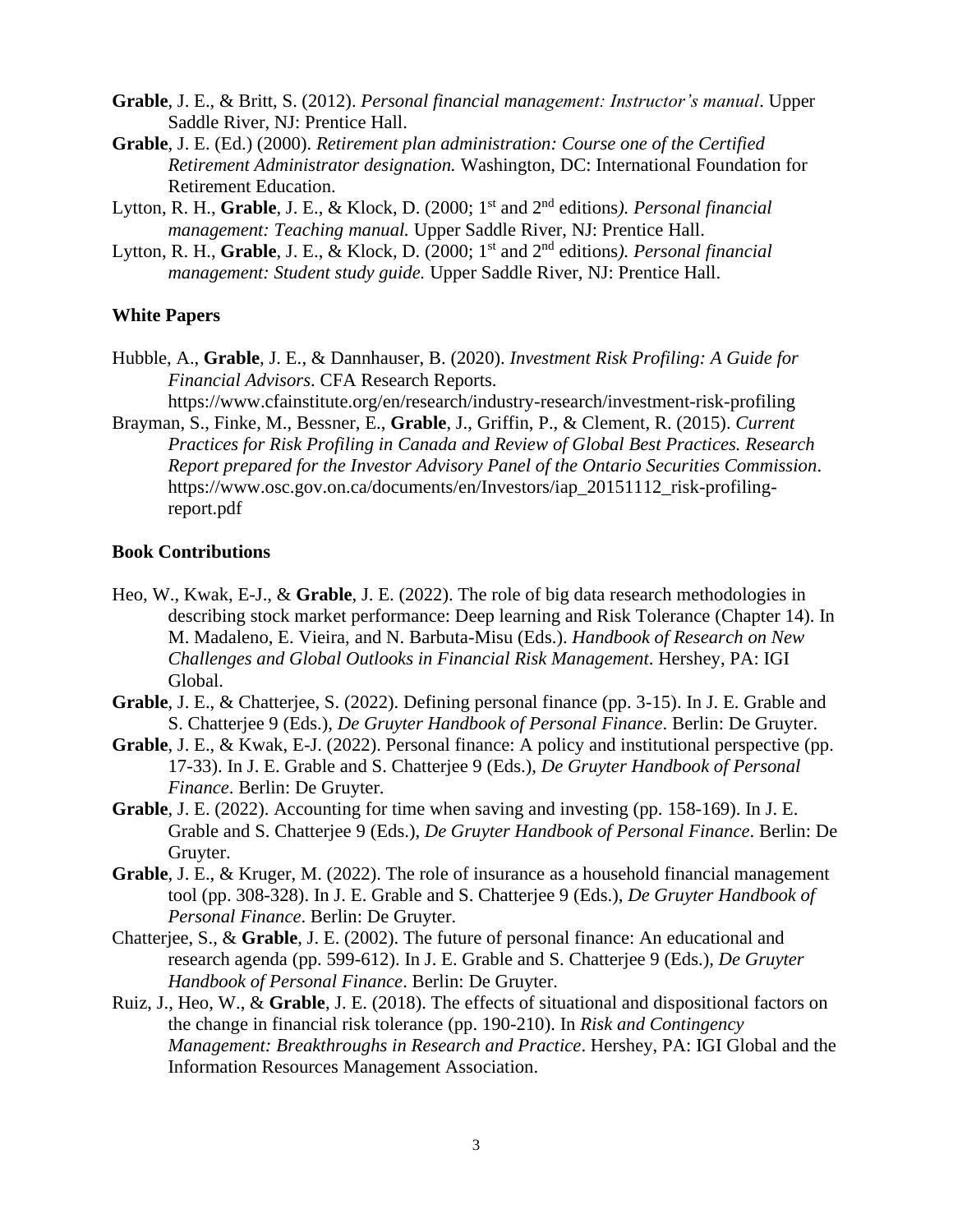- Chaffin, C. C., & **Grable**, J. E. (2018). Situation awareness in financial planning: Research and application (pp. 289-300). In C. C. Chaffin (Ed.), *Client Psychology*. Hoboken, NJ: Wiley.
- **Grable**, J. E. (2016). Financial risk tolerance (pp. 19-32). In J. J. Xiao (Ed.), *Handbook of Consumer Finance Research*. New York: Springer.
- **Grable**, J. (2016). Psychotherapy (pp. 1350-1351). In F. F. Wherry & J. B. Schor (Eds.), *The Sage Encyclopedia of Economics and Society*. Thousand Oaks, CA: Sage.
- **Grable**, J. (2016). Risk taking (pp. 1416-1417). In F. F. Wherry & J. B. Schor (Eds.), *The Sage Encyclopedia of Economics and Society*. Thousand Oaks, CA: Sage.
- **Grable**, J. (2016). Stress (pp. 1539-1540). In F. F. Wherry & J. B. Schor (Eds.), *The Sage Encyclopedia of Economics and Society*. Thousand Oaks, CA: Sage.
- Heo, W., & **Grable**, J. (2016). Koreatown (pp. 1009-1012). In F. F. Wherry & J. B. Schor (Eds.), *The Sage Encyclopedia of Economics and Society*. Thousand Oaks, CA: Sage.
- **Grable**, J., & Heo, W. (2016). Korean Immigration (p. 1008). In F. F. Wherry & J. B. Schor (Eds.), *The Sage Encyclopedia of Economics and Society*. Thousand Oaks, CA: Sage.
- **Grable**, J. E., & Rodermund, R. (2015). Accounting for time: Important distinctions and concepts for financial planners (pp. 829-842). In C. R. Chaffin (Ed.), *CFP Board*  Financial Planning Competency Handbook (2<sup>nd</sup> Edition). Hoboken, NJ: Wiley.
- McCarley, J. S., Steelman, K. S., **Grable**, J. E., Palmer, L., Yeske, D., Chaffin, C. R. The psychology of decisions: A short tutorial (pp. 843-860). In C. R. Chaffin (Ed.), *CFP*  Board Financial Planning Competency Handbook (2<sup>nd</sup> Edition). Hoboken, NJ: Wiley.
- **Grable**, J. E., & Goetz, J. W. (2015). Debt management (pp. 127-136). In C. R. Chaffin (Ed.), *CFP Board Financial Planning Competency Handbook (*2 nd Edition*)*. Hoboken, NJ: Wiley.
- **Grable**, J. E., Goetz, J. W., & Valentino, K. (2015). Business succession planning (pp. 515-526). In C. R. Chaffin (Ed.), *CFP Board Financial Planning Competency Handbook (*2 nd Edition*)*. Hoboken, NJ: Wiley.
- Steelman, K. S., McCarley, J. S., **Grable**, J. E., Palmer, L., Yeske, D., & Chaffin, C. R. (2015). Gathering data from clients: Insights from cognitive task analysis and requirements engineering (pp. 687-702). In C. R. Chaffin (Ed.), *CFP Board Financial Planning*  Competency Handbook (2<sup>nd</sup> Edition). Hoboken, NJ: Wiley.
- Archuleta, K. L., **Grable**, J. E., & Burr, E. (2015). Solution-focused financial therapy (pp. 121- 141). In B. T. Klontz, S. L. Britt, and K. L. Archuleta (Eds.), *Financial Therapy: Theory, Research, and Practice*. New York: Springer.
- Ruiz-Menjivar, J., Heo, W., & **Grable**, J. E. (2015). The effects of situational and dispositional factors on the change in financial risk tolerance (pp. 209-228). In Z. Copur (Ed.), *Handbook of Research on Behavioral Finance and Investment Strategies: Decision making in the Financial Industry*. Ankara, Turkey: Business Science Reference.
- **Grable**, J. E. (2013; 2015). Types of retirement plans (pp. 387-394; 471-478). In C. R. Chaffin (Ed.), *CFP Board Financial Planning Competency Handbook*. Hoboken, NJ: Wiley.
- **Grable**, J. E., & Sages, R. A. (2013; 2015). Financial planning process (pp. 13-24; 51-62). In C. R. Chaffin (Ed.), *CFP Board Financial Planning Competency Handbook*. Hoboken, NJ: Wiley.
- **Grable**, J. E., & Britt, S. L. (2013; 2015). Function, purpose, and regulation of financial institutions (pp. 49-58; 25-34). In C. R. Chaffin (Ed.), *CFP Board Financial Planning Competency Handbook*. Hoboken, NJ: Wiley.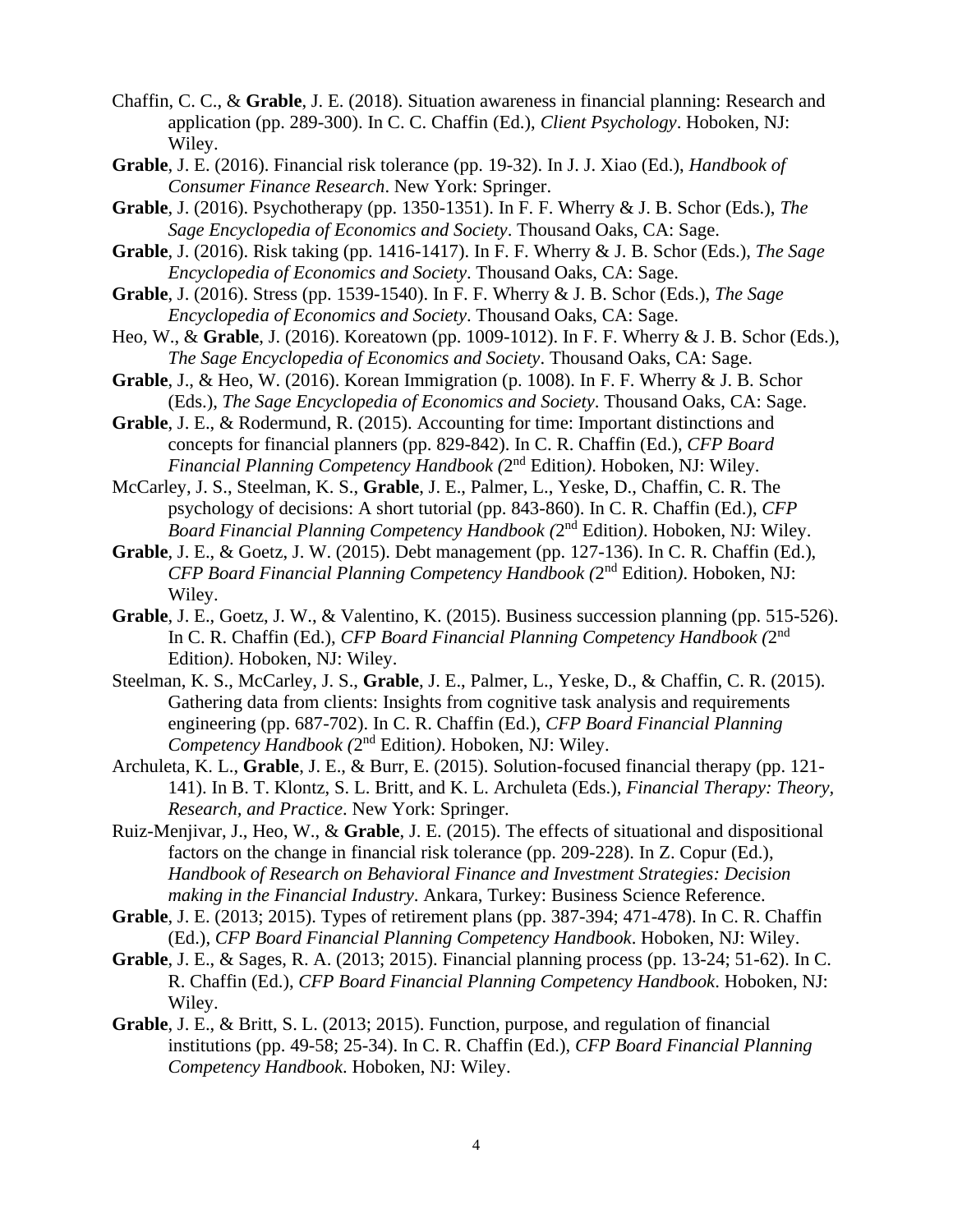- **Grable**, J. E., & Britt, S. L. (2013; 2015). Financial services regulations and requirements (pp. 87-96; 25-34). In C. R. Chaffin (Ed.), *CFP Board Financial Planning Competency Handbook*. Hoboken, NJ: Wiley.
- **Grable**, J. E., & Britt, S. L. (2013; 2015). Consumer protection laws (pp. 107-117; 35-44). In C. R. Chaffin (Ed.), *CFP Board Financial Planning Competency Handbook*. Hoboken, NJ: Wiley.
- **Grable**, J. E., & Archuleta, K. L. (2013; 2015). Principles of communication and counseling (pp. 587-589; 115-126). In C. R. Chaffin (Ed.), *CFP Board Financial Planning Competency Handbook*. Hoboken, NJ: Wiley.
- Yeske, D., & **Grable**, J. E. (2013; 2015). Communicating the financial planning recommendations (pp. 653-664; 653-664). In C. R. Chaffin (Ed.), *CFP Board Financial Planning Competency Handbook*. Hoboken, NJ: Wiley.
- **Grable**, J. E., & Palmer, L. (2013; 2015). Developing the financial planning recommendations (pp. 637-652; 635-652). In C. R. Chaffin (Ed.), *CFP Board Financial Planning Competency Handbook*. Hoboken, NJ: Wiley.
- **Grable**, J. E., & Archuleta, K. L. (2014). Financial counseling and coaching. (pp. 208-226). In H. K. Baker and V. Ricciardi (Eds.), *Investor Behavior: The Psychology of Financial Planning and Investing*. Hoboken, NJ: John Wiley & Sons.
- **Grable**, J. E. (2011). Innovation in doctoral degrees designed for adult learners: A hybrid model in Personal Financial Planning (pp. 43-52). In J. P. Pappas and J. Jerman (Eds.), *New Directions for Adult and Continuing Education.* San Francisco: Jossey-Bass.
- Archuleta, K., & **Grable**, J. E., (2010). The future of financial planning and counseling: An introduction to financial therapy (pp. 33-60). In J. E. **Grable**, K. L. Archuleta, and R. R. Nazarina (Eds.), *Financial Planning and Counseling Scales*. New York: Springer.
- **Grable**, J. E. (2008). Risk Tolerance (pp. 1-20). In J. J. Xiao (Ed.), *Advances in Consumer Financial Behavior Research*. New York: Springer Publishing in conjunction with TCAI, University of Arizona.
- Roszkowski, M., & **Grable**, J. E. (2007). Wealth, happiness, and the hedonic treadmill [book chapter] in *Wealth Management: An Introduction*. Hyderabad, India: ICFAI Books.
- Roszkowski, M., & **Grable**, J. E. (2006). Wealth, happiness, and the hedonic treadmill [book chapter] in *Emerging World of Wealth Management*. Hyderabad, India: ICFAI Books.
- Contributor to *Tips for the top: Targeted advice from America's top money minds* (Edie Milligan, Editor), Upper Saddle River, New Jersey: Alpha Books (Pearson Education) (2002).
- Author of 1/3 of all end-of-chapter questions, and co-author of four-part continuing case, *Personal Finance: Turning Money Into Wealth* by Art Keown (2000; 1<sup>st</sup> and 2<sup>nd</sup> editions).

#### **Refereed Journal Publications**

- **Grable**, J. E., & Kwak, E-J. (2022/in press). An evaluation of the consistency of financial riskaversion estimates. *Journal of Personal Finance*.
- **Grable**, J. E., & Kwak, E-J. (2022/in press). The disappointment dilemma: The role of expectation proclivity and disappointment aversion in describing financial risk aversion and investing risk-taking behavior. *Journal of Financial Counseling and Planning*.
- **Grable**, J. E., Kwak, E-J., Fulk, M., & Routh, A. (2022). A simplified measure of investor risk aversion. *Journal of Interdisciplinary Economics, 34*(1), 7-34. [doi.org/10.1177/0260107920924518](https://doi.org/10.1177%2F0260107920924518)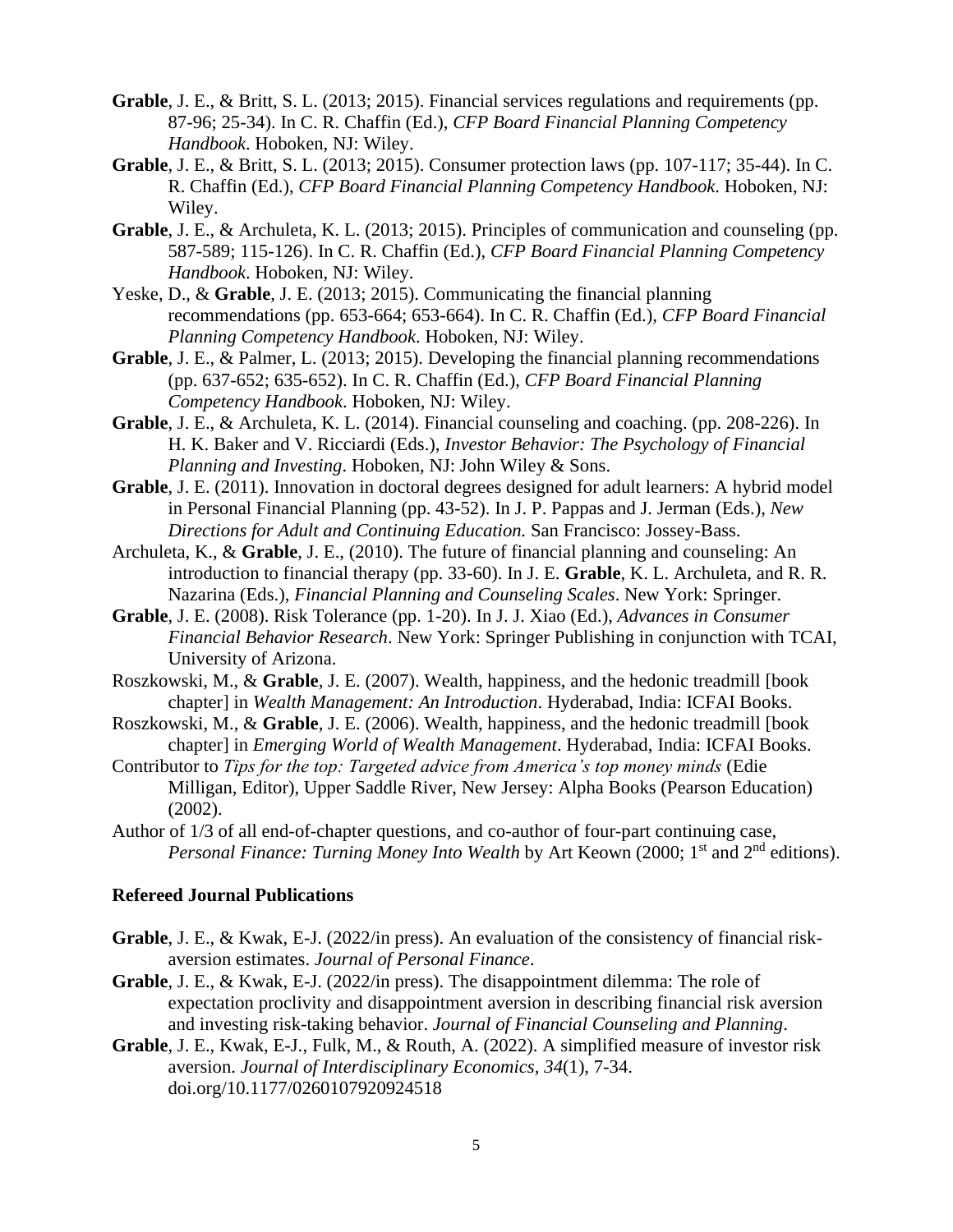- Rabbani, A., & **Grable**, J. E. (2021). Can portfolio risk be described with estimates of financial risk tolerance calibration? *Finance Research Letters*, 102492
- Warmath, D., Chen, P-J., Kwak, E-J., & **Grable**, J. E. (2021). Soft landings: Extending the cushion hypothesis to financial well-being in collectivistic cultures. *Journal of Consumer Affairs, 55*(4), 1563-1590. <https://doi.org/10.1111/joca.12408>
- Exley, J. W., Doyle, P., Campbell, W. K., & **Grable**, J. E. (2022). OCEAN wealth profiles: A latent profile analysis of personality traits and financial outcomes. *Personality and Individual Differences, 185,* 111300.<https://doi.org/10.1016/j.paid.2021.111300>
- Rabbani, A., Heo, W., & **Grable**, J. E. (2021). The role of financial literacy in describing the use of professional financial advisors before and during the COVID-19 pandemic. *Journal of Financial Service Marketing, 26*, 226-236. https://doi.org/10.1057/s41264-021-00109-w
- **Grable**, J. E., & Kwak, E-J. (2021). The role of disappointment aversion and expectation proclivity in describing financial risk aversion among financial decision makers. *International Journal of Bank Marketing, 39,* 1333-1352. [https://doi.org/10.1108/IJBM-](https://doi.org/10.1108/IJBM-12-2020-0593)[12-2020-0593](https://doi.org/10.1108/IJBM-12-2020-0593)
- Rabbani, A. G., **Grable**, J. E., O'Neill, B., Lawrence, F., & Yao, Z. (2021, in press). Financial risk tolerance before and after a stock market shock: Testing the recency bias hypothesis. *Journal of Financial Counseling and Planning, 32*(2), 294-310.
- Byram, J. L., **Grable**, J., White, K. J., Thomas, M., & Watkins, K. (2021). Improving youth financial literacy: A profile of middle school camp attendees. *Journal of Extension, 59*(4). Article 2.<https://doi.org/10.34068/joe.59.04.02>
- **Grable**, J. E., Kruger, M., Byram, J-L., & Kwak, E-J. (2021). Perceptions of a Partner's spending and saving behavior and financial satisfaction. *Journal of Financial Therapy 12*(1), 31-50.
- **Grable**, J. E., Joo, S-H., & Kwak, E-J. (2021). Describing gambling affinity: The role of personality traits. *Journal of Financial Therapy, 12*(1), 102-126.
- Rabbani, A., Yao, Z., Wang, C., & **Grable**, J. E. (2021). Financial risk tolerance, sensation seeking, and locus of control among pre-retirement baby boomers*. Journal of Financial Counseling and Planning, 32*(1), 148-157.
- Heo, W., Rabbani, A., & **Grable**, J. E. (2021). An evaluation of the effect of the COVID-19 pandemic on the risk tolerance of financial decision makers. *Finance Research Letters.* doi.org/10.1016/j.frl.2020.101842
- **Grable**, J. E., Hubble, A., Kruger, M., & Visbal, M. (2020 [published 2021]). Predicting financial risk tolerance and risk-taking behaviour: A comparison of questionnaires and tests. *The Financial Planning Research Journal*, *6*(1), 1-19.
- **Grable**, J. E, Joo, S-H., & Kruger, M. (2020). Risk tolerance and household financial behavior: A test of the reflection effect. *IIMB Management Review*, *32*, 402-412.
- Kwak, E-J., & **Grable**, J. E. (2020). Conceptualizing the use of the term financial risk by nonacademics and academics using Twitter messages and ScienceDirect paper abstracts. *Social Network Analysis and Mining*. [doi.org/10.1007/s13278-020-00709-9](https://doi.org/10.1007/s13278-020-00709-9)
- **Grable**, J. E., Heo, W., & Rabbani, A. (2020). Characteristics of random responders in a financial risk tolerance questionnaire. *Journal of Financial Services Marketing, 26,* 1-9. [doi.org/10.1057/s41264-020-00078-6](https://doi.org/10.1057/s41264-020-00078-6)
- Mattia, L., Kwak, E-J., **Grable**, J. E., West, C. L., Leitz, L. Y., & Rehl, K M. (2020). Selfempowerment among widows: A financial planning perspective. *Journal of Financial Planning, 33*(10), 52-60.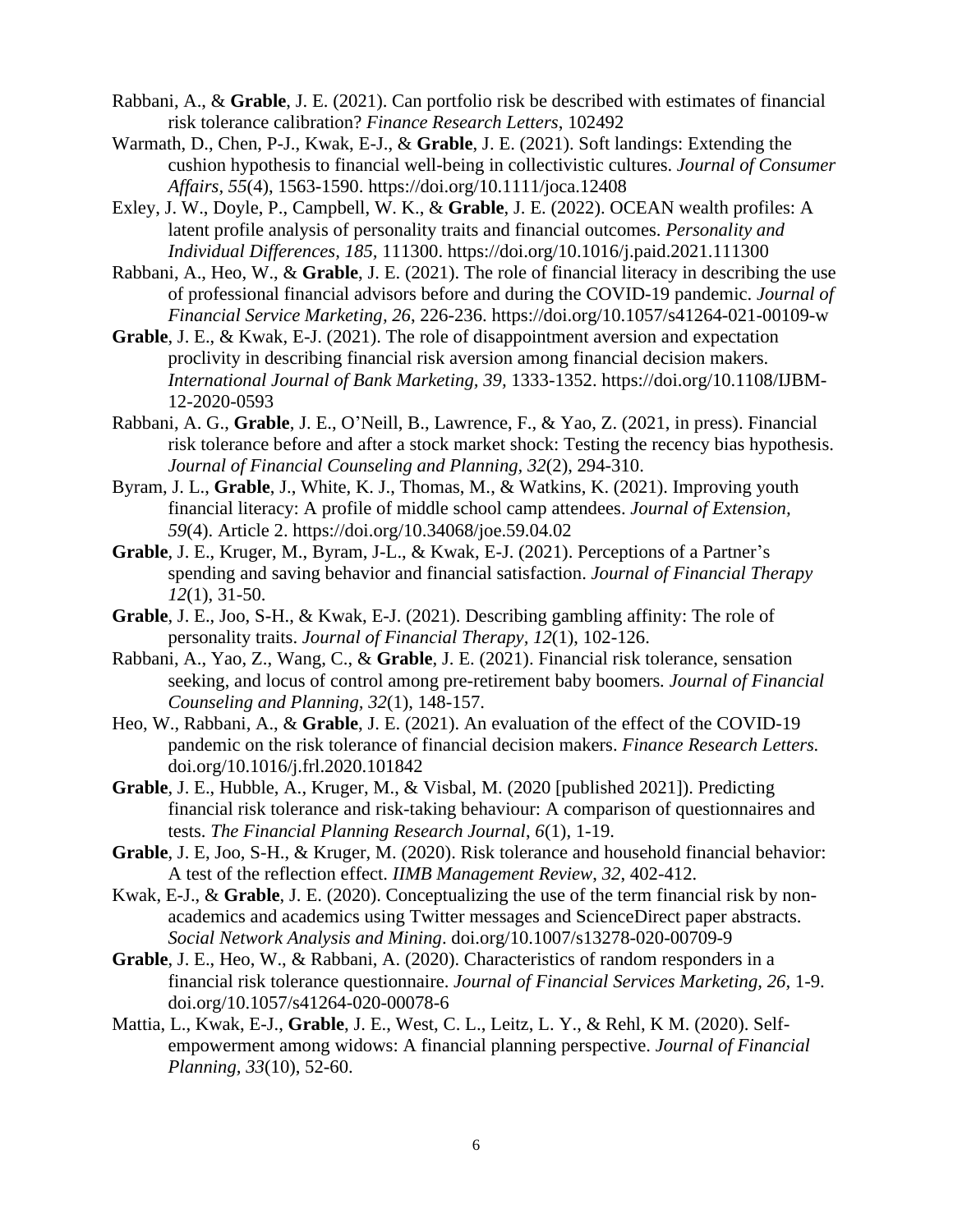- Heo, W., **Grable**, J. E., & Rabbani, A. (2020). A Test of the association between the initial surge in COVID-19 cases and subsequent changes in financial risk tolerance. *Review of Behavioral Finance*. [doi.org/10.1108/RBF-06-2020-0121](https://doi.org/10.1108/RBF-06-2020-0121)
- Heo, W., Park, N., Lee, J-M., & **Grable**, J. E. (2020). Using artificial neural network techniques to improve the description and prediction of household financial ratios. *Journal of Behavioral and Experimental Finance*, 100273. [doi.org/10.1016/j.jbef.2020.100273](https://doi.org/10.1016/j.jbef.2020.100273)
- **Grable,** J. Joo, S-H., & Kwak, E-J. (2020). An assessment of the strength of association between stated and revealed risk preference measures. *Korean Financial Planning Review, 13*(3), 77-98.
- Hubble, A., **Grable**, J. E., & Kruger, M. (2020). Do as I say, not as I do: An analysis of portfolio development recommendations made by financial advisors. *The Journal of Wealth Management, 22*(4), 62-73.
- **Grable**, J. E., Hubble, A., Kruger, M., Byram, J-L., Ford, M., & Clement, G. O. (2020). Risk tolerance. Beware when clients are in a bad mood. *Journal of Financial Service Professionals, 74*(1), 46-55.
- White, K., McCoy, M., Love, K., Kwak, E. J., Bruce, E., & **Grable**, J. E. (2019). The role of signaling when promoting diversity and inclusion at the firm level: A financial advisory professional case study. *Advances in Business Research, 9*(1), 1-16.
- **Grable**, J. E., Archuleta, K. L., Ford, M. R., Kruger, M., Gale, J., & Goetz, J. (2019). The moderating effect of generalized anxiety and financial knowledge on financial behaviors. *Journal of Contemporary Family Therapy.* doi.org/10.1007/s10591-019- 09520-x
- Ford, M. R., Ross, D. B., **Grable**, J., & DeGraff, A. (2019). Examining the role of financial therapy on relationship outcomes and help-seeking behavior. *Contemporary Family Therapy, 41*, 1-13. [https://link.springer.com/content/pdf/10.1007%2Fs10591-019-09511](https://link.springer.com/content/pdf/10.1007%2Fs10591-019-09511-y.pdf) [y.pdf](https://link.springer.com/content/pdf/10.1007%2Fs10591-019-09511-y.pdf)
- Hubble, A., & **Grable**, J. E. (2019). The efficient frontuzzle: What investment risk profiling fails to solve. *The Journal of Investing, 28*(6). DOI:<https://doi.org/10.3905/joi.2019.1.098>
- **Grable**, J. E., Lyons, A. C., & Heo, W. (2019). A test of traditional and psychometric relative risk tolerance measures on household financial risk taking. *Finance Research Letters, 30*, 8-13.
- Rabbani, A., **Grable**, J. E., Woodyard, A., & Yao, Z. (2019). Describing investor profiles: A test of the associations among financial knowledge, confidence, and help and information sources. *Financial Services Review, 27*, 209-230.
- Fulk, M., **Grable**, J. E., Watkins, K., & Kruger, M. (2019). Who uses robo-advisory services, and who does not? *Financial Services Review, 27*, 173-188.
- Heo, W., Park, N., Henegar, R., & **Grable**, J. E. (2019). What do financial planning organizations communicate to stakeholders and consumers? An empirical narrative analysis. *Financial Services Review, 27*, 115-132.
- Watkins, K., Osinubi, A., White, K. J., Williams, T., Thomas, M. G., & **Grable**, J. E. (2019). A comparative study of an abbreviated and extended youth financial education program. *The Forum for family and Consumer Issues, 22*(1). [https://www.theforumjournal.org/2019/09/30/a-comparative-study-of-an-abbreviated](https://www.theforumjournal.org/2019/09/30/a-comparative-study-of-an-abbreviated-and-extended-youth-financial-education-program/)[and-extended-youth-financial-education-program/](https://www.theforumjournal.org/2019/09/30/a-comparative-study-of-an-abbreviated-and-extended-youth-financial-education-program/)
- Woodyard, A. S., & **Grable**, J. E. (2018). Insights into the users of robo-advisory firms. *Journal of Financial Service Professionals, 72*(5), 56-66.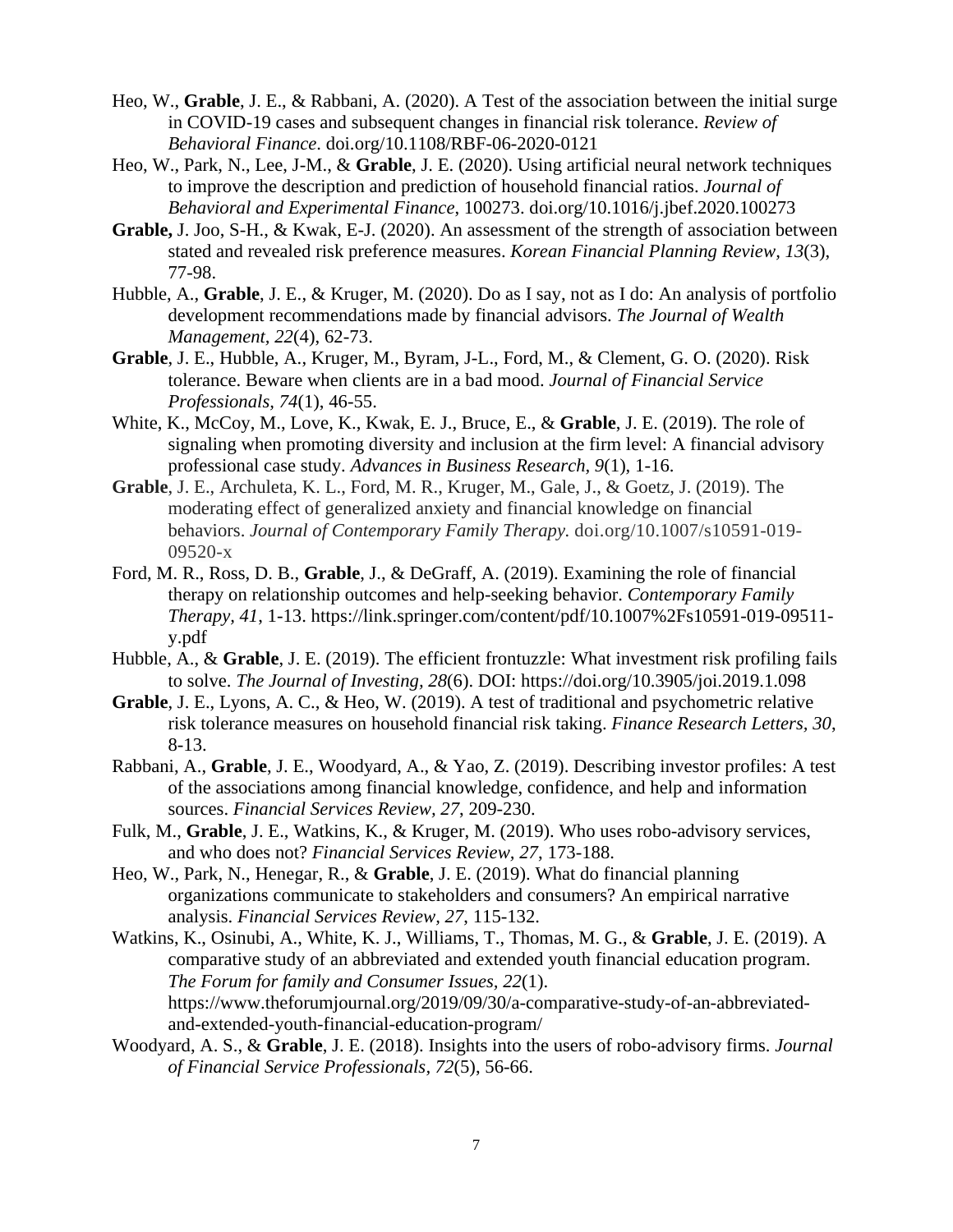- Rabbani, A., O'Neill, B., Lawrence, F., & **Grable**, J. E. (2018). The investment risk tolerance assessment: A resource for extension educators. *Journal of Extension, 56*(7). Available at: https://www.joe.org/joe/2018december/tt4.php
- Nobre, L., **Grable**, J. E., & Vieira, W. (2018). Managerial risk taking: A conceptual model for business use. *Management Decision, 56*, 2487-2501.
- Heo, W., **Grable**, J. E., & Rabbani, A. G. (2018). A test of the relevant association between utility theory and subjective risk tolerance: Introducing the profit-to-willingness ratio. *Journal of Behavioral and Experimental Finance, 19*, 84-88. [doi.org/10.1016/j.jbef.2018.05.003](https://doi.org/10.1016/j.jbef.2018.05.003)
- Fulk, M., Watkins, K., **Grable**, J. E., & Kruger, M. (2018). Who changes their financial planner? *Journal of Financial Planning, 31*(8), 48-56.
- Lyons, A., **Grable**, J. E., & Joo, S. (2018). A cross-country analysis of population aging and financial security. *The Journal of the Economics of Ageing*. [doi.org/10.1016/j.jeoa.2018.03.001](https://doi.org/10.1016/j.jeoa.2018.03.001)
- Kuzniak, S., & **Grable**, J. E. (2017/2018). Does financial risk tolerance change over time? A test of the role macroeconomic, biopsychosocial and environmental, and social support factors play in shaping changes in risk attitudes. *Financial Services Review, 26*, 315-338.
- **Grable**, J. E, West, C. L., Leitz, L. Y., Rehl, K. M., Moor, C. C., Hernandez, M. N., & Bradley, S. (2017). Enhancing financial confidence among widows: The role of financial professionals. *Journal of Financial Planning, 30*(12), 40-46.
- Park, N., Heo, W., Ruiz-Menjivar, J., & **Grable**, J. E. (2017). Financial hardship, social support, and perceived stress. *Journal of Financial Counseling and Planning, 28*(2), 322-332.
- Kruger, M., **Grable**, J. E., & Fallaw, S. S. (2017). An evaluation of the risk-taking characteristics of affluent households. *Journal of Financial Planning, 30*(7), 39-47.
- Rabbani, A. G., **Grable**, J. E., Heo W., Nobre, L., & Kuzniak, S. (2017). Stock market volatility and changes in financial risk tolerance during the Great Recession. *Journal of Financial Counseling and Planning, 28*(1), 140-154.
- Ford, M. R., **Grable**, J. E., Kruger, M., & DeGraff, A. (2017). Physiological arousal during couple financial discussions as a precursor to seeking financial planning help. *Journal of Financial Therapy, 8*(1), 1-21.
- Rehl, K. M., West, C. L., Leitz, L. Y., **Grable**, J. E., Moor, C. C., Hernandez, M. N., & Bradley, S. (2017). Helping repartnered widows navigate romance and finance: The role of financial advice. *Journal of Financial Service Professionals, 71*(3), 63-72.
- **Grable**, J. E., Joo, S., & Kruger, M. (2017). Wealth accumulation status: An exploratory study of the role saving and inheritances play in shaping wealth accumulation status. *Korean Financial Planning Review, 10*(2), 173-199.
- **Grable**, J. E., Kruger, M., & Fallaw, S. S. (2017). An assessment of wealth accumulation tasks and behaviors. *Journal of Financial Service Professionals, 71*(1), 55-70.
- Brayman, S., **Grable**, J. E., Griffin, P., & Finke, M. (2017). Assessing a client's risk profile: A review of solution providers. *Journal of Financial Service Professionals, 71*(1), 71-81.
- **Grable**, J. E., & Watkins, K. (2016). Quantifying the value of collecting: Implications for financial advisers. *Journal of Family and Economic Issues, 37*(4), 639-648. doi 10.1007/s10834-015-9471-2
- **Grable**, J. E., Heo, W., & Kruger, M. (2016). The intertemporal persistence of risk tolerance scores. *Journal of Financial Planning, 29*(8), 42-51.
- Heo, W., Nobre, L. H., **Grable**, J. E., & Ruiz-Menjivar, J. (2016). What role does financial risk tolerance play in mediating investing behavior? *Journal of Financial Service Professionals, 70*(5), 42-51.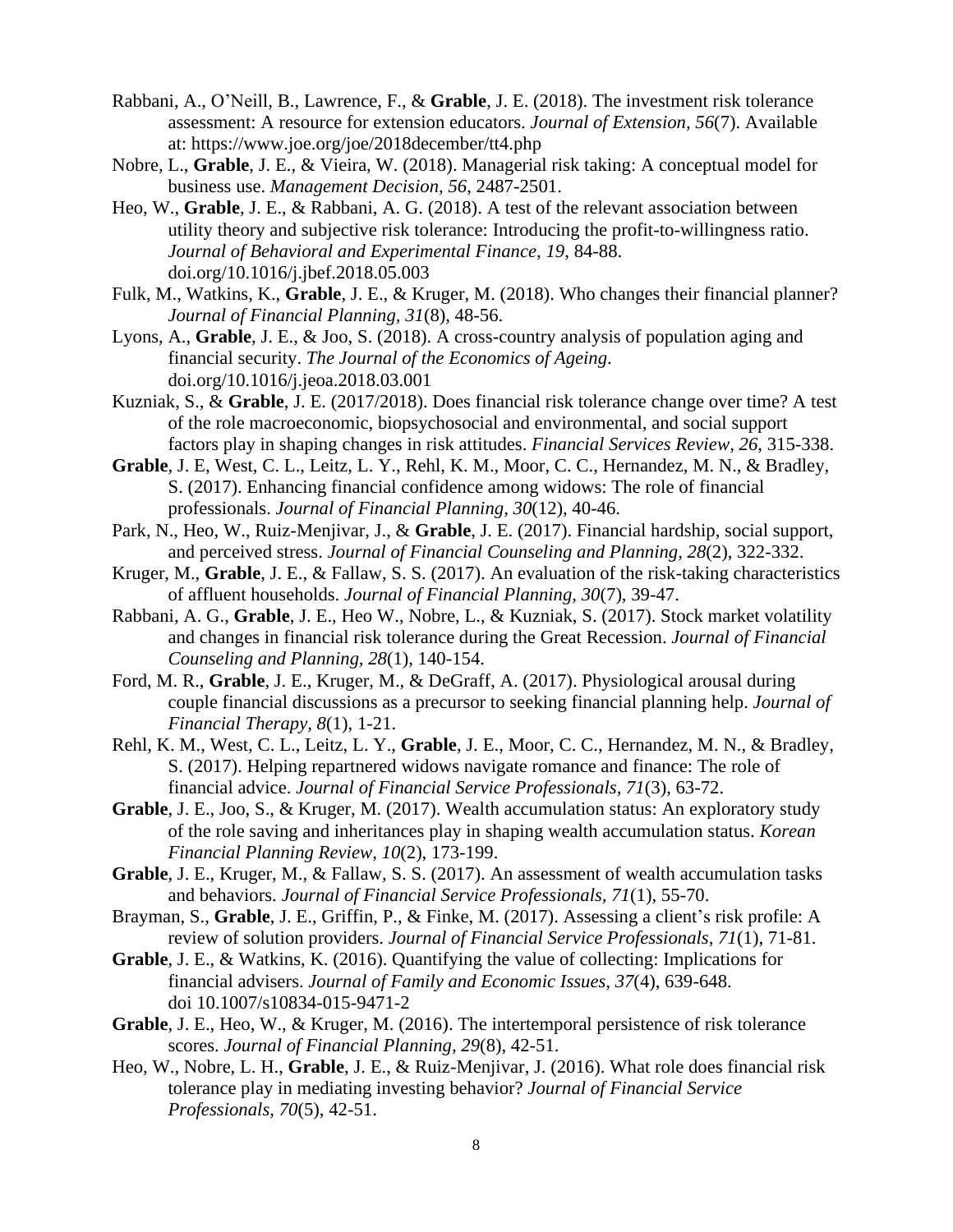- Heo, W., **Grable**, J. E., O'Neill, B. (2016). Wealth accumulation inequality: Does investment risk tolerance and equity ownership drive wealth accumulation? *Social Indicators Research*. doi 10.1007/s11205-016-1359-5
- Heo, W., **Grable**, J. E., Nobre, L., & Ruiz-Menjivar, J. (2016). An estimate of the mediation effect of risk tolerance between marital status and investing behavior. *International Journal of Home Ecology*, *17*(1), 1-16.
- Nobre, L. H. N., **Grable**, J. E., da Silva, W. V., & da Veiga, C. P. (2016). A cross cultural test of financial risk tolerance attitudes: Brazilian and American similarities and differences. *International Journal of Economics and Financial Issues, 6*, 314-322.
- Rehl, K. M., Moor, C. C., Leitz, L. Y., & **Grable**, J. E. (2016). Widows' voices: The value of financial planning. *Journal of Financial Service Professionals*, *70*(*1*), 53-60.
- Grable, J. E., & Chen, X. (2015). Collectible, investment, or both: Evaluating the attractiveness of collectible stamps. *Journal of Financial Service Professionals, 26*(5), 78-87.
- Archuleta, K. L., Burr, E. A., Carlson, M. B., Ingram, J., Kruger, L. I., **Grable**, J., & Ford, M. (2015). Solution focused financial therapy: A brief report of a pilot study. *Journal of Financial Therapy, 6*(1), 1-16.
- Carr, N. A., Sages, R. A., Fernatt, F. R., Nabeshima, G. G., & **Grable**, J. E. (2015). Health information search and retirement planning. *Journal of Financial Counseling and Planning, 26*(1), 3-16.
- Kuzniak, S., Rabbani, A., Heo, W., Ruiz-Menjivar, J., & **Grable**, J. E. (2015). The Grable and Lytton risk tolerance scale: A 15-year retrospective. *Financial Services Review, 24*, 177- 192.
- **Grable**, J. E., Joo, S-H., & Park, J. (2015). Exploring the antecedents of financial behavior for Asians and non-Hispanic whites: The role of financial capability and locus of control. *Journal of Personal Finance, 14*(1), 28-37.
- **Grable**, J. E., & Chatterjee, S. (2014). Zeta estimates of wealth volatility and financial planning horizon. *Ewha Journal of Social Science*. https://www.kci.go.kr/
- Brown, J. M., & **Grable**, J. E. (2014). Sibling position and risk attitudes: Is being an only child associated with a person's risk tolerance? *Journal of Financial Therapy, 5*(2), 19-36.
- **Grable**, J. E., Heo, W., & Rabbani, A. (2014). Financial anxiety, physiological arousal, and planning intention. *Journal of Financial Therapy, 5*(2), 1-18.
- **Grable**, J. E., & Rabbani, A. (2014). Risk tolerance across life domains: Evidence from a sample of older adults. *Journal of Financial Counseling and Planning, 25*(2), 174-183.
- **Grable**, J. E., & Chatterjee, S. (2014). Reducing wealth volatility: The value of financial advice as measured by zeta. *Journal of Financial Planning, 27*(8), 45-51.
- Woodyard, A., & **Grable**, J. (2014). Doing good and feeling well: Exploring the relationship between charitable activity and perceived personal wellness. *Voluntas: International Journal of Voluntary and Nonprofit Organizations, 25*(4), 905-928.
- Henegar, J., Archuleta, K., **Grable**, J., Britt, S., Anderson, N., & Dale (2013). Credit card behavior as a function of impulsivity and a mother's socialization factors. *Journal of Financial Counseling and Planning*, *24*(2), 37-49.
- Heo, W., **Grable**, J. E., & Chatterjee, S. (2013). Life insurance consumption as a function of wealth change. *Financial Services Review, 22*, 389-404.
- **Grable**, J. E., Cupples, S., Fernatt, & Anderson, N. (2013). Evaluating the link between perceived income adequacy and financial satisfaction: A resource deficit hypothesis approach. *Social Indicators Research, 114*, 1109-1124.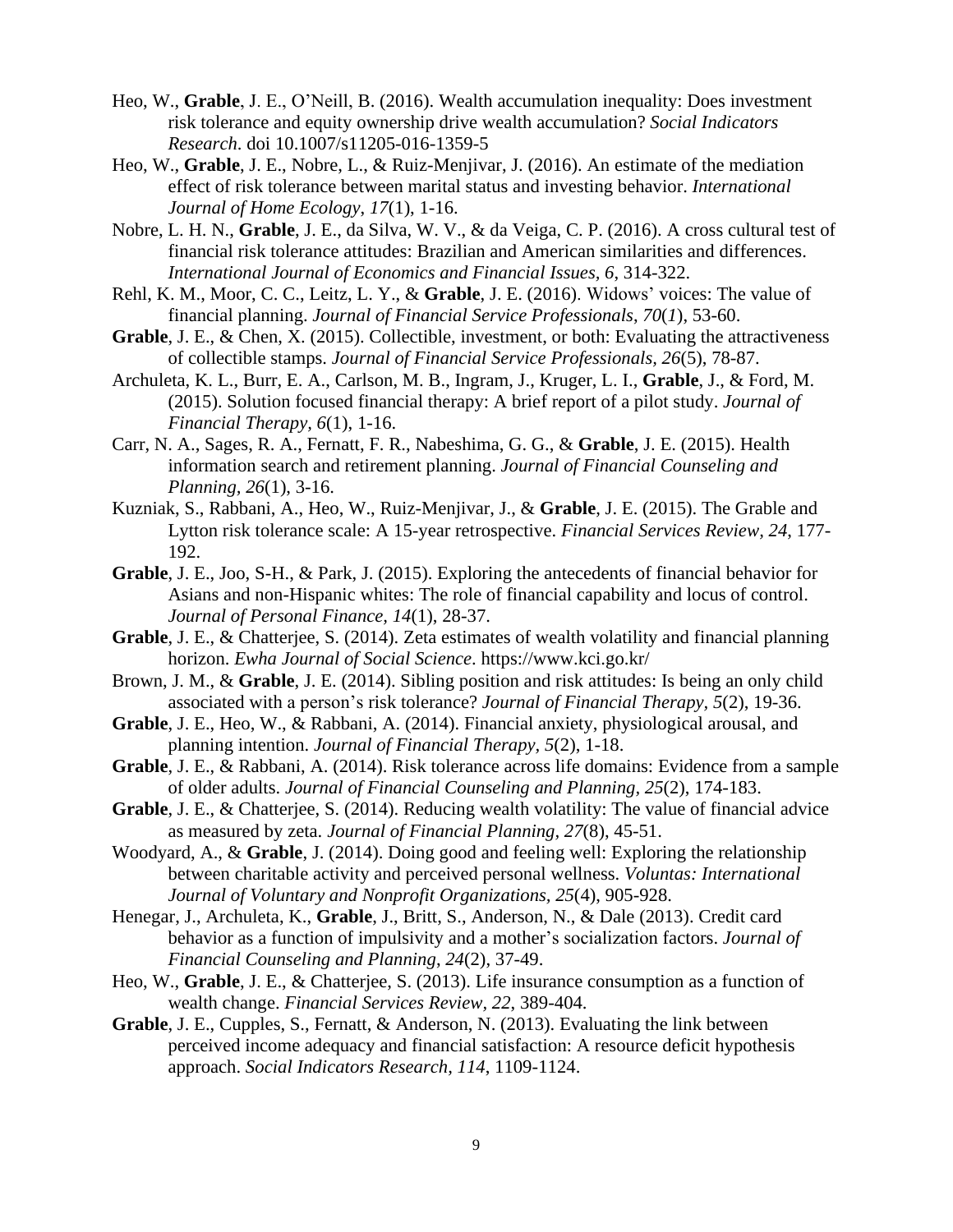- **Grable**, J. E., McClure, N. D., Broddie, K., Kutzman, S., & Watkins, B. (2013). A digital asset balance sheet: A new tool for financial planners. *Journal of Personal Finance, 12*(1), 153-153.
- Archuleta, K. L., **Grable**, J. E., & Britt, S. (2013). Financial and relationship satisfaction as a function of harsh start-up and shared goals and values. *Journal of Financial Counseling and Planning, 24*(1), 3-14.
- Cupples, S., Rasure, E., & **Grable**, J. E. (2013). Educational achievement as a mediator between gender and financial risk tolerance: An exploratory study. *Ewha Journal of Social Sciences, 6*, 151-180.
- Archuleta, K. L., & **Grable**, J. E. (2012). Does it matter who makes the financial decisions? An exploratory study of married couples' financial decision-making and relationship satisfaction. *Korean Financial Planning Review*, *5*(4), 1-15.
- **Grable**, J. E., & Britt, S. L. (2012). Financial news and client stress: Understanding the association from a financial planning perspective. *Korean Financial Planning Review, 5*(3), 23-36.
- Sohn, S., Joo, S-H., **Grable**, J. E., Lee, S., & Kim, M. (2012). Adolescents' financial literacy: The role of financial socialization agents, financial experiences, and money attitudes in shaping financial literacy among South Korean youth. *Journal of Adolescence, 35*, 969- 980.
- **Grable**, J. E., & Britt, S. L. (2012). Assessing client stress and why it matters to financial advisors. *Journal of Financial Service Professionals, 3*, 39-46.
- **Grable**, J. E., Park, J-Y, Choe, H. C. (2011). Anticipating changes in client risk tolerance: A financial planning perspective. *Korean Financial Planning Review, 4*(1), 1-9.
- Britt, S. L., **Grable**, J. E., Cumbie, J., Cupples, S., Henegar, J., Schindler, K., & Archuleta, K. (2011). Student financial counseling: An analysis of a clinical and non-clinical sample. *Journal of Personal Finance, 10*(2), 95-121.
- **Grable**, J. E., & Britt, S. L. (2011). An investigation of response bias associated with electronically delivered risk-tolerance assessment. *Journal of Financial Therapy, 2*, 43- 52.
- Archuleta, K. L., Britt, S. L., Tonn, T. J., & **Grable**, J. E. (2011). Financial satisfaction and financial stressors in marital satisfaction. *Psychological Reports, 108*, 563-576.
- Gilliam, J. E., **Grable**, J. E., & Hampton, V. (2011). The impact of decision power on financial risk tolerance and asset allocation. *Journal of Business and Economics Research, 9*(5), 27-40.
- Heckman, S. J., & **Grable**, J. E. (2011). Testing the role of parental debt attitudes, student income, dependency status, and financial knowledge have in shaping financial selfefficacy among college students. *The College Student Journal, 45*, 51-64.
- Goetz, J., Gilliam, J. E., & **Grable**, J. E. (2011). Inter-observer risk-tolerance agreement between husbands and wives. *Journal of Business and Economics Research, 9*(2), 17-26.
- **Grable**, J., Joo, S., Park, J. (2010). Cross cultural risk-tolerance self-evaluation bias: Comparing South Koreans and Americans. *Asian Economic Review, 69*(1), 261-274.
- Gilliam, J., Chatterjee, S., & **Grable**, J. (2010). Measuring the perception of financial risk tolerance: A tale of two measures. *Journal of Financial Counseling and Planning, 21*(2), 30-43.
- Gilliam, J., & **Grable**, J. E. (2010). Risk tolerance estimation bias: Do married women and men differ. *Journal of Consumer Education, 27*(1), 45-58.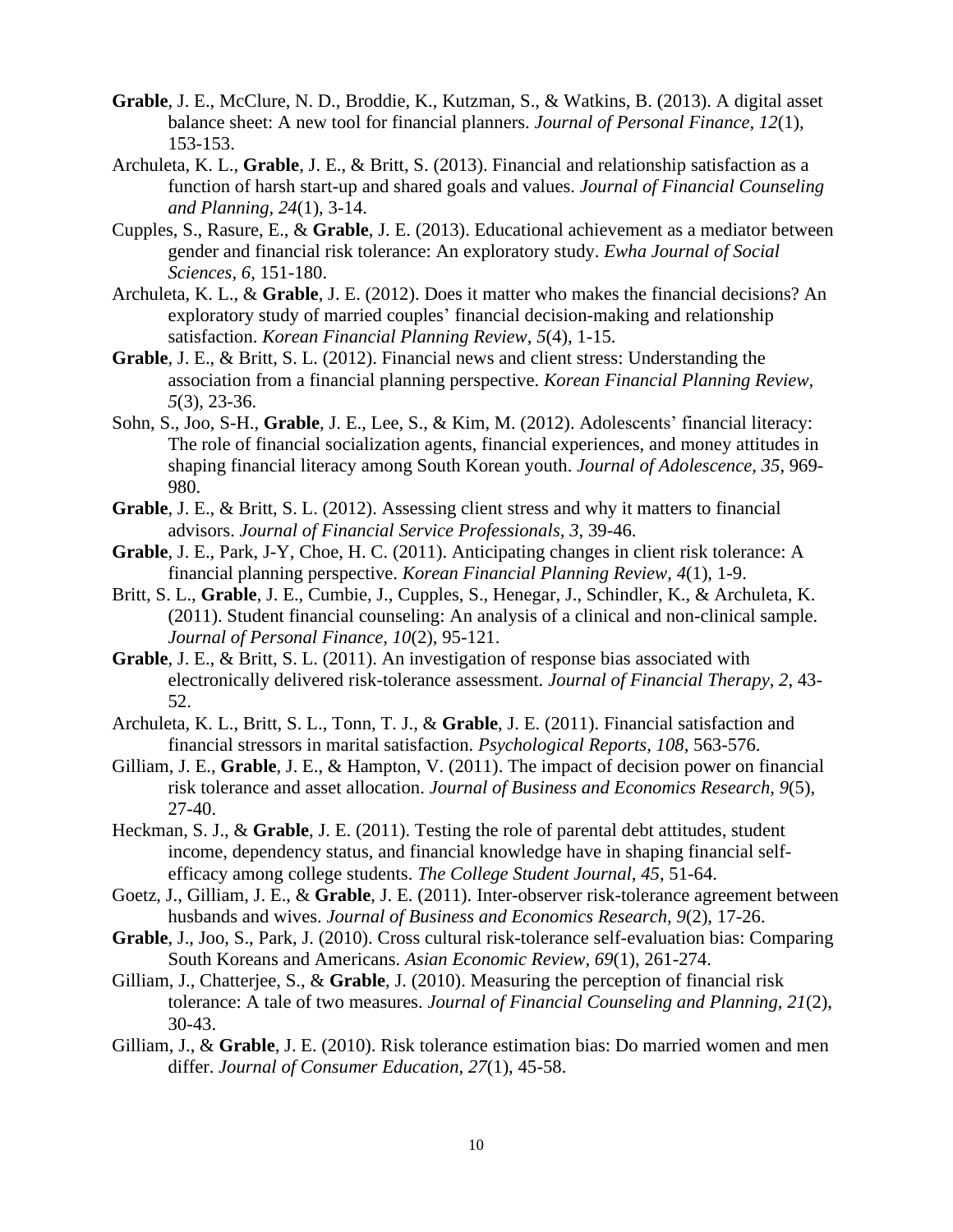- Sages, R. A., & **Grable**, J. E. (2010). Financial numeracy, net worth, and financial management skills: Client characteristics that differ based on financial risk tolerance. *Journal of Financial Services Professionals, 64*(6), 57-65.
- **Grable**, J. E., & Schumm, W. (2010). An estimate of the reliability of the Survey of Consumer Finances risk-tolerance question. *Journal of Personal Finance, 9*, 117-131.
- Roszkowski, M. J., & **Grable**, J. E. (2010). Gender differences in personal income and financial risk tolerance: How much of a connection? (Brief Report). *The Career Development Quarterly, 58,* 270-275.
- **Grable**, J. E., & Archuleta, K. (2009/2010). An evaluation of journal publication evaluation factors. *Journal of Personal Finance, 8*(1), 13-22.
- **Grable**, J. E., Joo, S-H., & Park, J-Y. (2009). Self-evaluation bias in risk tolerance: Comparing South Koreans and Americans. *Korean Financial Planning Review 2*(2), 1-20.
- **Grable**, J. E., McGill, S., & Britt, S. (2009). Risk tolerance estimation bias: The age effect. *Journal of Business & Economics Research, 7*(7), 1-12.
- **Grable**, J. E., & McGill, S. (2009). Occupational income betas for financial advisors. *Journal of Financial Planning, 22*(6), 50-61.
- **Grable**, J. E., Archuleta, K, & Evans, D. A. (2009). Hey buddy, do you have the correct time (horizon)? *Journal of Financial Service Professionals, 63*(4), 49-56.
- **Grable**, J. E., Roszkowski, M. J., Joo, S-H., O'Neill, B., & Lytton, R. H. (2009). A test of the relationship between self-classified financial risk-tolerance and investment risk-taking behavior. *International Journal of Risk Assessment and Management, 12,* 396-419.
- Roszkowski, M. J., & **Grable**, J. E. (2009). Evidence of lower risk tolerance among public sector employees in their personal financial matters. *Journal of Occupational and Organizational Psychology, 82,* 453-463.
- Joo, S-H., Durband, D. B., & **Grable**, J. E. (2009). The academic impact of financial stress on college students. *Journal of College Student Retention, 10,* 287-305.
- **Grable**, J. E., Park, J. Y., & Joo, S. (2009). Explaining financial management behavior for Koreans living in the United States. *Journal of Consumer Affairs, 43,* 80-107*.*
- **Grable**, J. E., & Roszkowski, M. J. (2008). The influence of mood on the willingness to take financial risks. *Journal of Risk Research, 11*, 905-925.
- **Grable**, J. E. (2008). RiskCAT: A framework for identifying maximum risk thresholds in personal portfolios. *Journal of Financial Planning, 21* (10), 52-62.
- **Grable**, J. E., Britt, S., & Webb, F. (2008). Environmental & biopsychosocial profiling as a means for describing financial risk-taking behavior. *Financial Counseling and Planning, 19*(2), 3-18.
- Britt, S., **Grable**, J. E., Goff, B. S. N., & White, M. (2008). The influence of perceived spending behaviors on relationship satisfaction. *Financial Counseling and Planning, 19*(1), 31-43. Selected as an eXtension publication under the "Financial Security for All" link.
- **Grable**, J. E., Britt, S., & Cantrell, J. (2007). An exploratory study of the role financial satisfaction and stressors have on the thought of subsequent divorce. *Family and Consumer Sciences Research Journal, 36,* 130-150.
- Joo, S-H., **Grable**, J. E., & Choe, H. (2007). Who is and who is not willing to use on-line employer-provided retirement investment advice. *Journal of Employment Counseling, 44,* 73-85.
- Schuchardt, J., Bagwell, D. C., Bailey, W. C., DeVaney, S. A., **Grable**, J. E., Leech, I. E., Lown, J. M., Sharpe, D. L., & Xiao, J. J. (2007). Personal finance: An interdisciplinary profession*. Financial Counseling and Planning, 18(*1), 61-69.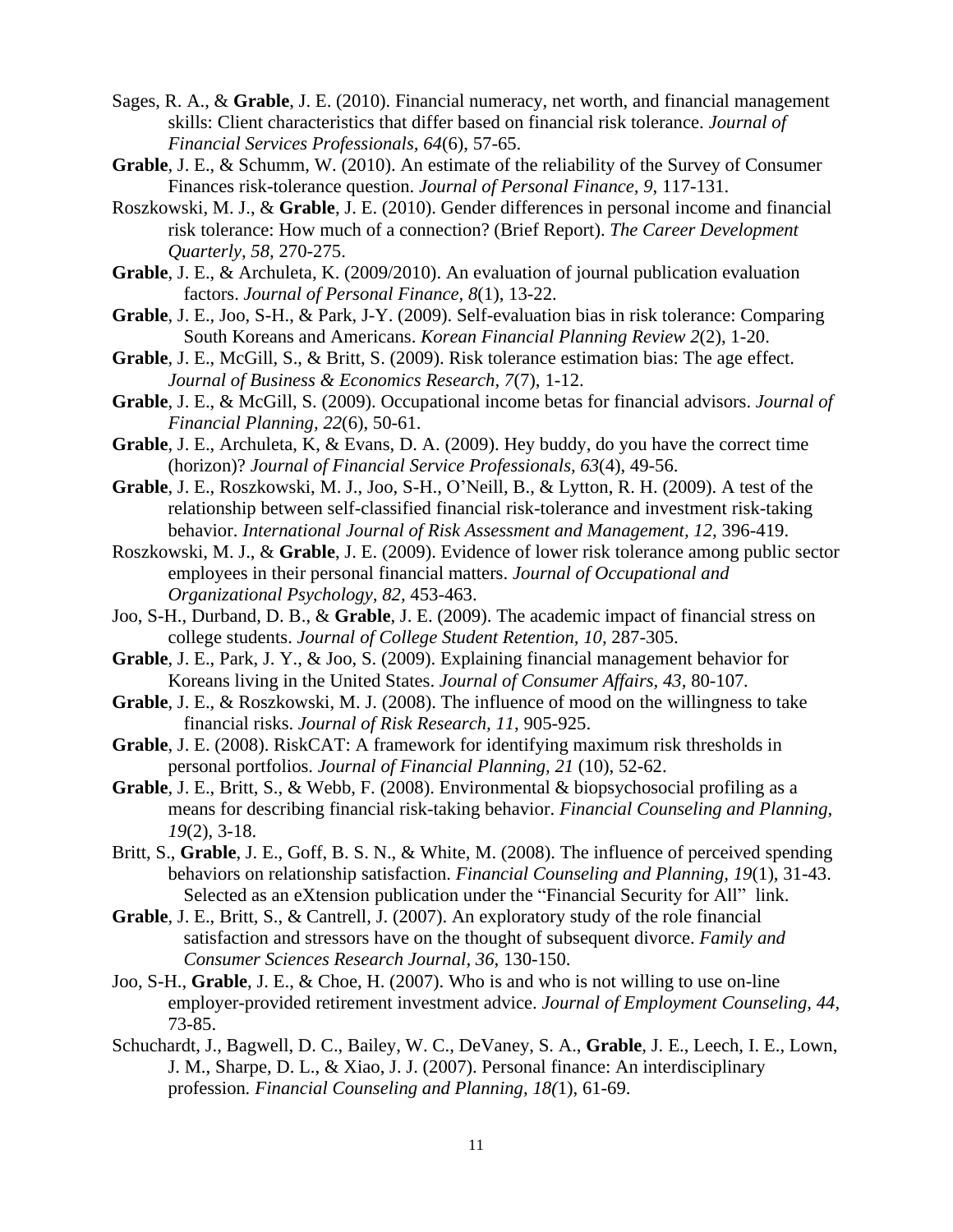- **Grable**, J. E., & Roszkowski, M. J. (2007). Self-assessment of risk tolerance by women and men. *Psychological Reports, 100*, 795-802.
- Roszkowski, M. J., & **Grable**, J. (2007). How are income and net worth related to happiness? *Journal of Financial Service Professionals*, *61*(1), 64-80.
- Joo, S-H., & **Grable**, J. E. (2006). Using predicted perceived emergency fund adequacy to segment prospective financial consulting clients. *Financial Services Review, 15*, 297-131.
- **Grable**, J. E., & Britt, S. (2006). A further examination of the validity of the Kansas Marital Satisfaction Scale: Implications for financial consultants*. Journal of Personal Finance,*  5(2), 17-31.
- **Grable**, J. E. (2006). Personal finance, financial planning, and financial counseling publication rankings. *Journal of Personal Finance, 5*(1), 68-78.
- Roszkowski, M. J., & **Grable**, J. (2006, April). Wealth, Happiness, and the Hedonic Treadmill: Ramifications of the Puzzle for Wealth Managers. *Wealth Optimizer* (India), 1-17.
- **Grable**, J. E., & Joo, S-H. (2006). Student racial differences in credit card debt and financial behaviors and stress. *College Student Journal, 40,* 400-408.
- **Grable**, J. E., Lytton, R. H., O'Neill, B., Joo, S-H., & Klock, D. (2006). Risk tolerance, projection bias, vividness and equity prices. *Journal of Investing, 15(*2), 68-74.
- Roszkowski, M. J., & **Grable**, J. E. (2005). Estimating risk tolerance: The degree of accuracy and the paramorphic representations of the estimate. *Financial Counseling and Planning, 16*(2), 29-48.
- **Grable**, J. E. (2005). The future of financial planning academic programs: Does the future look bleak? *Journal of Personal Finance, 4*(4), 91-98.
- Roszkowski, M. J., & **Grable**, J. E. (2005). Gender stereotypes in advisors' clinical judgments of financial risk tolerance: Objects in the mirror are closer than they appear. *Journal of Behavioral Finance, 6,* 181-191.
- Joo, S-H., & **Grable**, J E. (2005). Employee education and the likelihood of having a retirement savings program. *Financial Counseling and Planning, 16(*1), 37-49.
- Roszkowski, M. J., Davey, G., & **Grable**, J. E. (2005). Insights from psychology and psychometrics on measuring risk tolerance. *Journal of Financial Planning, 18(*4), 68-76.
- **Grable**, J. E., & Joo, S-H. (2004). Environmental and biopsychosocial factors associated with financial risk tolerance. *Financial Counseling and Planning, 15(*1), 73-88.
- **Grable**, J. E. (2004). Assessing financial risk-tolerance attitudes using semantic differential scales. *Journal of Personal Finance, 3*(3), 68-88.
- Lytton, R. H., & **Grable**, J. E. (2004). FCS academic programs and financial planning industry: Partnering to meet growing demand. *Journal of Family and Consumer Sciences, 96(*3), 41-45.
- **Grable**, J. E., Lytton, R. H., & O'Neill, B. (2004). Projection bias and financial risk tolerance. *The Journal of Behavioral Finance, 5,* 240-245.
- **Grable**, J. E., & Cantrell, J. (2004). An employee hiring strategy based on the four domains of student performance. *Journal of Financial Planning (Online).* Available at http:// [www.fpanet.org/journal/betweentheissues/yourpractice/060104A.cfm.](http://www.fpanet.org/journal/betweentheissues/yourpractice/060104A.cfm)
- Asebedo, G., & **Grable**, J. E. (2004). Predicting mutual fund over-performance over a nine-year period. *Financial Counseling and Planning, 15(*1), 1-12.
- Joo, S., & **Grable**, J. E. (2004). An exploratory framework of the determinants of financial satisfaction. *Journal of Family and Economic Issues, 25,* 25-50.
- **Grable**, J. E., & Cantrell, J. (2003, December). Future value calculations and the geometrically varying annuity. *Journal of Financial Planning (Online).* Available at http://www.fpanet.org/journal/BetweenTheIssues/Contributions/120103.cfm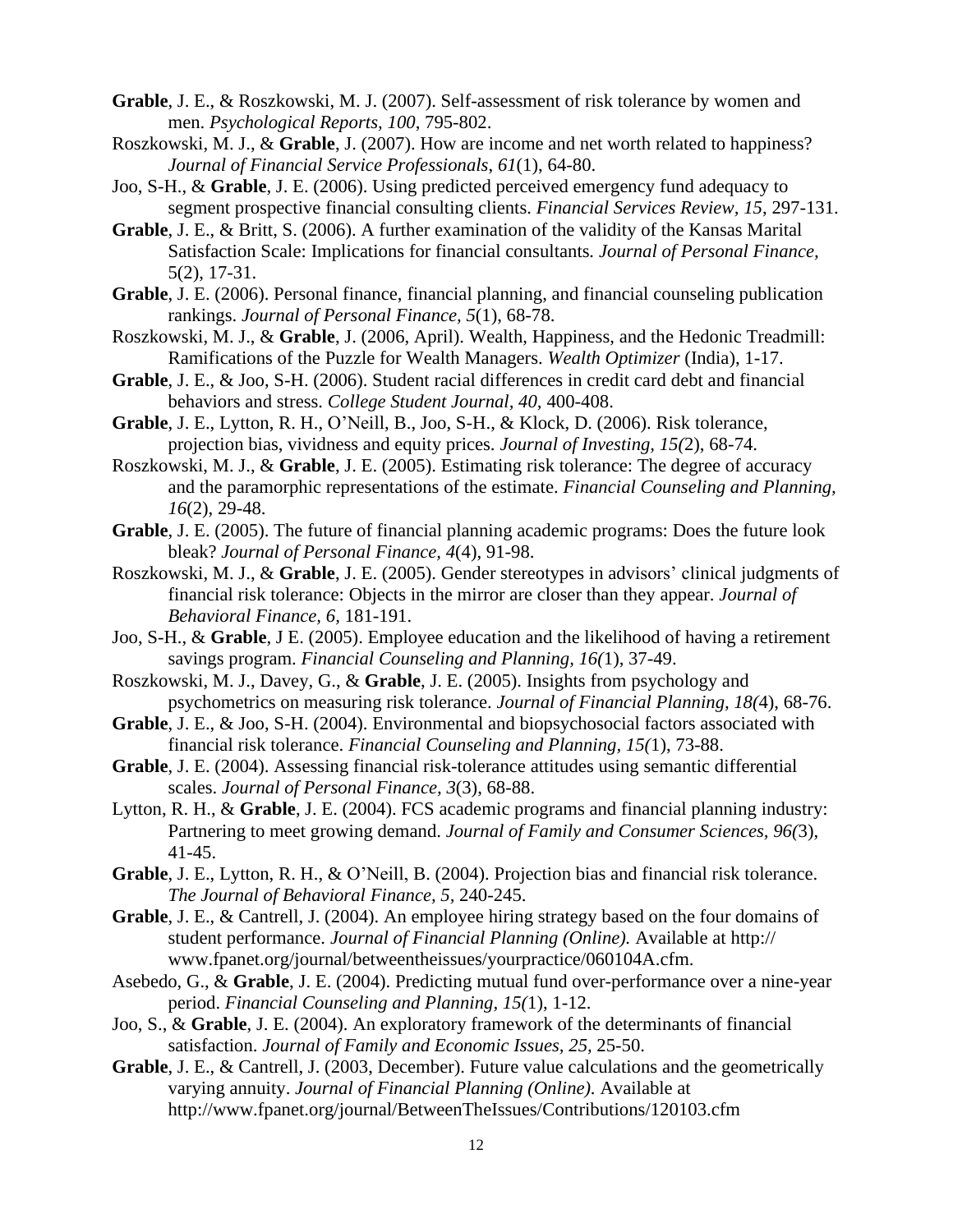- **Grable**, J. E., & Lytton, R. H. (2003). The development of a risk assessment instrument: A follow-up study. *Financial Services Review, 12,* 257-274.
- **Grable**, J. E., & Joo, S. (2003). A snapshot view of the help-seeking market. *Journal of Financial Planning, 16*(3), 88-94.
- Joo, S., **Grable**, J. E., & Bagwell, D. (2003). Credit card attitudes and behaviors of college students. *College Student Journal, 37,* 405-419.
- **Grable**, J. E., & Cantrell, J. (2002). A technique for calculating the maximum withdrawal from accumulated retirement assets. *Personal Financial Planning Monthly, 1*(9), 12-20.
- **Grable**, J. E., & Joo, S. (2002). Understanding financial help-seeking behaviors and attitudes: A study of university faculty and staff. *Journal of Financial Planning, 15*(5), 84-91.
- **Grable**, J. E., & Lytton, R. H. (2001). Assessing the concurrent validity of the SCF risk assessment item. *Financial Counseling and Planning, 12(*2), 43-52.
- **Grable**, J. E., & Joo, S. (2001). A further examination of financial help-seeking behavior. *Financial Counseling and Planning, 12*(1), 55-65.
- **Grable**, J. E., & Joo, S. (2001). A subsequent study of the relationships between self-worth and financial beliefs, behavior, and satisfaction. *Journal of Family and Consumer Sciences, 93(*5), 25-30.
- Joo, S., & **Grable**, J. E. (2001). Factors associated with seeking and using professional retirement-planning help. *Family and Consumer Sciences Research Journal,* 30, 37-63.
- Lytton, R. H., Decker, L. R., & **Grable**, J. E. (2001). Student credit card debt: Looking beyond the financial issue. *Family Relations and Human Development/Family Economics and Resource Management Biennial,* 4, 105-113.
- **Grable**, J. E. (2000). Financial risk tolerance and additional factors which affect risk taking in everyday money matters. *Journal of Business and Psychology, 14*(4), 625-630.
- Joo, S., & **Grable**, J. E. (2000). Improving employee productivity: The role of financial counseling and education. *Journal of Employment Counseling, 37*(1), 2-15.
- **Grable**, J. E., & Lytton, R. H. (1999). Financial risk tolerance revisited: The development of a risk assessment instrument. *Financial Services Review,* 8(3), 163-181.
- **Grable**, J. E., & Joo, S. (1999). Financial help-seeking behavior: Theory and implications. *Financial Counseling and Planning, 10(*1), 25-38.
- **Grable**, J. E., & Joo, S. (1999). How to improve financial knowledge, attitudes, and behaviors among consumer science constituencies. *The Journal of Consumer Education, 17*, 20-26.
- **Grable**, J. E., & Lytton, R. H. (1999). Assessing financial risk tolerance: Do demographics, socioeconomic and attitudinal factors work? *Family Economics and Resource Management Biennial, 3,* 80-88.
- **Grable**, J. E., & Lytton, R. H. (1998). Investor risk tolerance: Testing the efficacy of demographics as differentiating and classifying factors. *Financial Counseling and Planning, 9,* 61-74.
- **Grable**, J. E., & Joo, S. (1998). Does financial education affect attitudes, knowledge, and behavior? An empirical analysis. *Personal Finances and Worker Productivity, 2*(2), 213- 220.
- Chen, P., Hanna, S., & **Grable**, J. E. (1997). Employee personal retirement plan asset allocation: The case for 100% stocks. *Personal Finances and Worker Productivity, 1*(1), 211-215.
- **Grable**, J. E., & Lytton, R. H. (1997). Determinants of retirement savings plan participation: A discriminant analysis. *Personal Finances and Worker Productivity, 1*(1), 184-189.
- **Grable**, J. E., & Joo, S. (1997). Determinants of risk preference: Implications for family and consumer science professionals. *Family Economics and Resource Management Biennial, 2,* 19-24.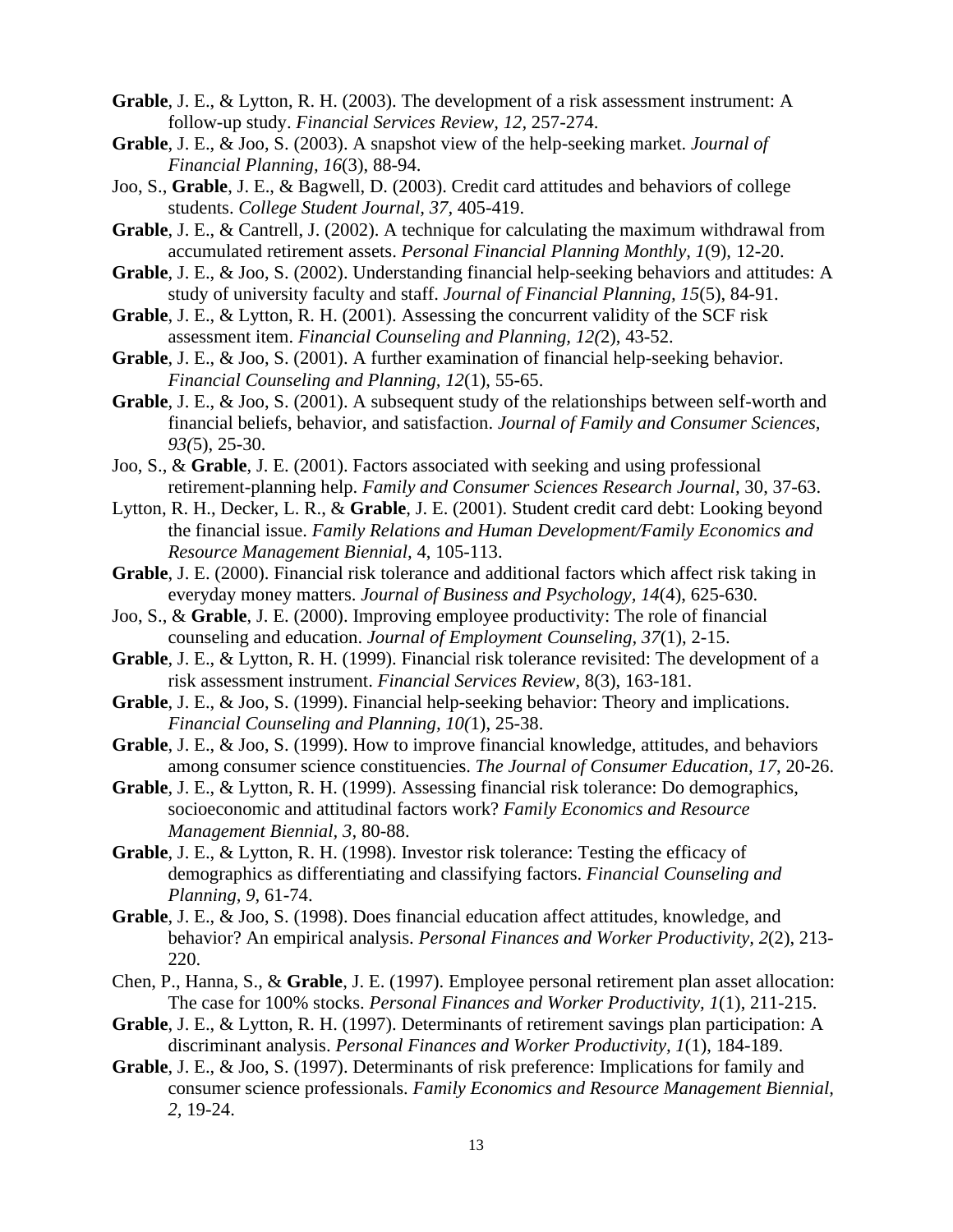Garman, E. T., Leech, I. E., & **Grable**, J. E. (1996). The negative impact of employee poor personal financial behaviors on employers*. Financial Counseling and Planning, 7,* 157- 168.

#### **Invited Columns**

- **Grable**, J. E., Hubble, A. (2022). Fit-for-purpose: What it means in the context of risk-tolerance assessment. *Journal of Financial Service Professionals, 76*(1), 10-13.
- **Grable**, J. E., & Cupples, S. (2021). Three long-term savings strategies for adventurous investors. *Journal of Financial Service Professionals, 75*(3), 13-16.
- **Grable**, J. E. (2021). Market corrections, panics, and COVID-19. *Journal of Financial Service Professionals, 75*(1), 10-13.
- Bogan, V. L., Geczy, C. C., & **Grable**, J. E. (2020). Financial planning: A research agenda for the next decade. *Financial Planning Review, 2020;e1094*. https//doi.org/10.1002/cfp2.1094
- **Grable**, J. E. (2020). Do presidential elections predict market returns? *Journal of Financial Service Professionals, 74*(5), 11-14.
- **Grable**, J. E. (2020). How reliable is your risk-tolerance questionnaire? *Journal of Financial Service Professionals, 74*(3), 10-14.
- **Grable**, J. E. (2020). Are Americans financially illiterate? *Journal of Financial Service Professionals, 74*(1), 11-14.
- **Grable**, J. E. (2019). An introduction to Kondratieff waves. *Journal of Financial Service Professionals, 73*(3), 19-22.
- **Grable**, J. E. (2019). A primer on finding finance and economics research relevant to practice. *Journal of Financial Service Professionals, 73*(5), 17-20.
- Heo, W., & **Grable**, J. E. (2019). A new method for anticipating changes in investment market conditions. *Journal of financial Service Professionals, 73*(1), 18-23.
- **Grable,** J. E., & Lyons, A. C. (2018). An introduction to big data. *Journal of Financial Services Professionals, 72*(5), 17-20.
- **Grable**, J. E. (2018). Another look at risk-profiling. *Journal of Financial Service Professionals, 72*(3), 18-21.
- **Grable**, J. E., & Rabbani, A. (2017). Does engagement in the stock market shape willingness to take financial risk? *Journal of Financial Service Professionals, 71*(5), 17-20.
- Heo, W., & **Grable**, J. E. (2017). Demand for life insurance: A consumer perspective. *Journal of Financial Service Professionals, 71*(3), 19-22.
- **Grable,** J. E., & Heo, W. (2017). Insights into the relationship between risk tolerance and market volatility. *Journal of Financial Service Professionals, 71*(1), 16-20.
- **Grable**, J. E., & Chatterjee, S. (2016). What you need to know about constant relative risk aversion. *Journal of Financial Service Professionals, 70*(5), 16-18.
- **Grable**, J. E., & Heo, W. (2016). Risk tolerance and changes in equity ownership. *Journal of Financial Service Professionals*, *70*(3), 20-22.
- **Grable**, J. E., & Chatterjee, S. (2016). Sequence of returns risk before retirement. *Journal of Financial Service Professionals, 70*(1), 16-19.
- **Grable**, J. E., & Chatterjee, S. (2015). Another look at lump-sum versus dollar-cost averaging. *Journal of Financial Service Professionals, 69*(5), 16-18.
- Nobre, L. H. N., & **Grable**, J. E. (2015). The role of risk profiles and risk tolerance in shaping client decisions. *Journal of Financial Service Professionals, 69*(3), 18-21.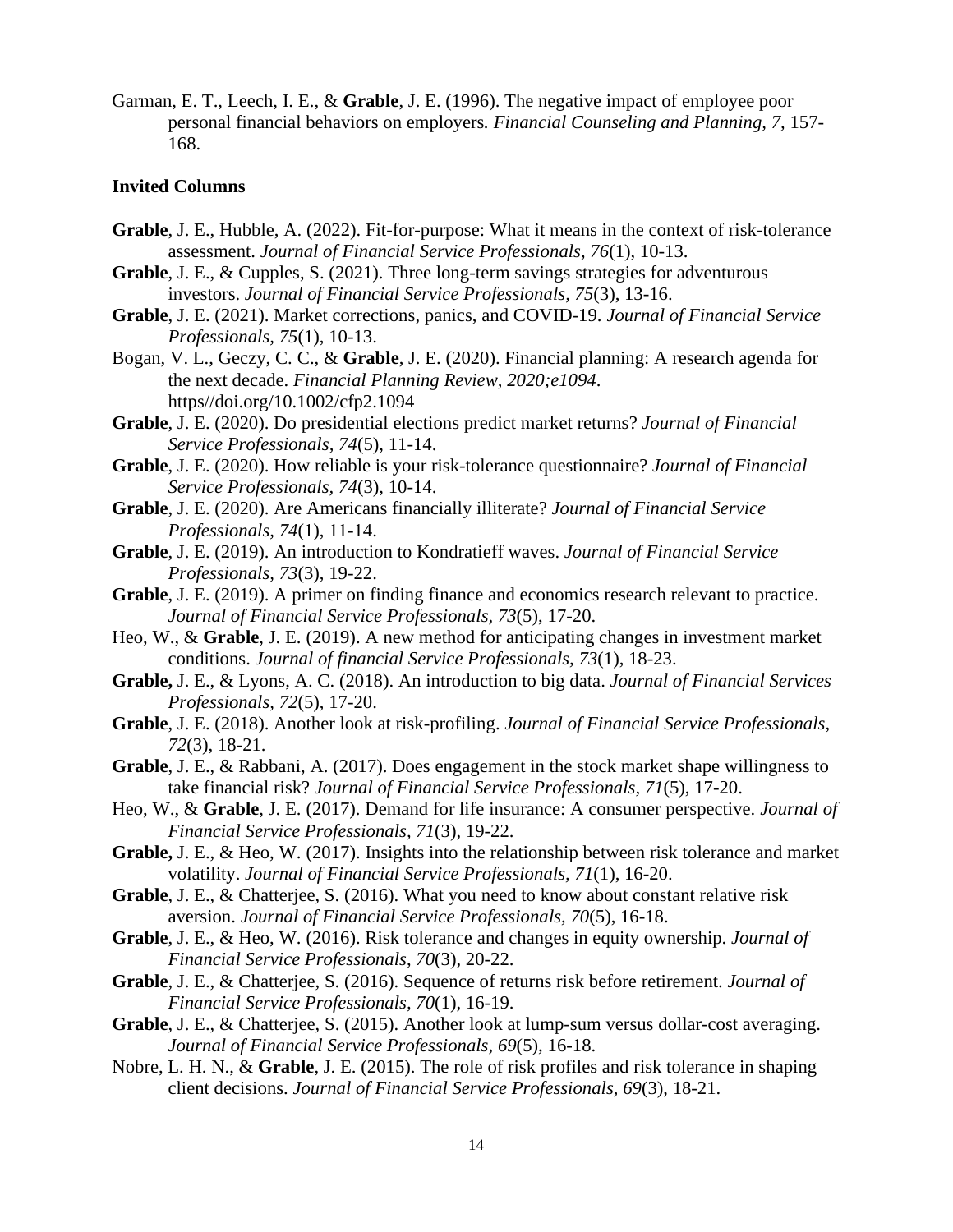- **Grable**, J. E. (2015). Are your clients really a stock or bond? A human capital perspective. *Journal of Financial Service Professionals, 69*(1), 16-18.
- **Grable**, J. E., & Chatterjee, S. (2014). Time-weighted versus dollar-weighted returns: A glimpse into the accuracy debate. *Journal of Financial Service Professionals, 68*(5), 12-14.
- **Grable**, J. E., & Chatterjee, S. (2014). The Sharpe ratio and negative excess returns: The problem and the solution. *Journal of Financial Service Professionals, 68*(3), 12-14.
- **Grable**, J. E., & Heo, W. (2014). Introduction to Financial Risk Tolerance. *Korean Financial Planning Association Journal*. [www.fpkorea.com/Library/FP.journal.read.asp?bm\\_key=161&bd\\_key=11618&p\\_section](http://www.fpkorea.com/Library/FP.journal.read.asp?bm_key=161&bd_key=11618&p_section=&p_is_open=&is_sch=&kWt)  $=\&p$  is open=&is sch=&kWt=
- **Grable**, J. E., & Carr, N. A. (2014). Risk tolerance and goal-based financial planning. *Journal of Financial Service Professionals, 68*(1), 12-14.
- **Grable**, J.E. (2013). Psychophysiological economics: Introducing an emerging field of study. *Journal of Financial Service Professionals, 67*(5), 16-18.
- **Grable**, J. E. (2013). Is risk tolerance stable? The role of projection bias. *Journal of Financial Service Professionals, 67*(1), 14-16.
- **Grable**, J. E. (2013). Gender, wealth, and risk: Why are baby boomer women less risk tolerant than baby boomer men? *Journal of Financial Services Professionals, 67*(3), 7-9.

### **Professional Journals and Published Abstracts**

- **Grable**, J. E. & Hubble, A. (2019, April). Advisors must move beyond age-based portfolios. NAPFA Advisor. [https://www.napfaadvisor](https://www.napfaadvisor-digital.com/napfm/0419_april_2019/MobilePagedArticle.action?articleId=1481917)[digital.com/napfm/0419\\_april\\_2019/MobilePagedArticle.action?articleId=1481917](https://www.napfaadvisor-digital.com/napfm/0419_april_2019/MobilePagedArticle.action?articleId=1481917)
- **Grable**, J. E., Chaffin, C., & Kruger, M. (2016, July/August). Preparing the next generation of financial planning faculty. *BizEd*. http://www.bizedmagazine.com/archives/2016/4/features/preparing-financial-planningfaculty
- Lei, S., & **Grable**, J. E. (2014). How American financial planners deliver financial planning services. *Money Weekly, 45*.
	- http://www.moneyweekly.com.cn/FrontPage/MoneyWeekly/Article\_13299.html#
- **Grable**, J. E. (2013, January). My word: An insurance solution. *Financial Planning, 43*(1), 72.
- Britt, S., & **Grable**, J. (2012). Your office may be a stressor: Understand how the physical environment of your office affects financial counseling clients. *The Standard, 30*(2), 5 & 13.
- Fernatt, F., Stolberg, S., Blue, J., & **Grable**, J. E. (2012). A risk-tolerance paradox: Are payday and car title loan customers really more risk tolerant than others? *International Review of Social Sciences and Humanities, 3*(2), 214-229.
- Britt, S. L., & **Grable**, J. E. (2011, May). Judging a client's ability to accept possible losses is harder that you might think: Formal assessment tools can help. *Financial Planning*. Available at: http://www.financial-planning.com/fp\_issues/2011\_5/risky-business-2672781-1.html?pg=1&pg=2&
- **Grable**, J. E., & Britt, S. L. (2011, January). A test of the video narration effect on financial risktolerance assessment. *Journal of Financial Planning: Between the Issues*. Available at: http://www.fpanet.org/journal/BetweentheIssues/LastMonth/Articles/ATestoftheVideoNa rrationEffect
- **Grable**, J., McGill, S., & Britt, S. (2010). The Financial Therapy Association: A brief history. *Journal of Financial Therapy, 1*(1), 1-6.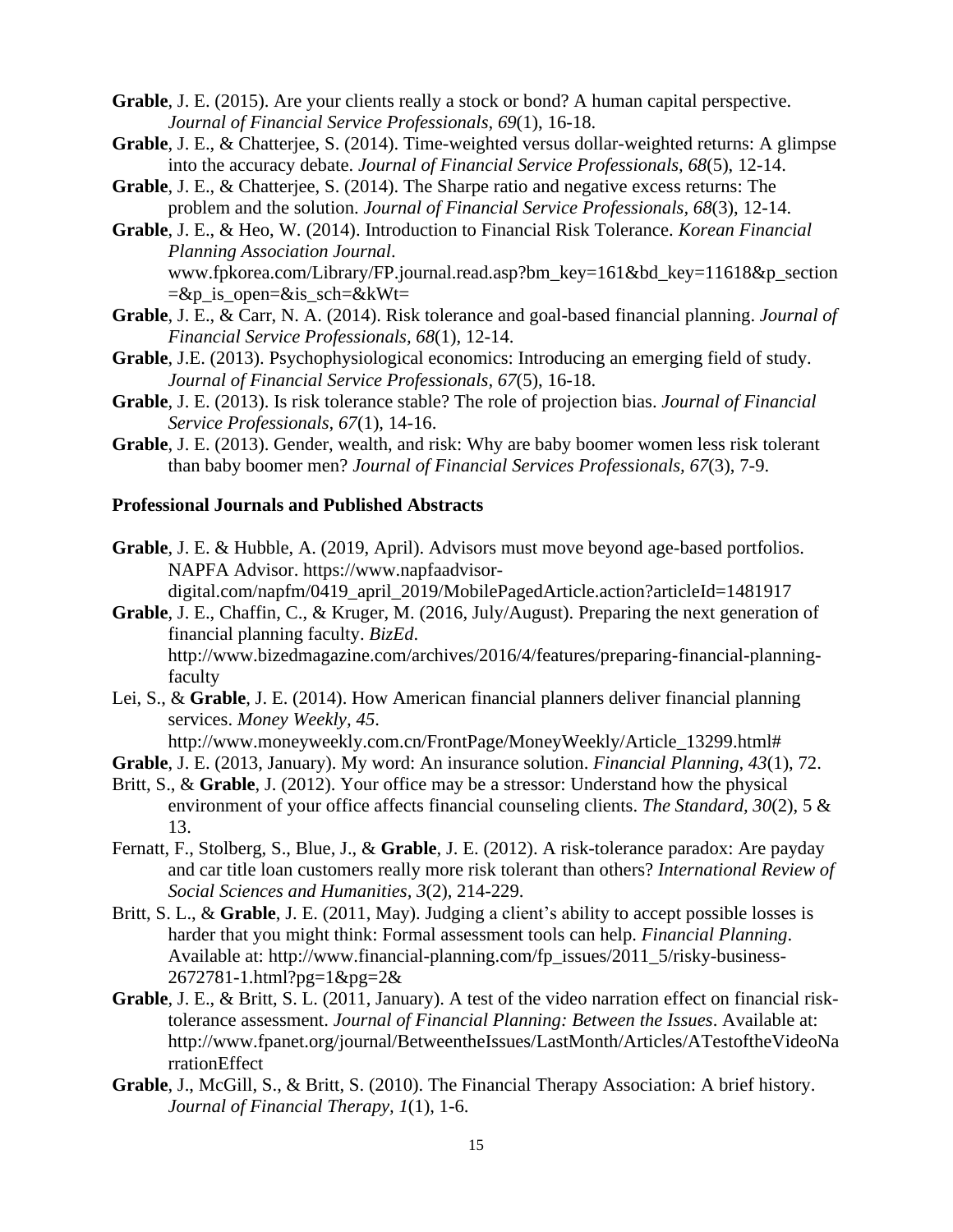- **Grable**, J. E., & Britt, S. L. (2010). Financial planning internships: A student-faculty perspective. *The Register, 3*, 10-11.
- Park, J-Y., **Grable**, J. E., & Suh, J-B. (2010). The role of locus of control in shaping financial behavior: A comparison of models for Koreans and Americans. *Journal of Consumer Studies, 21*, 263-288.
- **Grable**, J. E. (2008, June). The engineer, professor and planner. *Financial Advisor, 9*(6), 196; 184-185.
- Garrett, K. C., & **Grable**, J. E. (2007). State investment adviser representative examination and waiver requirements. *Journal of Personal Finance, 6(*1), 38-43.
- Kasper, T., & **Grable**, J. E. (2006). Summary of author and article citations: Journal of Personal Finance volumes 1, 2, 3, & 4. *Journal of Personal Finance, 5*(2), 101-111.
- **Grable**, J. (2006, July/August). Pursuing a national title. *Solutions*, 22-23.
- **Grable**, J. E. (2006). Does your client's mood matter? *The Register, 7*(2), 6.
- Kasper, T., & **Grable**, J. E. (2005). Summary of author and article citations: Journal of Personal Finance Volumes 1, 2, & 3. *Journal of Personal Finance, 4*(2), 85-91.
- **Grable**, J. E., & Joo, S-H. (2004). Providing financial services to university faculty and staff: A strategic approach. *The Register, 5(*9), 8-9.
- **Grable**, J. E., & Joo, S-H. (2004). Assessing the link between sensation seeking and financial risk tolerance. *The Register, 5(*5), 6.
- **Grable**, J. E., Lytton, R. H., O'Neill, B. (2003, September). Predicting risky investment behavior: Do heuristics work? *Journal of the National Association of Personal Financial Advisors, 1*, 36-39.
- Joo, S., & **Grable**, J. E. (2003). The meaning and measurement of personal financial wellness: A summary of professional insights. *Consumer Interests Annual, 40.* Available at http://consumerinterests.org/public/articles/ProfessionalInsights\_03.pdf
- **Grable**, J. E., & Maddux, E. (2003). Help seeking and the Internet. *The Register, 4(*6), 13.
- **Grable**, J. E. (2002). A strategy to use when working with nervous clients. *The Register, 3*(5), 3.
- **Grable**, J. E. (2002). Penetrating the 457 marketplace. *The Register, 3*(4), 1-3. Republished in *The Advisor's Network, 11*(5), 39-40.
- Herbers, A., & **Grable**, J. E. (2001, June). On sponsoring and recruiting interns: Building winwin relationships now and for the future. *The Journal of the National Association of Personal Financial Advisors,* 18- 25.
- **Grable**, J. E. (2000). Recruiting new hires from college programs: A program administrator's perspective. *The Register, 1*(3), 3-6.
- **Grable**, J. E., & Joo, S. (1999). Gender and financial education: Changing financial knowledge and attitudes. *Journal of Family and Consumer Sciences, 91*(4), 29.
- Joo, S., & **Grable**, J. E. (1999). Survey with college students reveals needs for curriculums to include credit education. *Journal of Family and Consumer Sciences, 91*(4), 28.
- **Grable**, J. E., & Joo, S. (1999). Workplace retirement education: Analysis and recommendations. *Retirement Planning: The Journal of the International Society for Retirement Planning, 2,* 10-12.
- **Grable**, J. E., & Joo, S. (1999, July). Predicting risk tolerance: Do heuristics work? *The Journal of the National Association of Personal Financial Advisors,* 1-6.
- **Grable**, J. E., & Lytton, R. H. (1998). Investor risk tolerance: Testing the efficacy of demographics as differentiating and classifying factors. *Capital Markets - Asset Pricing and Valuation, 1*(3), [On-line]. Available: [http://papers.](http://papers/)ssrn.com/paper.taf?abstract\_id=132598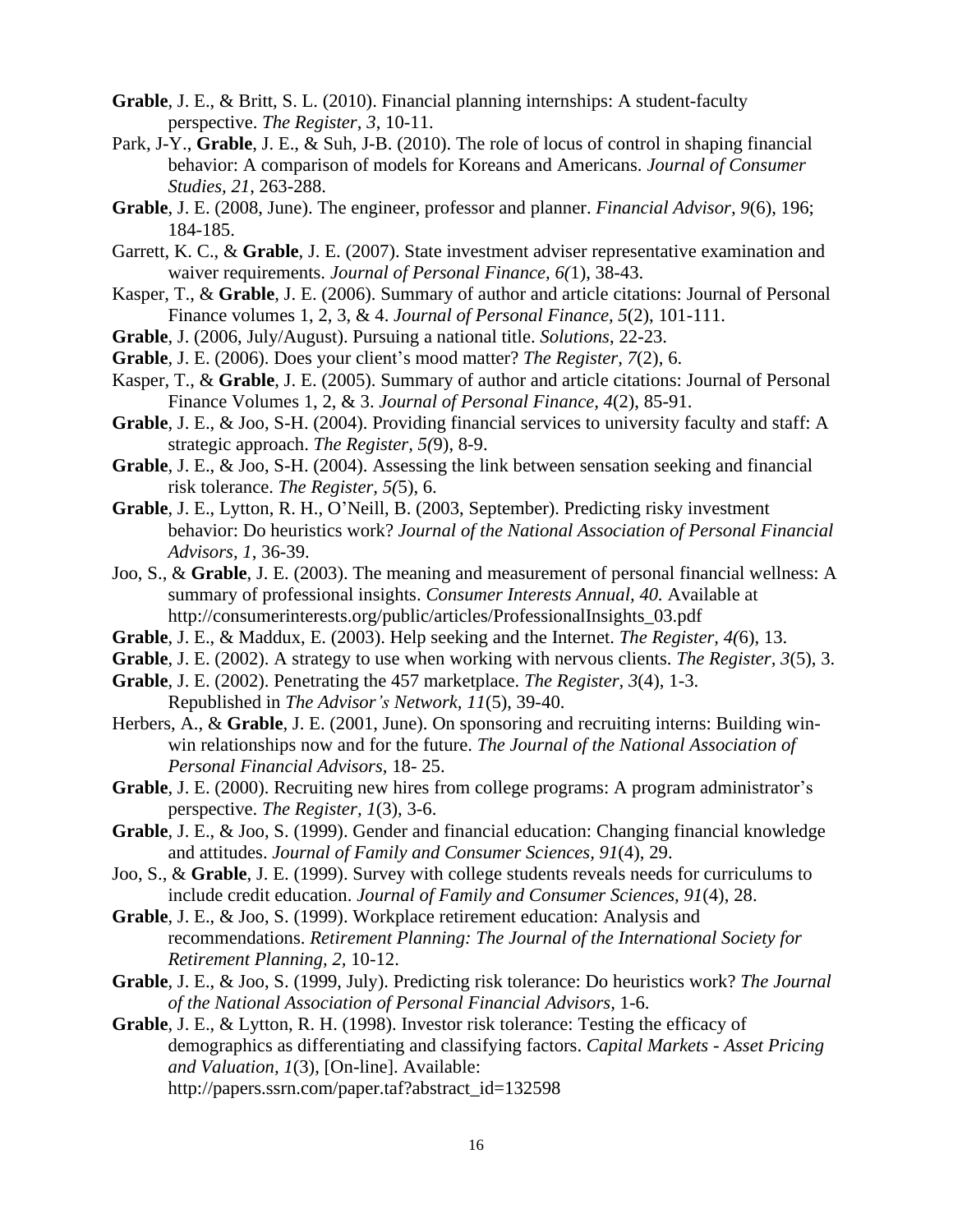#### **Refereed Professional Presentations & Proceedings**

- Fallaw, S., & **Grable**, J. E. (2021). A competency modeling approach to assessing risk tolerance. 2021 Academic Research Colloquium, November 16, 2021, Virtual Conference.
- Stueve, C., Archuleta, K. L., Seay, M. C., **Grable**, J. E., & Crow, J. J. (2021). How perceptions may influence financial help-seeking from a financial therapist. Financial Therapy Association Conference, November 8, 2021, Virtual Conference.
- **Grable**, J. E., Kwak, E-J., Warmath, D. (2021). An Assessment of the Association between Political Orientation and Financial Risk Tolerance. Academy of Financial Services Annual Conference, September 22, 2021, Virtual Conference.
- **Grable**, J. E., & Kwak, E-J. A Comparison of Financial Risk-Tolerance Assessment Methods. Academy of Financial Services Annual Conference, September 22, 2021, Virtual Conference.
- **Grable**, J. E., Byram, J-L., Kwak, E-J., & Kruger, M. (2020). Decomposing the association between spousal perceptions of partner spending and saving behavior and financial satisfaction. Association for Financial Counseling and Planning Education Annual Symposium, November 19, 2020, Virtual Conference.
- Kruger, M., & **Grable**, J. E. (2020). Measuring perceived partner financial behavior in relationships: The development of a spender-saver perception scale. Financial Therapy Association Annual Conference, October 9, 2020, Virtual Conference.
- Byram, J-L., & **Grable**, J. E. (2020). Spending and saving congruency: A key to understanding marital and financial satisfaction. Financial Therapy Association Annual Conference, October 9, 2020, Virtual Conference.
- **Grable**, J. E, & Kwak, E-J. (2020). The role of disappointment aversion and expectation proclivity in describing financial risk aversion. Financial Planning Association Annual Conference, October 1, 2020, Virtual Conference.
- **Grable**, J. E, & Kwak, E-J. (2020). Consistency of financial risk aversion estimates. Academy of Financial Services Annual Conference, September 30, 2020, Virtual Conference.
- Heo, W., **Grable**, J. E., & Kwak, E-J. (2020). Assessing the value of financial risk tolerance as a predictor of monthly S&P 500 values: A comparison of artificial intelligence deep learning and traditional regression methodologies. Academy of Financial Services Annual Conference, September 30, 2020, Virtual Conference.
- Hanlon, B., Hancok, M., Archuleta, K., **Grable**, J., Lo, C. W. C., Cohen, A., Mazdzer, C., Babey, S., Miller, E., & Nunez, A. (2020). Feedback control for optimizing human wellness. HCI International, July 20, 2020, Copenhagen, Denmark.
- **Grable**, J. E., Routh, A., & Fulk, M. (2020). A new measure of investor risk aversion. 2020 Academic Research Colloquium for Financial Planning and Related Disciplines, February 20, 2020, Washington, DC.
- Heo, W., **Grable**, J. E., Roszkowski, M. J., & Rabbani, A. (2019). The alpha and omega of financial risk-tolerance assessment. Academy of Financial Services Conference, October 16, 2018, Minneapolis, MN.
- Kwak, E-J., & **Grable**, J. E. (2019). The role of risk tolerance as a mediator between family income and smoking and drinking behavior. Academy of Financial Services Conference, October 16, 2018, Minneapolis, MN.
- **Grable**, J. E., Archuleta, K., Ford, M., Kruger, M., Gale, J., & Goetz, J. (2019). The moderating effect of generalized anxiety and financial knowledge on financial management behavior. Financial Therapy Association Conference, May 11, 2019, Austin, TX.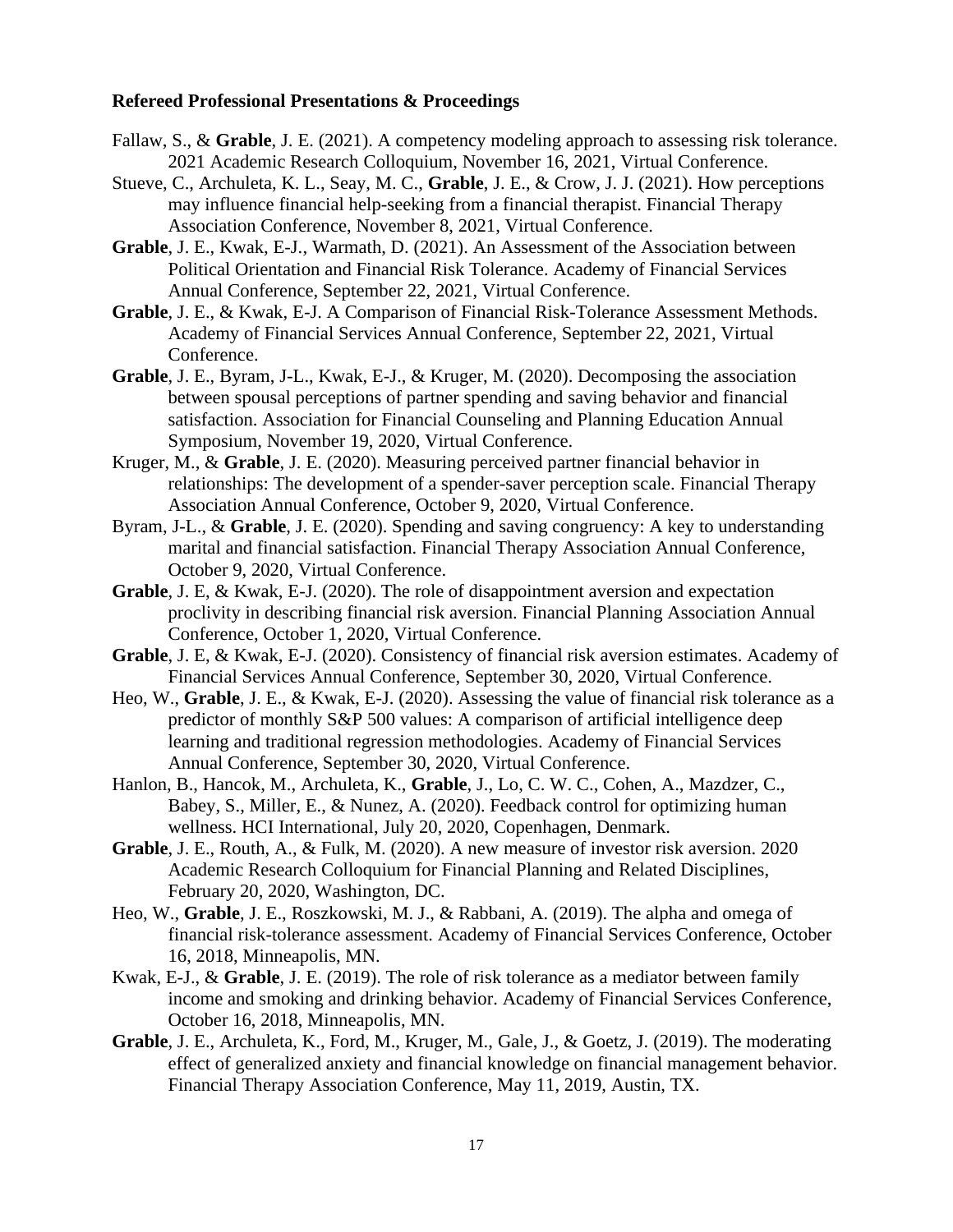- West, C. L., **Grable**, J. E., Mattia, L., Leitz, L., & Rehl, K. (2019). Financial satisfaction postwidowhood: The role of resilience. Financial Therapy Association Conference, May 12, 2019, Austin, TX.
- Mattia, L., **Grable**, J. E., Rehl, K., Leitz, L., & West, C. (2019). Financial confidence postwidowhood: The role of empowerment. Financial Therapy Association Conference, May 12, 2019, Austin, TX.
- **Grable**, J. E., Hubble, A., Kruger, M., & Visbal, M. (2019). Predicting financial risk taking behavior: A comparison of questionnaires. 2019 Academic Research Colloquium for Financial Planning and Related Disciplines, February 20, 2019, Arlington, VA.
- **Grable**, J. E., & Park, N. (2018). Measuring relative risk tolerance: A cautionary tale. Academy of Financial Services Conference, October 2, 2018, Chicago, IL.
- Park, N., & **Grable**, J. E. (2018). The role of materialism in perceiving financial stress. Academy of Financial Services Conference, October 3, 2018, Chicago, IL.
- **Grable**, J. E. (2018). Measuring relative risk tolerance: A cautionary tale. Financial Planning Association National Conference, October 3, 2018, Chicago, IL.
- Watkins, K, Thomas, M. Jr., Williams, T., White, K. Jr., & Grable, J. E. (2018). Will it work? Condensing at traditional financial education program from 6 hours a day to 1 hour. Family Economics and Resource Management Association, May 17, 2018, Clearwater Beach, FL.
- Lyons, A., **Grable**, J. E., & Zeng, T. (2018). Infrastructure, urbanization, and the financial inclusion of Chinese households. Chinese Economic Society, April 7, 2018, Athens, Georgia.
- Lyons, A., **Grable**, J. E., & Zeng, T. (2018). Impacts of financial literacy on loan demand of financially excluded household in China. Chinese Economic Society, April 7, 2018, Athens, Georgia.
- **Grable**, J. E., Hubble, A., & Kruger, M. (2018). Do as I say, not as I do: An analysis of portfolio development recommendations made by financial advisors. 2018 Academic Research Colloquium for Financial Planning and Related Disciplines, February 21, 2018, Arlington, Virginia.
- Bogan, V., Geczy, C., **Grable**, J. E., & Chaffin, C. (2018). Meet the editors of *Financial Planning Review*. 2018 Academic Research Colloquium for Financial Planning and Related Disciplines, February 20, 2018, Arlington, Virginia.
- Kruger, M., Hubble, A., & **Grable**, J. (2017). Risk profiling and the development of asset allocation recommendations. Academy of Financial Services Annual Conference, October 2, 2017, Nashville, Tennessee.
- Heo, W., **Grable**, J., & Rabbani, A. (2017). Relevance between utility theory and measured risk tolerance: Empirical utilization of the G&L scale. Academy of Financial Services Annual Conference, October 2, 2017, Nashville, Tennessee.
- Kruger, M., Fulk, M., **Grable**, J., Watkins, K. (2017). Who fires their financial planner? Academy of Financial Services Annual Conference, October 1, 2017, Nashville, Tennessee.
- Kuzniak, S., & **Grable**, J. (2017). Testing the associations among macroeconomic, social support, and biopsychosocial variables and financial risk tolerance. Academy of Financial Services Annual Conference, October 1, 2017, Nashville, Tennessee.
- Heo, W., & **Grable**, J. E., (2017). Predicting the demand for cash value life insurance using a nonlinear systemic framework. 2017 Academic Research Colloquium, February 9, 2017, Arlington, Virginia.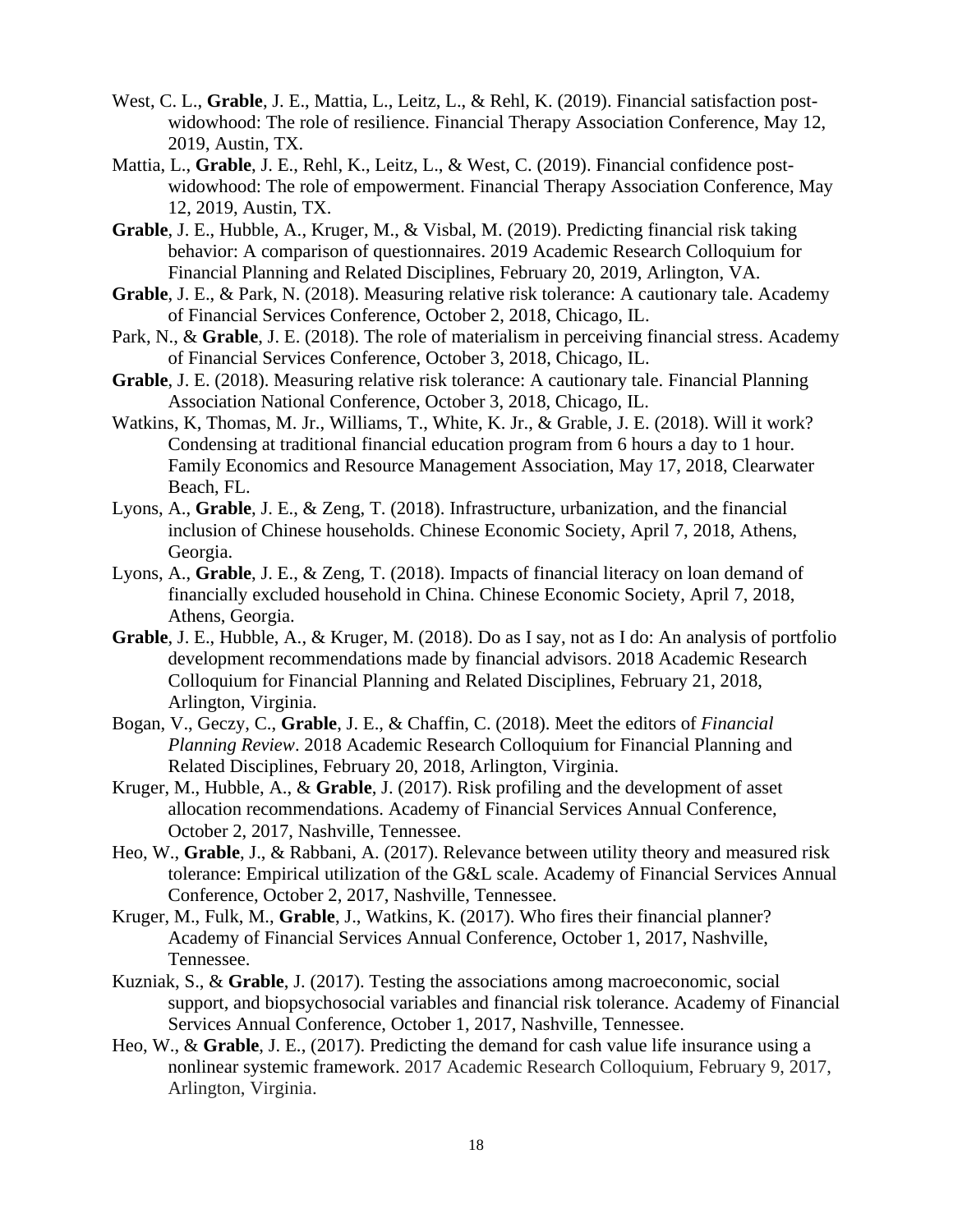- Lyons, A., **Grable**, J. E., & Joo, S-H. (2017). A cross-country evaluation of financial security and population aging: A financial planning perspective. The 2017 Academic Research Colloquium, February 7, 2017, Arlington, Virginia.
- Lyons, A. C., **Grable**, J. E., Chen, L., He, X., Liu, J. H., & Zeng. T. (2016). Impacts of financial literacy, familial networks, and financial access on demand for bank and non-bank loans of financially excluded households in China. *The 11th Biennial Conference Proceedings of Asian Consumer and Family Economics Association, Hong Kong*, 307-312.
- Lyons, A. C., **Grable**, J. E., & Zeng, T. (2016). Urbanization, infrastructure, and demand for bank and non-bank loans of Chinese households. Asian Development Bank Institute Urbanization in Asia Conference, December 15, 2016, Seoul, South Korea.
- Kruger, M., Babiarz, P., & **Grable**, J. E. (2016). The effect of received and expected inheritance on retirement savings adequacy. Association for Financial Counseling and Planning Education Annual Symposium, November 18, 2016, Louisville.
- **Grable**, J. E., Chaffin, C., Goetz, J., & Kruger, M. (2016). New financial planning Ph.D. hiring expectations: Business and Human Science program compared. Academy of Financial Service, October 20, 2016, Las Vegas.
- Park, N. Park, H., Ruiz-Menjivar, J., & **Grable**, J. E. (2016). The effect of financial literacy on investment behavior. Asian Consumer and Family Economics Association, July 9, Hong Kong.
- **Grable**, J. E., Joo, S., & Kruger, M. (2016). A test of the reflection effect: A household and consumer finance perspective. Asian Consumer and Family Economics Association, July 9, Hong Kong.
- Lyons, A., **Grable**, J. E., & Chen, L. (2016). Economic expectations and investment behaviors of Chinese households: An investigation of the securities and housing markets. Asian Consumer and Family Economics Association, July 9, Hong Kong.
- Lyons, A., **Grable**, J. E., He, X., Liu, J-H., & Zeng, T. (2016). Impacts of financial literacy, familial networks, and financial access on demand for bank and non-bank loans of financially excluded households in China. Asian Consumer and Family Economics Association, July 9, Hong Kong.
- **Grable**, J. E., & Kruger, M. (2016). Financial Therapy in Practice: An Experiential Case Vignette. Financial Therapy Association Annual Conference, May 10, Asheville, North Carolina.
- Grable, J. E., & Kruger, M. (2016). A test of the reflection effect: A personal finance and resource management perspective. Family Economics and Resource Management Association Meeting, March 10, New Orleans.
- **Grable**, J. E. (Keynote). (2015). Financial therapy: Past, present, and future. Annual Financial Therapy Association Conference, July 10, San Jose Del Cabo, Mexico.
- Ford, M., **Grable**, J. E., DeGraff, A., & Ross, B. D. (2015). Physiological responses during couple financial therapy sessions. Annual Financial Therapy Association Conference, July 10, San Jose Del Cabo, Mexico.
- **Grable**, J. E., & Archuleta, K. (2015). Financial therapy: Embracing diverse professional cultures and challenging misconceptions. Annual Financial Therapy Association Conference, July 10, San Jose Del Cabo, Mexico.
- **Grable**, J. E., Joo, S., & Park, J. (2014). The antecedents of financial behavior: The role of race/ethnicity, financial knowledge, and locus of control. *Proceedings of the Asian Consumer and Family Economics Association*, April 9, Taipei, Taiwan.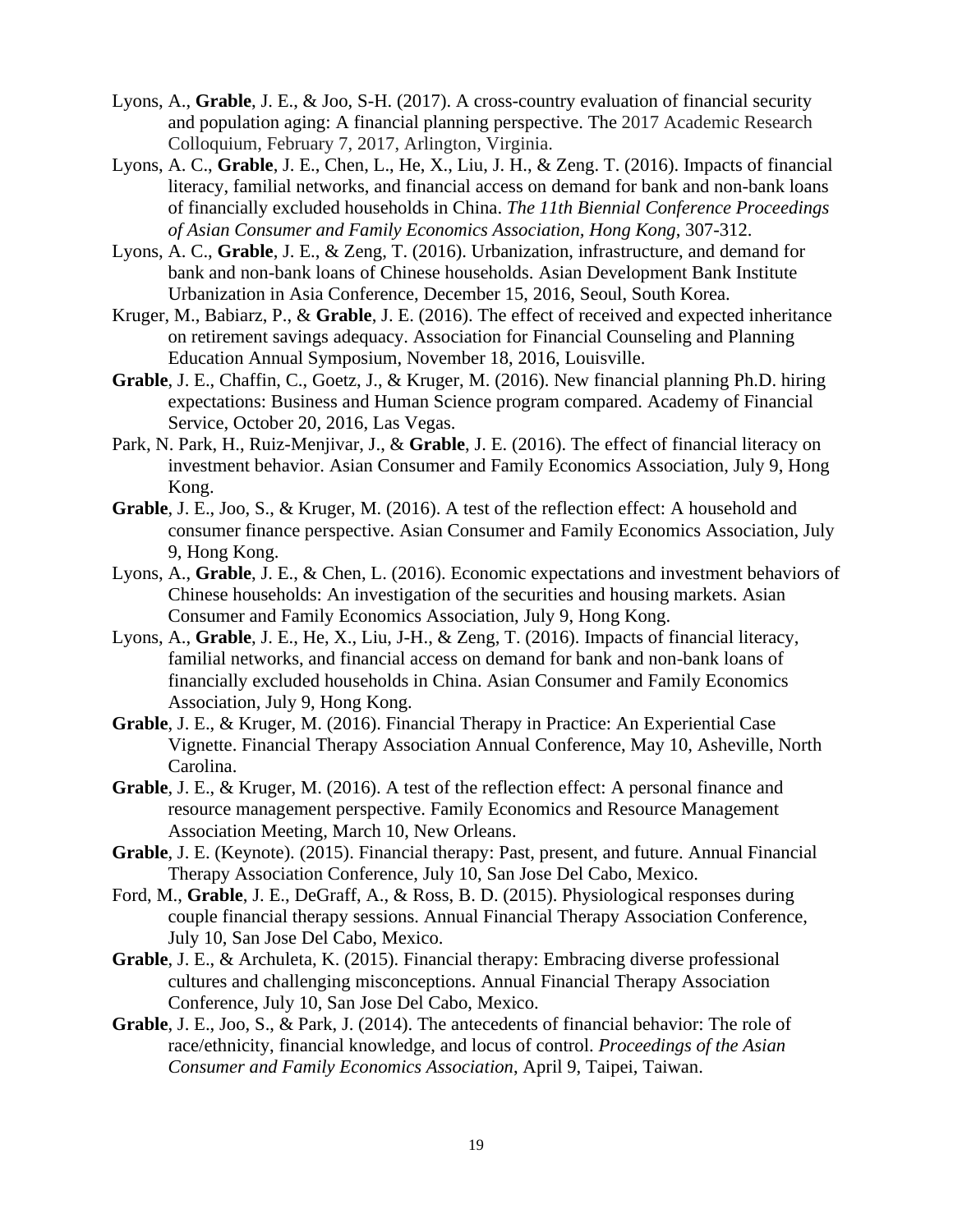- **Grable**, J. E., & Rabbani, A. (2013). Describing risk tolerance: Does a risk characterization portrait exist? *Proceedings of the Association for Financial Counseling and Planning Education*, 67-75.
- Carr, N., **Grable**, J. E., Sages, R. A., Nabeshima, G., & Fernatt, F. (2012). Running towards financial health: Testing the relationships among exercise, diet, cognitive-directed health behavior, and financial preparedness. Annual American Council on Consumer Interests Conference, April 13, Memphis, TN.
- **Grable**, J. E., Britt, S., Anderson, N., & Dale, A. (2011). Credit card behavior as a function of risk attitude, impulsivity, and a mother's socialization factors. *Proceedings of the Association for Financial Counseling and Planning Education*, 100-110.
- **Grable**, J. E., Joo, S., & Park, J. (2011). Risk attitudes and financial knowledge and behavior: Similarities and differences between South Koreans and Americans. The 9<sup>th</sup> Biennial Conference of Asian Consumer and Family Economics Association, July 8, Seoul, Korea.
- **Grable**, J. E., Archuleta, K. L., Webb, F., & Britt, S. L. (2009). Gender differences in risk tolerance: Are women really different than men? *Proceedings of the Association for Financial Counseling and Planning Education*, 34-44.
- **Grable**, J. E., & McGill, S. (2008). *Risk tolerance estimation bias: The age effect*. Proceedings of the Academy of Financial Services (CD Rom).
- Britt, S., & **Grable**, J. E. (2008). *The determinants of financial satisfaction among working adults*. Proceedings of the Academy of Financial Services (CD Rom).
- **Grable**, J. E., & Schumm, W. (2008). An estimate of the reliability of the Survey of Consumer Finances risk-tolerance question. *Consumer Interests Annual, 54* (Available at: http://www.consumerinterests.org/i4a/pages/Index.cfm?pageID=4358).
- **Grable**, J. E., Webb, F., Britt, S., & Park, J-Y. (2007). The effect of religiosity on financial risk taking. *Proceedings of the Association for Financial Counseling and Planning Education,* 45-54.
- Joo, S-H., & **Grable**, J. E. (2005). Who is and who is not willing to use on-line employerprovided investment advice. *Proceedings of the Association for Financial Counseling and Planning Education,* 77-84.
- **Grable**, J. E., Cantrell, J., & Maddux, E. (2004). Seeking financial help from friends and relatives. *Proceedings of the Association for Financial Counseling and Planning Education,* 20-28.
- **Grable**, J. E., & Joo, S-H. (2003). Objective and subjective factors associated with financial risk tolerance. *Proceedings of the Association for Financial Counseling and Planning Education,* 9-18.
- **Grable**, J. E., Adityavarman, R., & Joo, S. (2001). Assessing cross-disciplinary risk-taking preferences of individuals. *Proceedings of the Association for Financial Counseling and Planning Education,* 71-78.
- **Grable**, J. E., Lytton, R. H., & Cantrell, J. (2001). Financial services employment opportunities: Beyond product sales. *Proceedings of the Association for Financial Counseling and Planning Education,* 132-142.
- Joo, S., **Grable**, J. E., & Bagwell, D. (2001). College students and credit cards. *Proceedings of the Association for Financial Counseling and Planning Education,* 8-15.
- **Grable**, J. E., & Cantrell, J. (2000). Testing the relationship between sensation seeking and financial risk tolerance. *Proceedings of the Association for Financial Counseling and Planning Education,* 45-54.
- **Grable**, J. E., & Joo, S. (2000). A cross-disciplinary examination of financial risk tolerance. *Consumer Interests Annual, 46,* 151-157.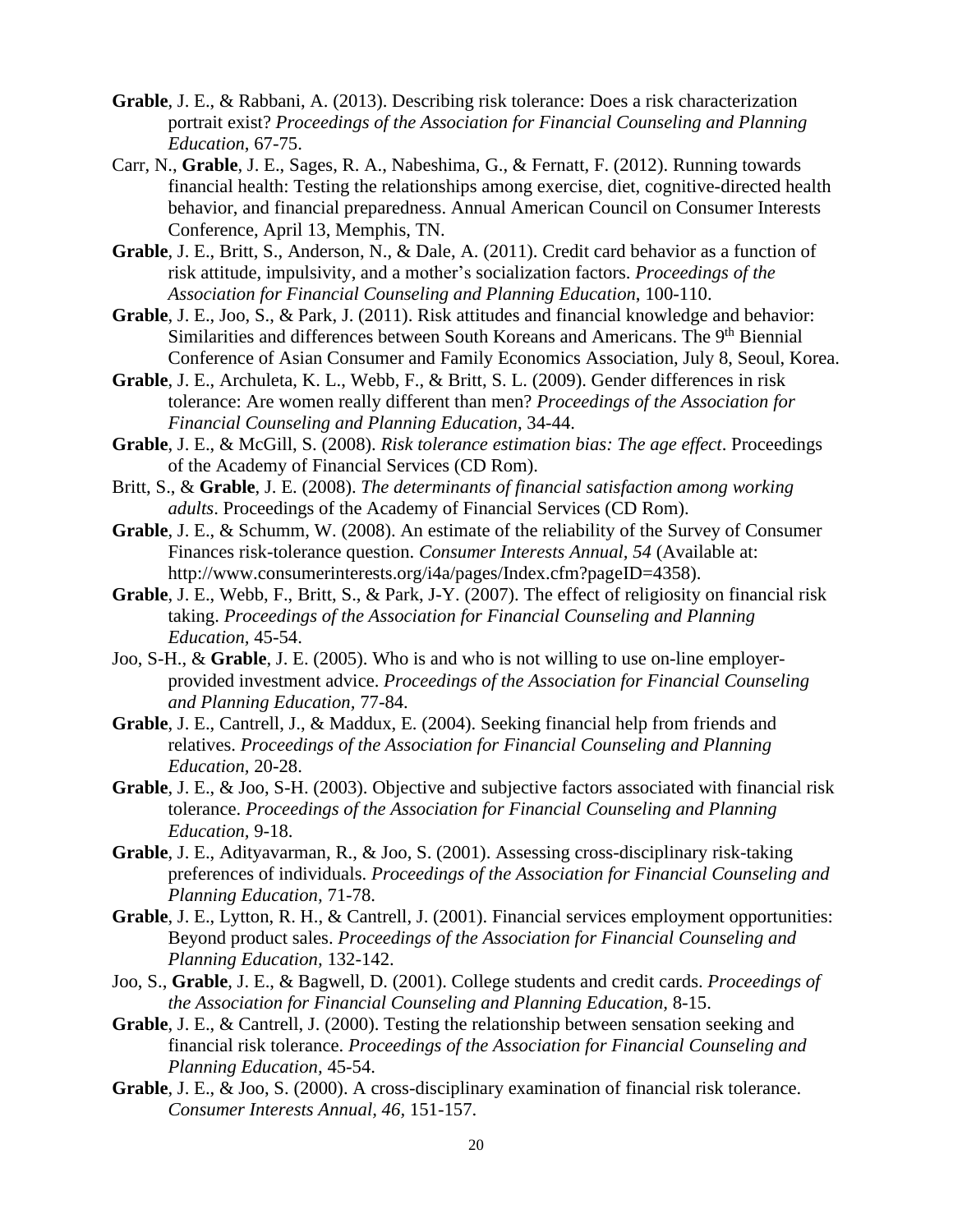- Joo, S., & **Grable**, J. E. (2000). A retirement investment and savings decision model: Influencing factors and outcomes. *Consumer Interests Annual, 46,* 43-48.
- **Grable**, J. E., & Lytton, R. H. (1999). Financial risk tolerance: Results of a concurrent validity analysis. *Proceedings of the Association for Financial Counseling and Planning Education*, 65-75.
- Joo, S., & **Grable**, J. E., Bagwell, D. C. (1999). Financial behaviors of clerical workers: An examination and implications. *Proceedings of the Association for Financial Counseling and Planning Education,* 91-101.
- Joo, S., & **Grable**, J. E. (1999). Understanding retirement planning help-seeking behavior. *Proceedings of the Association for Financial Counseling and Planning Education,* 1-8.
- **Grable**, J. E., & Joo, S. (1999). Factors related to risk tolerance: A further examination. *Consumer Interests Annual, 45,* 53-58.
- Joo, S., & **Grable**, J. E. (1999). Developing a model for the determinants of financial satisfaction: An exploratory study. *Consumer Interests Annual, 45,* 117-122.
- Joo, S., & **Grable**, J. E. (1999). Determinants of financial satisfaction. *Proceedings of the 1999 Eastern Family Economics and Resource Management Association,* 18-26.
- **Grable**, J. E., & Orr, S. (1998). Retirement counselor certification: Strengthening a new profession. *Proceedings of the Association for Financial Counseling and Planning Education*, 28-31*.*
- **Grable**, J. E., & Lemoine, C. (1998). Predicting mutual fund over-performance: A benchmark approach. *Proceedings of the Association for Financial Counseling and Planning Education,* 128-135*.*
- **Grable**, J. E., Lytton, R. H., & Kratzer, C. (1998). Determinants of defined contribution plan employee participation: A 403(b) perspective. *Consumer Interests Annual, 44,* 109-114*.*
- Lytton, R. H., & **Grable**, J. E. (1998). Financial manager profile scale: An initial analysis. *Consumer Interests Annual, 44,* 13-18*.*
- **Grable**, J. E., & Brunson, B. H. (1997). A cost and benefit comparison of equity mutual fund and direct stock investing. *Proceedings of the Association for Financial Counseling and Planning Education*, 142-150.
- **Grable**, J. E. (1997). An investigation of four risk preference rules-of-thumb. *Consumer Interests Annual, 43,* 36-38.
- Lytton, R. H., & **Grable**, J. E. (1997). A gender comparison of financial attitudes. *Proceedings of the 1997 Eastern Family Economics and Resource Management Association,* 1-8.

## **Professional Presentations**

- Latest Research on Risk Tolerance: Developing an Investor Risk Profile. Wealth Advisor Forum, October 19, 2020, Virtual Conference.
- Practitioner Implications Panel. 2020 Academic Research Colloquium for Financial Planning and Related Disciplines, February 22, 2020, Washington, DC.
- What We Know About Clients: Lessons from the Lab (with K. Archuleta). Spring NAPFA Northeast Regional Symposium, April 29, 2019, Philadelphia.
- Client Psychology, Expert Panel Member. CFP Board of Standards, Inc., May 1, 2019, Washington, DC.
- Perceptions of and by Individuals: Practice. Aresty Institute of Executive Education, The Wharton School of the University of Pennsylvania, Client Psychology Program, April 1, 2019, Philadelphia, PA.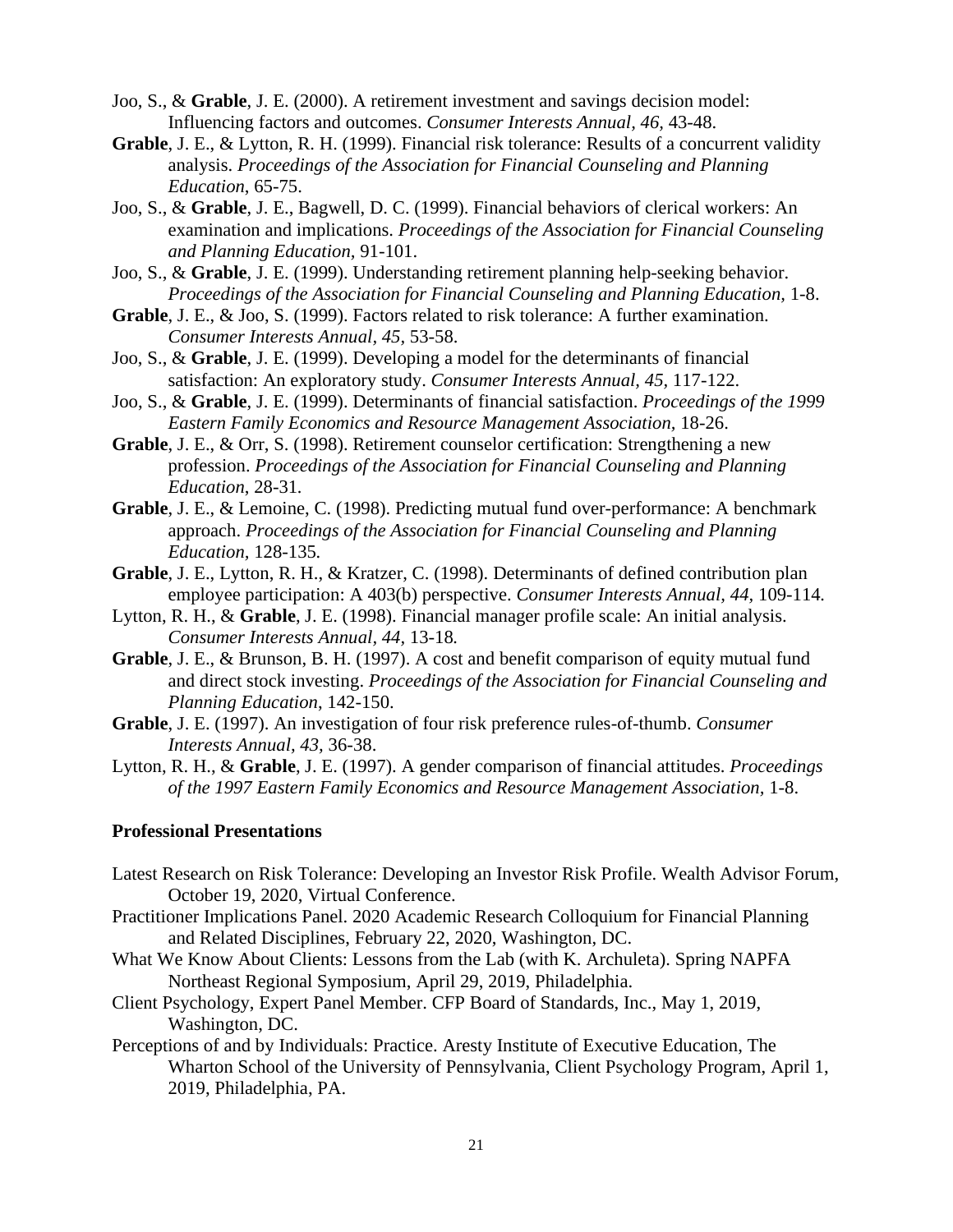- Continuing Your Financial Planning Education at the 2019 CFP Board Registered Programs Conference, February 22, 2019, Arlington, VA.
- Practitioners Implications Panel at the 2019 Academic Research Colloquium for Financial Planning and Related Disciplines, February 21, 2019, Arlington, VA.
- Research that Inspires Practice; Practice that Inspires Research (with Dave Yeske, Shawn Brayman, and Charles Chaffin) at the 2019 Academic Research Colloquium for Financial Planning and Related Disciplines, February 20, 2019, Arlington, VA.
- Financial Planning Review general session (with Bogan, V., Geczy, C., & Chaffin, C. Keynote address at the 2019 Academic Research Colloquium for Financial Planning and Related Disciplines, February 19, 2019, Arlington, VA.
- Doctoral Seminar (Editor's Panel) at the 2019 Academic Research Colloquium for Financial Planning and Related Disciplines, February 19, 2019, Arlington, VA.
- Assessing and Evaluating a Client's Financial Risk Profile: Lessons from the Lab. National Association of Personal Financial Advisors 2018 National Conference, Philadelphia, October 18, 2018.
- Client Discovery Process (panel discussant). CFA Institute of Philadelphia, November 30, 2017.
- Theory-Based Practice in Financial therapy (with K. Archuleta). Financial Therapy Association, San Diego, November 13, 2017.
- What We Know About Clients: Lessons from the Lab. Phoenix Financial Planning Association, September 27, 2017.
- The Process of Evaluating and Assessing Client Risk. CFA Society of Toronto Annual Wealth Conference, Toronto, Canada, May 10, 2017.
- Frontiers of Financial Planning Research and their Expansion beyond the Core Areas of Financial Planning (Keynote Presentation). 2017 Academic Research Colloquium, Arlington, Virginia, February 8, 2017.
- Expanding the Employment Pipeline: An Academic Perspective. Certified Financial Planning Board Meeting, New Orleans, November 11, 2016.
- Lessons from the Lab. Money Quotient Annual Retreat, Portland, Oregon, November 4, 2016.
- Planning Investor Advisor Panel's Risk Profiling Roundtable, Toronto, Ontario, Canada (Office of Securities Commissioner), September 28, 2016.
- Financial Planning Faculty New Hire Survey Results. Certified Financial Planning Webinar, August 24, 2016.
- The Financial Therapy Task Force: Shaping and Defining Financial Therapy: Panel Member, Financial Therapy Association Annual Meeting, Asheville, NC, May 2016.
- FTA History: General Session Financial Therapy Association, Asheville, NC, May 2016.
- Resources for Resilience and Recovery, Invited Panelists, Family Economics and Resource Management Association Meeting, March 10, 2016 New Orleans.
- Insights on Financial Therapy, Risk Tolerance, and Behavioral Financial Planning, Georgia Consortium for Personal Financial Literacy, Atlanta, December 2015.
- Ways to Leverage CFP Board's Partnerships with Registered Programs, Invited Presentation, CFP Board Program Director's Meeting, Washington, August 2015.
- Motivating Consumers to Take Action, Invited Presentation, Georgia Extension Training. Athens, GA, May 2015.
- Money, Stress, and Relationships: Research, Invited Presentation, Financial Planning Association National Retreat, Braselton, GA, April 2015.
- Financial Anxiety and Arousal, Invited Presentation, Financial Planning Association of Atlanta, April 2015.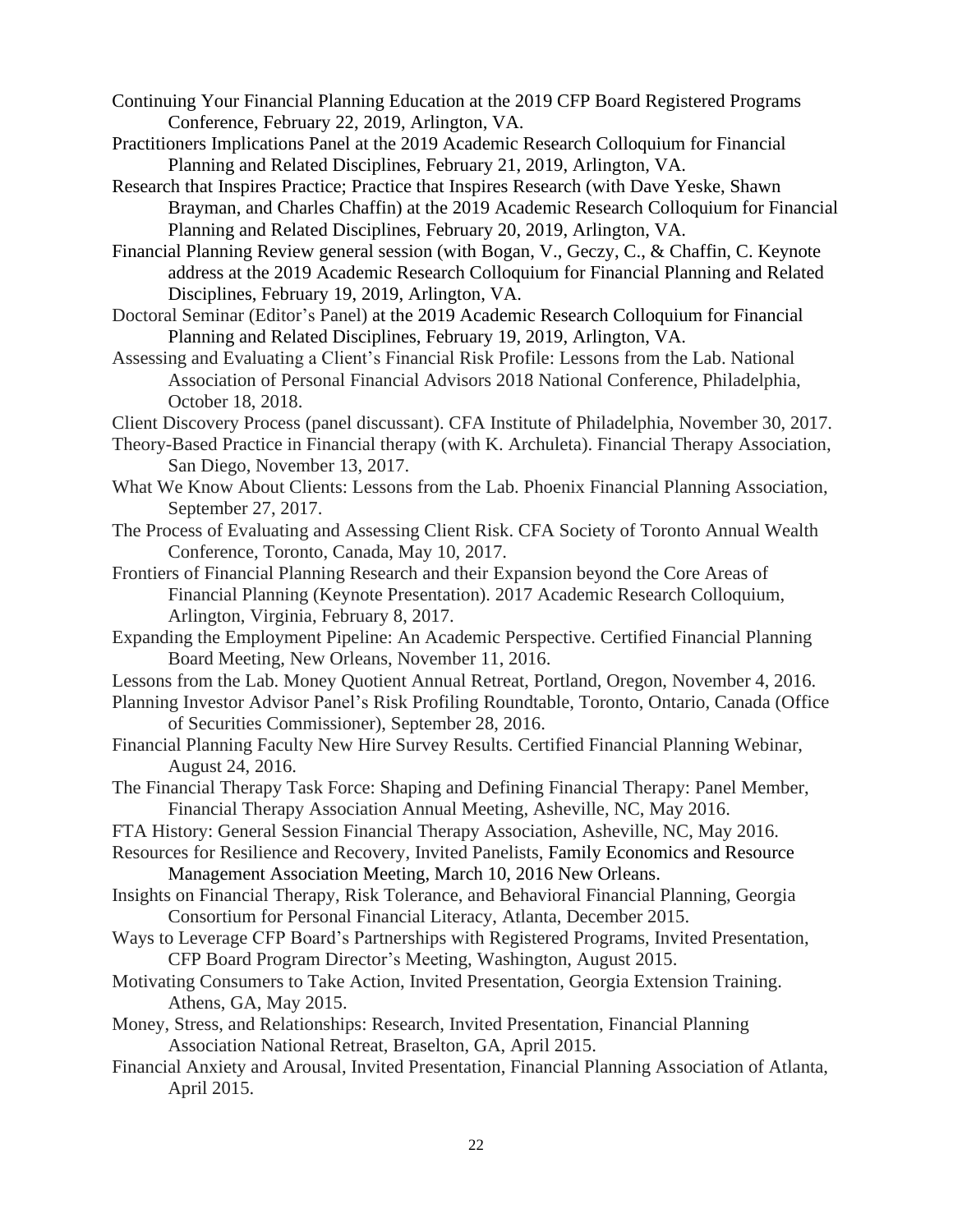- Mood, Volatility, and Changing Risk Tolerance: A Household Perspective, Invited Presentation, Social Mood Conference. Atlanta, GA, April 2015.
- Excellence in Teaching Fully Online Courses: A Brown Bag Panel Discussion, Invited Panelist. Athens, GA, February 2015.
- Leveraging CFP Board's Partnerships with Colleges and Universities. Invited Panelist. CFP Board's 2014 Firm's Summit, Washington, DC, December 2014.
- Financial Anxiety, Physiological Arousal, and the Intention to Engage in Financial Planning (with W. Heo and A. Rabbani). Financial Therapy Association annual conference, Nashville, TN, October 2014.
- The Grable & Lytton Risk-Tolerance Scale: A 15-Year Retrospective (with S. Kuzniak, A. Rabbani, W. Heo, and J. Ruiz-Menjivar). Academy of Financial Services annual conference, Nashville, TN, October 2014.
- Taxonomies of Equity Ownership (with W. Heo). Academy of Financial Services annual conference, Nashville, TN, October 2014.
- The Role of Financial Literacy as a Mediating Factor (with J. Jung and S. Anong). Academy of Financial Services annual conference, Nashville, TN, October 2014.
- Life Insurance and Wealth Change by Socioeconomic Status (with W. Heo). Academy of Financial Services annual conference, Nashville, TN, October 2014.
- Moderator; "Joint FPA, Academy of Financial Services Panel—Aligning Academic Research with Practitioner Needs. Financial Planning Association Annual Conference, Seattle, WA, September 2014.
- Teaching Financial Planning Case Studies Using a Smart Student Response System (with W. Heo). Certified Financial Planner Program Director's Conference, Washington, DC, August 2014.
- Invited Presentation: Quantifying the value of advice. Korean Financial Planning Association, Summer Academy, July 16, 2014, Seoul, South Korea.
- Financial Planning Overview. CFP® Luncheon, UGA Griffin Campus, April 2014.
- Communication Essentials for Financial Planners: Teaching Techniques and Strategies (with J. Goetz). Certified Financial Planner Program Director's Conference, Washington, DC, August 2013.
- Invited Presentation: Perils and pitfalls of case development (with R. Lytton & D. Klock). Certified Financial Planner Program Director's Conference, Washington, DC, August 2012.
- Invited Presentation: Financial stress and its relationship to financial planning (with S. Britt). Korean Securities Association and Korean Financial Planning Association Annual Conference, Seoul, S. Korea, May 2012.
- Invited Presentation: Communication and counseling strategies: Managing client stress and risk tolerance biases (with S. Britt). 2012, Financial Planning Association Retreat, Scottsdale, AZ, May 6.
- Invited Presentation: Stress: The effect it has on client relationships (with S. Britt). 2012, Financial Planning Association Business Solutions Conference, San Francisco, March 6.
- Mama's boys and nature's girls: Explaining differences in risk attitudes between women and men (with N. Anderson, F. Fernatt, R. Rodermund, & R. Sages). 2011, Academy of Financial Services, Las Vegas, October 23.
- Pictures of physiological stress: How financial planners can reduce client stress and increase client trust. Core Session presentation (with S. Britt). 2011, Financial Planning Association National Convention, San Diego, CA, September 16.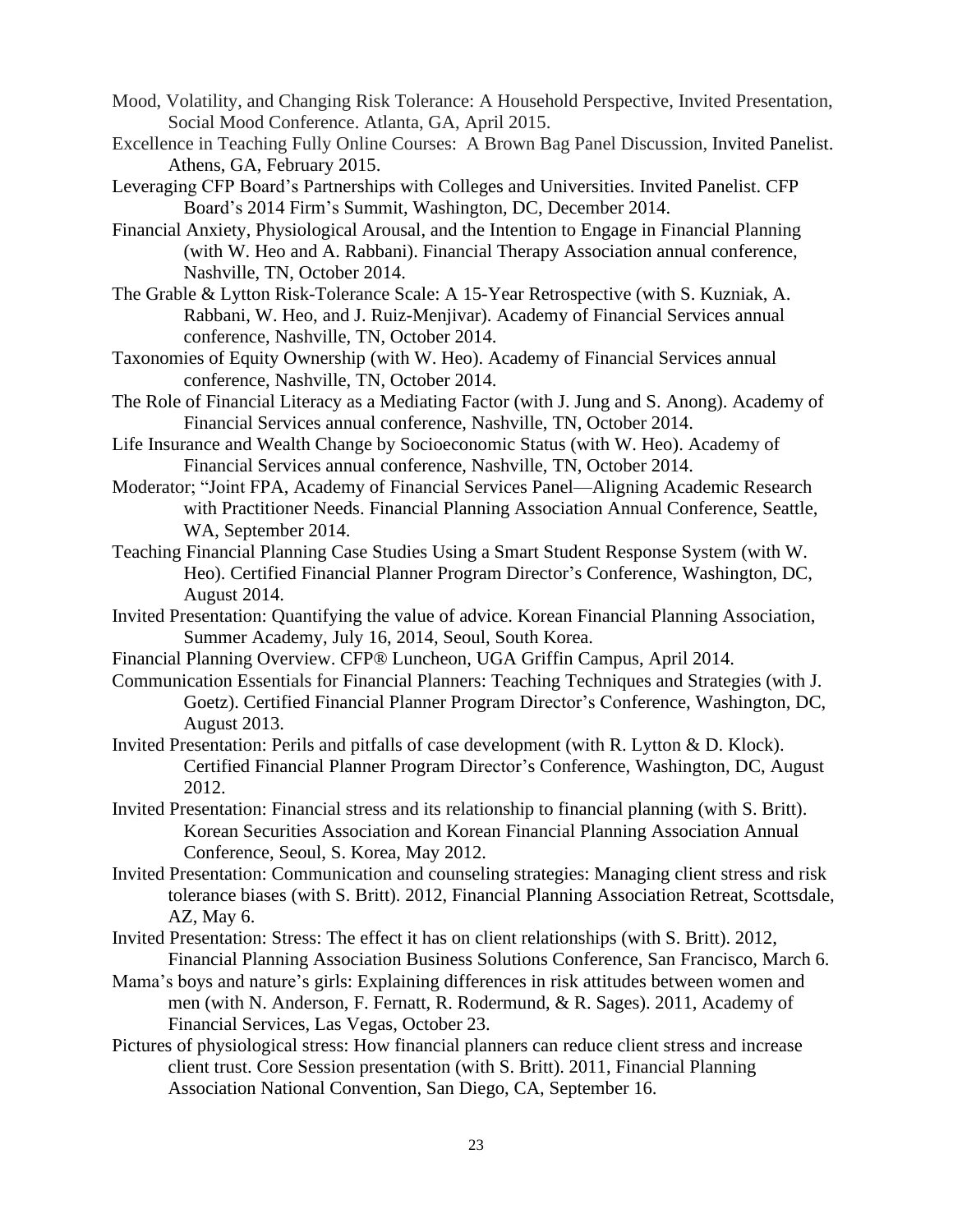Keynote Panel: Avenues for Facilitating Higher Order Thinking for all Program Types and Delivery Methods in Financial Planning Education. 2011, Registered Program Conference, Washington, DC, August 11.

- Developing a Solution-Focused approach to financial well-being (with M. Bell, K. Archuleta, M. Ford, J. Ingram, L. Irwin, & J. Boyle). Financial Therapy Association, 2011, Athens, GA.
- Keynote Panel: Student-Centered Learning Objectives Based Upon CFP Board Principal Topics. 2011 Registered Program Conference, Washington, DC, August 12.
- Real Time or Not: Do Case Details Matter (with R. Lytton & D. Klock)? 2011 Registered Program Conference, Washington, DC, August 12.
- Invited special session panel: Guide to Successful Publishing. The 9<sup>th</sup> Biennial Conference of Asian Consumer and Family Economics Association, July 8, 2011, Seoul, Korea.
- A test of the theory of self-esteem: A consumer behavior perspective (with R. A. Sages). American Council on Consumer Interests, 2011, Washington, DC.
- Sensation seeking as an experiential reservoir: The association between sensation seeking and risk appraisal (with N. Carr). American Council on Consumer Interests, 2011, Washington, DC.
- Student financial counseling: An analysis of a clinical and non-clinical sample (with. J. Cumbie, S. Cupples, J. Henegar, K. Schindler, K. Archuleta, and S. Britt). American Council on Consumer Interests, 2011, Washington, DC.
- Sweating the details: How the media influences your clients' attitudes (with S. Britt). Insurance and Financial Advisors Conference, February 2011.
- Risk Tolerance Assessment and the Narrator Effect (with S. Britt). Academy of Financial Services Annual Meeting, October 2010.
- Retaining Clients through Improved Marital Satisfaction (with S. Houston, S. Britt, & D. Durband). Academy of Financial Services Annual Meeting, October 2010.
- Risk Tolerance Assessment: Research and Practice. Korean Securities Association and Korean Financial Planning Association Annual Conference, Seoul, S. Korea, May 2010.
- Advances in Consumer Research. Graduate Seminar, Ewha Womans University, Seoul, S. Korea, May 2010.
- Breaking the Circle of Problematic Financial Behavior: A Test of Self-Esteem Theory (with F. Webb, R. Sages, K. Schindler, and K. Archuleta). American Council on Consumer Interests, 2010, Federal Reserve Bank of Atlanta.
- Adolescence and Financial Literacy: The Role of Financial Socialization, Money Attitudes, and Financial Experiences in Shaping Knowledge among Korean Youth (with S. Joo, S. Sohn, S. Lee, and M. Kim). American Council on Consumer Interests, 2010, Federal Reserve Bank of Atlanta.
- Interobserver Risk Tolerance Agreement between Husbands and Wives (with J. Goetz and J. Gilliam). American Council on Consumer Interests, 2010, Federal Reserve Bank of Atlanta.
- Shared Goals and Values: Toward a Theory of Couples' Financial Satisfaction (with K. Archuleta and S. Britt). Eastern Family Economics and Resource Management Association Meeting, 2010, Chattanooga, TN.
- What Works for Families: Clinical and Experimental Methods for Studying Consumer Issues (with K. Archuleta, J. Goetz, S. Britt, J. M. Collins, & J. Schuchardt). AAEA and ACCI Joint Annual Meeting, 2009, Milwaukee, WI.
- Korean Risk Tolerance. (2009). Yamaguchi Japan (with S. Joo and J. Park). Eighth Biennial Asian Consumer and Family Economics Association.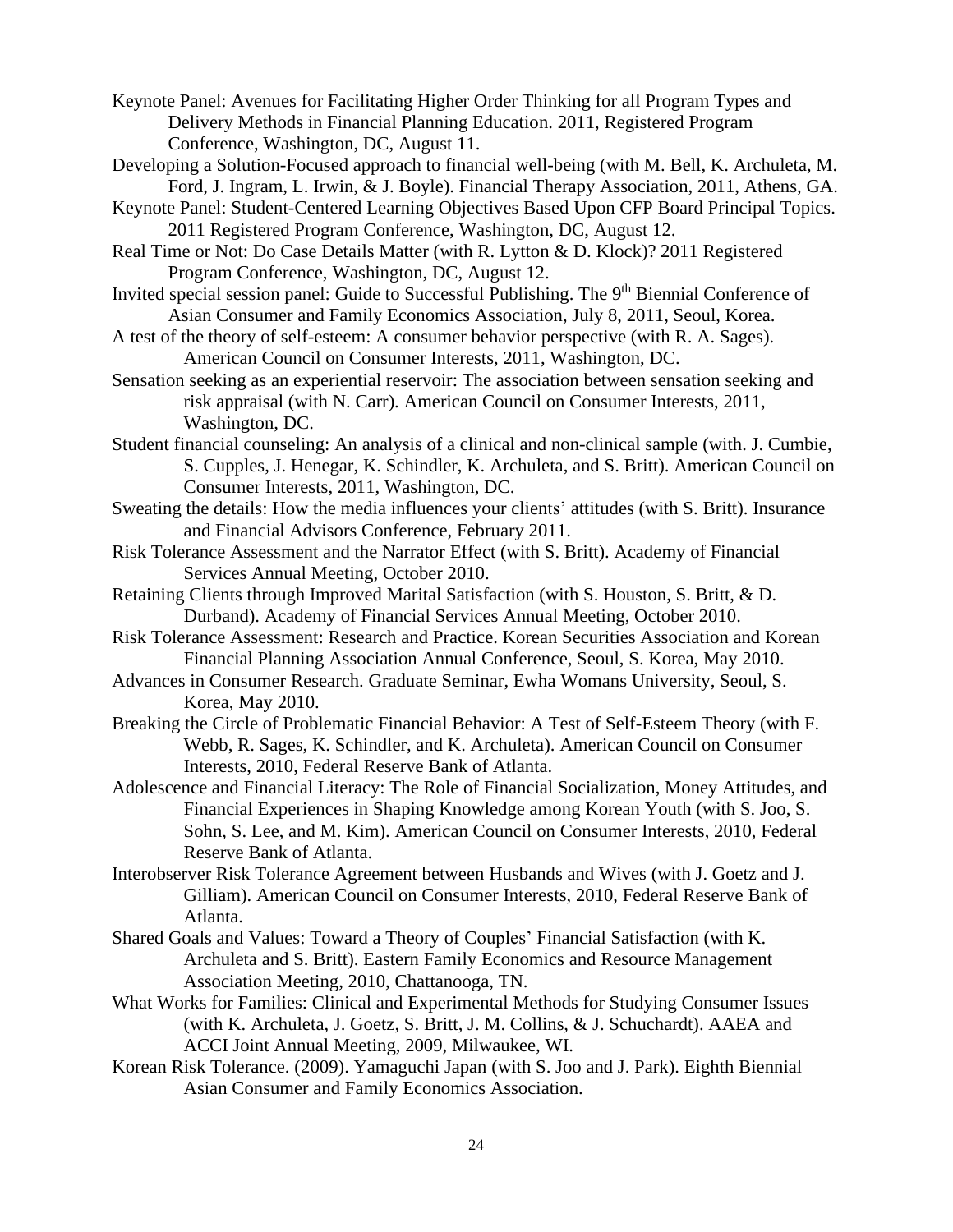- Dyadic Processes Influencing Household Financial Management (with K. Archuleta, T. Jurich, and C. Russell). American Association of Marriage and Family Therapy, October 1-5, 2009, Sacramento.
- Cross Cultural Risk-Tolerance Self-Evaluation Bias: Comparing South Koreans and Americans (with S. Joo and J. Park). Korean Academic Society of Financial Planning Conference, May 22-23, 2009 Dogo, Chung Nam, South Korea.
- Invited presenter: "Myths, Lies, & Risk Tolerance: Tools for Estimating Risk Thresholds in Variable Insurance Products" (with D. Evans). IFACE Conference, February 12, 2009, Kansas State University Foundation.
- Invited panelist: *Financial Preparation for Retirement – Focusing on the Problems of Effectively Motivating Saving for Retirement and the Management of Financial Resources in Retirement*. Connecting Financial Education to Consumers: A Symposium for Financial Institutions, Advisors, and Educators. Sponsored by Networks Financial Institute and the Federal Reserve Bank of Chicago, October, 2008.
- Invited panelist: *Managing Farm and Farm Household Financial Risk* (with P. Ellinger and T. Eggers and Moderator Jane Schuchardt). American Council on Consumer Interests Annual Conference, July, 2008, Orlando.
- Invited panelist: *Naming the Profession* (with J. Schuchardt, J. Lown, D. Durban, I. Leech, B. Bailey, J. Xiao). Association for Financial Counseling and Planning Education, November 2007, Tampa.
- The Influence of Mood on the Willingness to Take Financial Risks (with S. Britt). American Council on Consumer Interests Annual Conference, April, 2007, St. Louis, Missouri.
- Survey of Client Risk Tolerance. International Association of Registered Financial Consultants Annual Conference, May, 2007, Las Vegas.
- Invited panelist: *Setting a Research Agenda in Financial Education and Counseling*. Association for Financial Counseling and Planning Education, November 2006, San Antonio, Texas.
- Assessing and Understanding Financial Risk Tolerance. Invited Presenter. International Association of Registered Financial Consultants Fall Conference, September 2006, New York and Boston.
- How Well do Individuals Assess Their Own Risk Tolerance? An Empirical Examination (with M. Roszkowski, S-H. Joo, B. O'Neill, and R. Lytton). American Council on Consumer Interests Annual Conference, March, 2006, Baltimore, Ohio.
- University of Minnesota, Guest Lecturer (using online Breeze), Assessing and Understanding Financial Risk Tolerance, October 19, 2005.
- University of Arizona, Research Advisory Board Presentation, Risk Tolerance and Consumer Issues, September 16, 2005.
- KSU Institute of Personal Financial Planning. *Family and Consumer Sciences (Kansas) Fall Update,* August 30, 2005, Manhattan, Kansas.
- Predicting Emergency Fund Adequacy Using Classification Trees (with So-Hyun Joo). *American Council on Consumer Interests Annual Conference*, April, 2005, Columbus, Ohio.
- Examining the link between sensation seeking and financial risk taking of young professionals (with S. Joo & R. Adityavarman). *Academy of Financial Services Annual Meeting,*  October 2003, Denver.
- The meaning and measurement of personal financial wellness: A summary of professional insights (with So-Hyun Joo). *American Council on Consumer Interests Annual Conference*, April, 2003, Atlanta.
- A cost and benefit comparison of equity mutual fund and direct stock investing (with Bruce H. Brunson). *Academy of Financial Services Annual Meeting,* October, 1998, Chicago.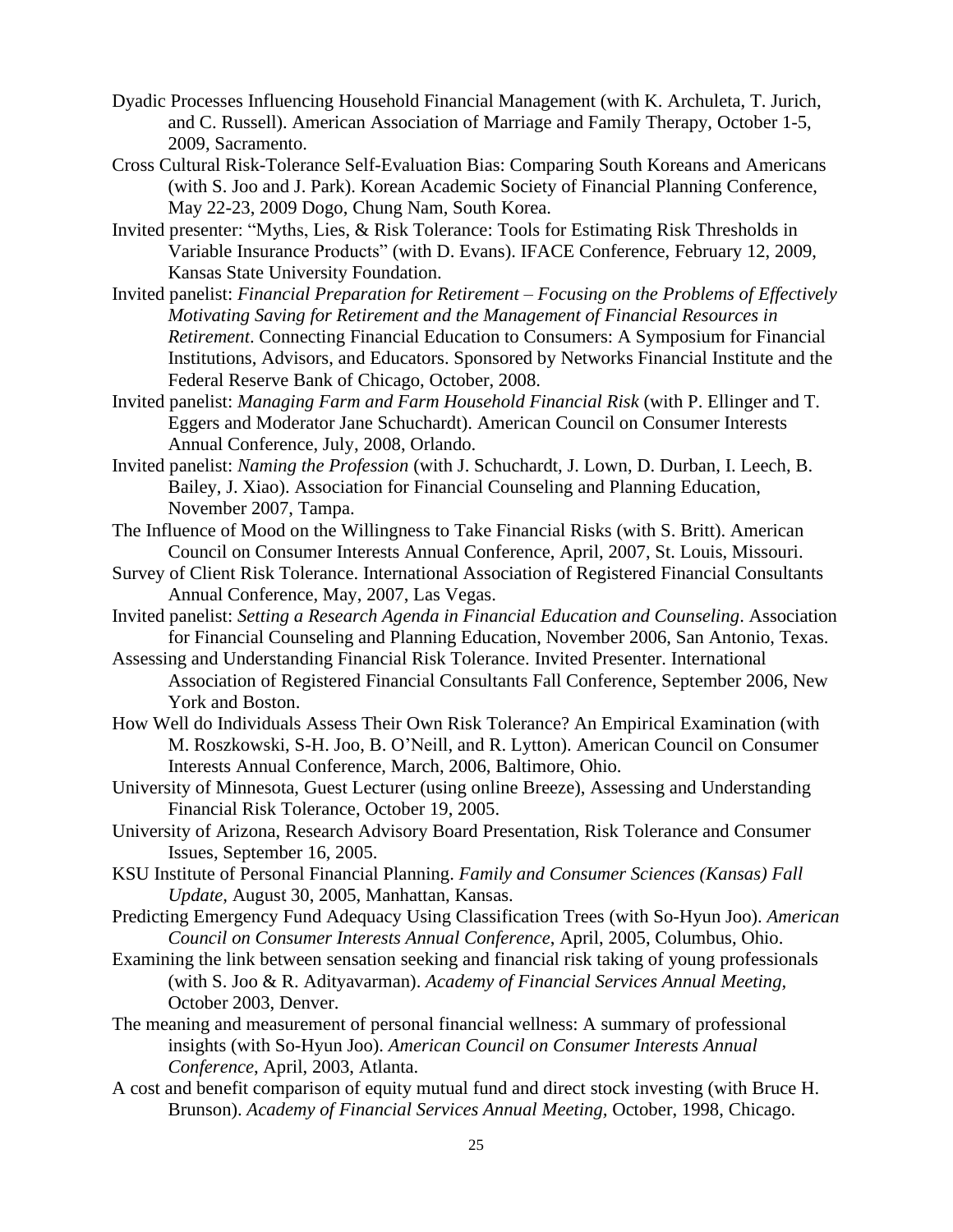- Gender differences and retirement plan participation within the university setting (with Emily J. Grable). *The 14 Annual Conference for the Advancement of Women in Higher Education.* April 17, 1998, Texas Tech University.
- Investor risk preference: Testing the efficacy of demographics as differentiating and classifying factors. *The 25 th Annual Southwestern Finance Association Meeting*. March 6, 1998, Dallas, Texas.

#### **Refereed Posters, Book Reviews, and Other Papers**

- Kwak, E-J., & **Grable**, J. E. Electroencephalographic brain wave patterns as descriptors of financial risk-taking behavior. Poster session presented at the *2021 Academic Colloquium for Financial Planning and Related Disciplines*, November 11, 2021.
- Heo, W., Park, N., Lee, J-M., **Grable**, J. E. (2020). Improving the description and prediction of household financial ratios using artificial neural network techniques. Poster session presented at the *2020 Academic Research Colloquium for Financial Planning and Related Disciplines*, February 22, 2020, Washington, DC.
- Kwak, E-J., & **Grable**, J. E. (2020). Conceptualizing risk. 2020. Poster session presented at the *Academic Research Colloquium for Financial Planning and Related Disciplines*, February 22, 2020, Washington, DC.
- **Grable**, J. E. (2019). Estimating test-retest reliability scores for financial risk-taking questionnaires. Poster session presented at the 2019 Academy of Financial Services Conference, Minneapolis, Minnesota.
- **Grable**, J. Leitz, L., West, C., Mattia, L., & Rehl, K. (2019). An examination of the relationship between financial confidence at widowhood and the age of widowhood. Poster session presented at the 2019 Financial Therapy Association Annual Conference, Austin, Texas.
- **Grable**, J., & Archuleta, K. (2019). Why is my client acting this way? Working with a narcissistic client. Poster session presented at the 2019 Financial Therapy Association Annual Conference, Austin, Texas.
- Kruger, M., **Grable**, J., Hubble, A., Ford, M. E., Byram, J-L., & Clement, G. (2019). Risk tolerance: Don't ask me, I'm in a bad mood. Poster session presented at the *2019 Academic Research Colloquium for Financial Planning and Related Disciplines*, Arlington, Virginia.
- Rabbani, A., Yao, Z., Wang, C., & **Grable**, J. (2019). Association between financial risk tolerance and locus of control and sensation seeking for pre-retiree baby boomers. Poster session presented at the *2019 Academic Research Colloquium for Financial Planning and Related Disciplines*, Arlington, Virginia.
- Fulk, M., Watkins, K., Kruger, M., & **Grable**, J. E. (2018). Who is using robo-advisory services and who is not? *Poster session presented at the 2018 Academic Research Colloquium for Financial Planning and Related Disciplines*, Arlington, Virginia.
- Fallaw, S. S., Kruger, M., & **Grable**, J. E. (2018). The household CFO: Using job analysis to define tasks related to personal financial management. *Poster session presented at the 2018 Academic Research Colloquium for Financial Planning and Related Disciplines*, Arlington, Virginia.
- Lyons, A. C., **Grable**, J. E., & Zeng, T. (2017). Infrastructure, urbanization, and demand for bank and non-bank loans of Chinese households. Asian Development Bank Institute (ADBI) Working Paper.
- **Grable**, J. E. (2017). *Financial Risk Tolerance: A Psychometric Review*. New York: CFA Institute.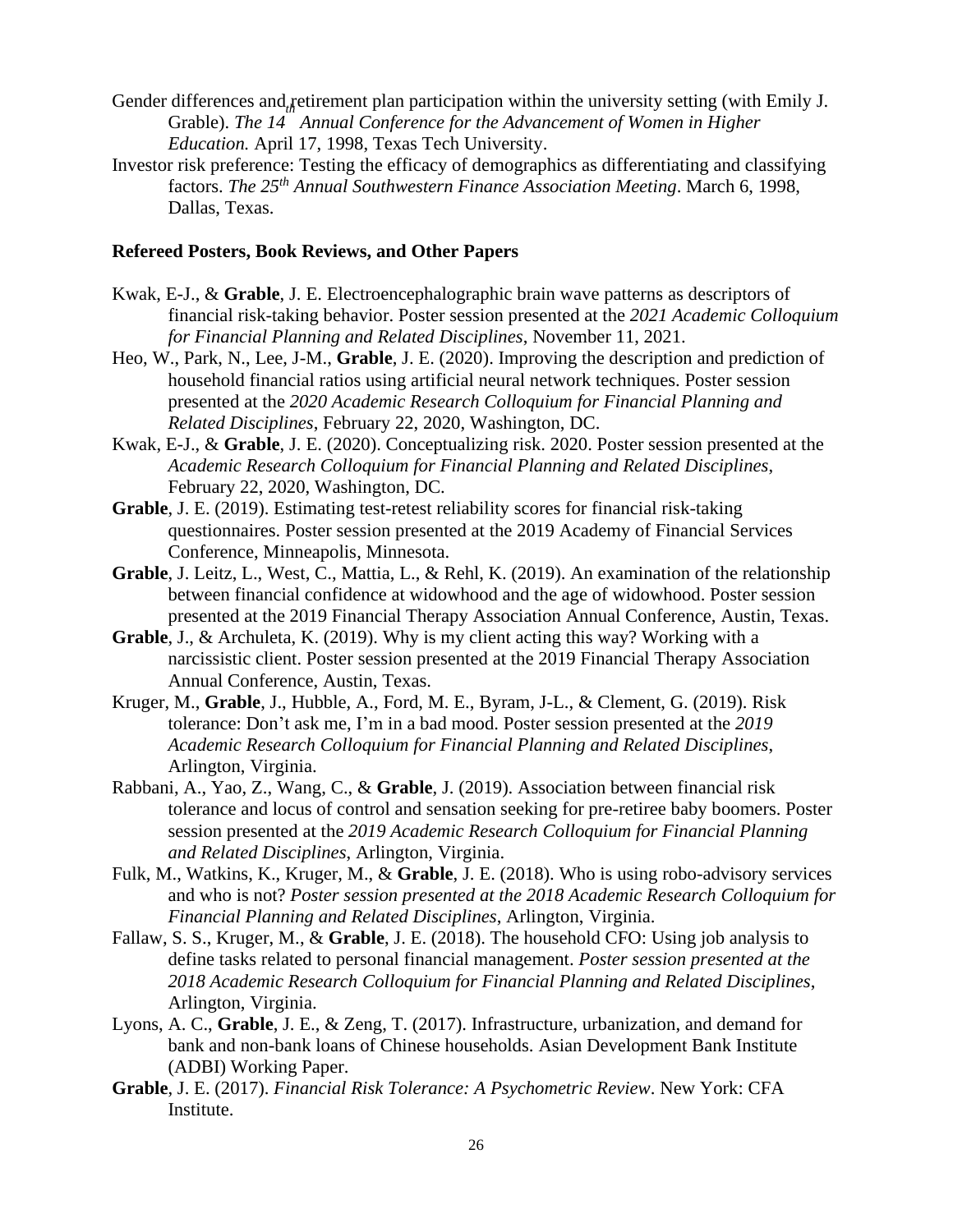- Ford, M., DeGraff, A. N., **Grable**, J. E., Ross, D. B., & Thomas, M. (2017). Examining the role of financial therapy in couples' financial planning help-seeking and relationship dynamics. *Poster session presented at the 2017 Academic Research Colloquium*, Arlington, Virginia.
- Watkins, K., Kruger, M., Hubble, A., Goren, M. J., & **Grable**, J. E. (2017). Does financial education impact the perceived financial confidence of college students? *Poster session presented at the 2017 Academic Research Colloquium*, Arlington, Virginia.
- Woodyard, A., & **Grable**, J. E. (2017). Charitable activity and personal well-being. *Poster session presented at the 2017 Academic Research Colloquium*, Arlington, Virginia.
- Rabbani, A., & **Grable**, J. E. (2017). Measurement of affect in financial risk tolerance and association with portfolio risk. *Poster session presented at the 2017 Academic Research Colloquium*, Arlington, Virginia.
- Park, N., Heo, W., & **Grable**, J. E. (2017). The effect of financial advice and financial knowledge on financial management behavior. *Poster session presented at the 2017 Academic Research Colloquium*, Arlington, Virginia.
- Thomas, M., Watkins, K., & **Grable**, J. E. (2016). Fatherhood's impact on trust, risk tolerance, and consumer choice on their children. *Poster session presented at the Association for Financial Counseling and Planning Education annual meeting*, Louisville.
- Heo, W., Rabbani, A., Ruiz-Menjivar, J., Nobre, L., & **Grable**, J. E. (2015). Risk tolerance as a mediation factor on investing behavior. *Poster session presented for the annual CFP Board Program Director's meeting, Washington*.
- Ruiz-Menjivar, J., Engelhard, G., & **Grable**, J. E. (2015). Evaluating the psychometric quality of Grable and Lytton's financial risk tolerance scale using Rasch measurement theory. *Poster session presented for the annual CFP Board Program Director's meeting, Washington*.
- Woodyard, A., & **Grable**, J. E. (2015). Giving and well-being. *Poster session presented for the annual Financial Therapy Association*, San Jose Del Cabo, Mexico.
- Ruiz-Menjivar, J., Heo, W., **Grable**, J. E. (2014). The effects of situational and dispositional factors on the change in risk aversion: An attribution theory perspective. *Poster session presented for the annual American Council on Consumer Interests Conference*, Milwaukee, WI.
- Heo, W., Rabbani, A., **Grable**, J. E. (2014). Testing the association between client stress and financial help-seeking behavior. *Posters session presented for the annual Association for Applied Psychophysiology and Biofeedback Conference*, Savannah, GA.
- Heo, W., & **Grable**, J. E. (2013). Life insurance demand as a function of wealth change. *Poster session presented for the annual American Council on Consumer Interests Conference*, Portland, OR.
- Henegar, J. M., Horwitz, E., Stolberg, S., Rasure, E., **Grable**, J. E., & Webb, F. (2012). Social comparisons, financial stressors, and family life cycle stage as factors impacting family financial stress. *Poster session presented for the annual American Council on Consumer Interests Conference*, Memphis, TN.
- Fernatt, F., Stolberg, S., Blue, J., Cupples, S., Rasure, E., & **Grable**, J. E. (2012). Are payday and car title loan customers more risk tolerant than others? *Poster session presented for the annual American Council on Consumer Interests Conference*, Memphis, TN.
- Swanson, P, Cramer, S. L., Maddux, E. M., **Grable**, J., Fitzgerald, M., Haynes, D., Osteen, S., & Morrison, K. (2011). New graduate certificate program: Financial and housing counseling. *Poster session presented for the annual Association for Financial Counseling and Planning Education Conference*, Jacksonville, FL.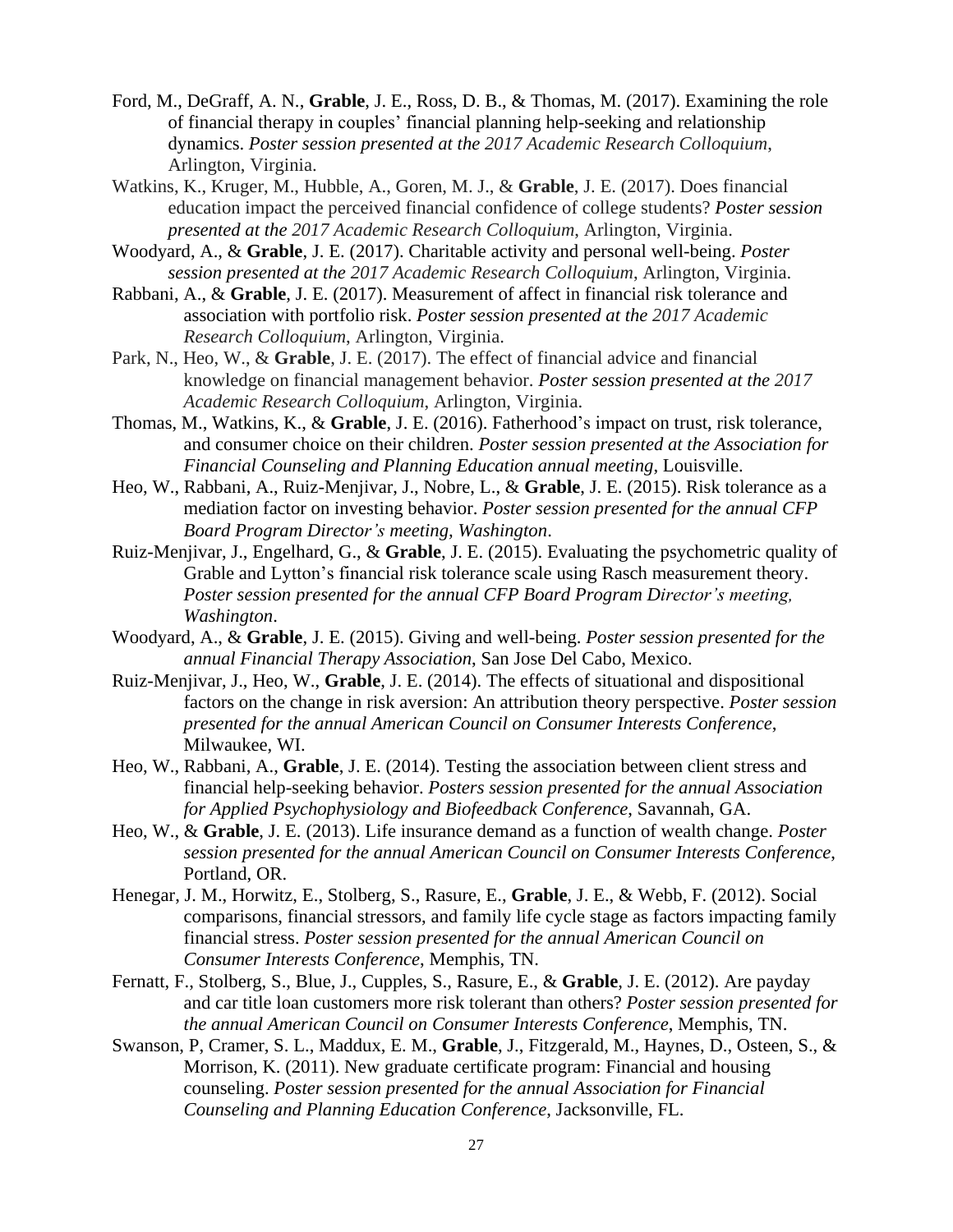- Bell, M. M., **Grable**, J. E., & Britt, S. L. (2011). Factors influencing financial satisfaction. *Poster session presented for the annual Financial Therapy Association Conference*, Athens, GA.
- Cupples, S., & **Grable**, J. E. (2011). Retirement planning for small business owners: The special case of home-based businesses. *Poster session presented for the annual American Council on Consumer Interests Conference*, Washington DC.
- Coffman, B., Cumbie, J., Cupples, S., Henegar, J., & **Grable**, J. E. (2010). A test of the association between perceived and objective income adequacy measures. *Poster session presented for the annual American Council on Consumer Interests Conference*, Federal Reserve Bank of Atlanta.
- Woodyard, A., Carr, N., Britt, S., & **Grable**, J. E. (2010). Are recipients of payday and car title loans more risk tolerant than others? *Poster session presented for the annual American Council on Consumer Interests Conference*, Federal Reserve Bank of Atlanta.
- **Grable**, J. E., Archuleta, K. L., & Webb, F. (2009). Risk and credit payment behavior. *Poster session presented for the annual Association for Financial Counseling and Planning Education Conference,* Scottsdale, Arizona.
- Swanson, P., Cramer, S., Enevoldsen, B., Fitzgerald, M., **Grable**, J., Muske, G., & Sharpe, D. (2009). Educating financial counselors and planners: Assessing with rubrics. *Poster session presented for the annual Association for Financial Counseling and Planning Education Conference,* Scottsdale, Arizona.
- Archuleta, K. L., Jurich, A. P., **Grable**, J. E., & Russell, C. S. (2009). *Dyadic processes influencing household financial management*. Poster at the AAMFT conference, October, 2009, Sacramento, CA.
- **Grable**, J. E. (2009). Facilitating financial health: Tools for financial planners, coaches, and therapists. *Journal of Financial Counseling and Planning, 20*(1), 98-100. [Book Review]
- Durband, D. B., Britt, S., & **Grable**, J. E. (2008). *Personal and family finance in the marriage and family therapy domain*. Poster at the Association for Financial and Planning Education conference, November 2008, Anaheim, CA.
- **Grable**, J. E. (2008). Winning with options. *Financial Counseling and Planning, 19* (1), 67-69. [Book Review]
- **Grable**, J. E. (2006). The logic of failure: Recognizing and avoiding error in complex situations. *Financial Counseling and Planning, 17* (2), 70-71. [Book Review]
- **Grable**, J. E., & Cantrell, J. (2005). Personal finance: Skills for life. *Financial Counseling and Planning, 16* (2), 101-102. [Book Review]
- **Grable**, J. E. (2005). Profitable socially responsible investing? An institutional investor's guide. *Journal of Personal Finance, 4* (3), 109-113. [Book Review]
- **Grable**, J. E. (2005). The richest man in Babylon for today: New secrets for building wealth in the 21 st century. *Journal of Personal Finance, 4* (1), 86-89. [Book Review]
- **Grable**, J. E. (2004). The psychology of judgment and decision making. *Journal of Personal Finance, 3* (3), 145-147. [Book Review]
- **Grable**, J. E. (2004). Keeping clients for life: How to build a successful financial practice. *Journal of Personal Finance, 3* (2), 90-92. [Book Review]
- **Grable**, J. E. (2004). Garrett's guide to financial planning: How to capture the middle market and increase your profits. *Journal of Personal Finance, 3* (1), 97-100. [Book Review]
- **Grable**, J. E., & Joo, S-H. (2003). Assessing risk tolerance with a Likert-type scale. *Poster session presented for the annual Association for Financial Counseling and Planning Education Conference,* Savannah, Georgia.
- **Grable**, J. E. (2002). The journal is coming. *The Register, 3* (10), 1-2*.*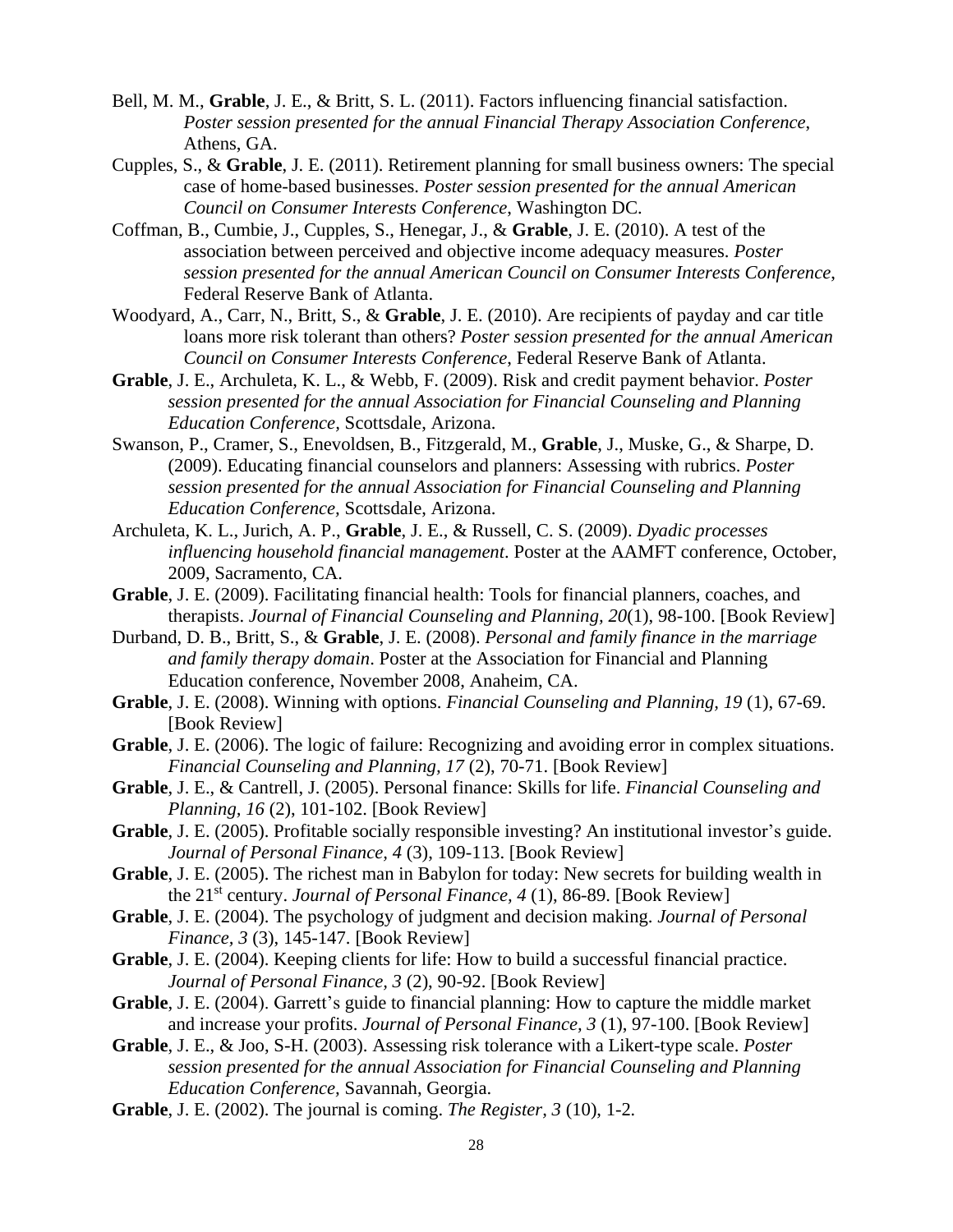**Grable**, J. E. (2002). RFAs are on the air. *The Register, 3* (9), 10-11.

- **Grable**, J. E. (2002). Investment madness: How psychology affects your investing and what to do about it. *Journal of Personal Finance, 1* (1), 58-60. [Book Review]
- **Grable**, J. E. (2000). Getting started as a financial planner. *Financial Counseling and Planning, 11* (1), 75-76. [Book Review]
- **Grable**, J. E. (2000). Searching for alpha: The quest for exceptional investment performance. *The Register, 1* (4), 12-13. [Book Review]
- **Grable**, J. E. (1999). The mutual fund business. *Financial Counseling and Planning, 10* (2), 77- 78. [Book Review]
- **Grable**, J. E., & Lytton, R. H. (1998, November). Financial risk tolerance assessment: A multidimensional approach. *Poster session presented for the annual Association for Financial Counseling and Planning Education Conference,* Ft. Lauderdale, Florida.
- Grable, J. E., & Grable, E. J. (1998, April). Gender differences and retirement plan participation within the university setting. *Poster session presented for the 14 Annual All-University Conference on the Advancement of Women in Higher Education, Texas Tech University.*
- **Grable**, J. E., & Lemoine, C. (1998, March). Predicting equity mutual fund performance. *Poster session presented for the Annual Research/Creative Projects Human Sciences Week, Texas Tech University.*
- **Grable**, J. E. (1997). The Merrill Lynch Web Site [Review of the Merrill Lynch web site]. *Financial Services Review, 6,* 71-72.
- **Grable**, J. E., & Campbell, C. (1997, April). Predicting investor risk preference. *Poster session presented at the annual research symposium, Graduate Student Assembly,* Virginia Tech.
- **Grable**, J. E. (1997, February). Age and risk preference: Unmasking a financial planning myth. *Poster session presented at the annual meeting of the Eastern Family Economics and Resource Management Association,* Athens, Georgia*.*
- **Grable**, J. E. (1996, Jan/Feb). Teams win. [Letter to the editor]*. Bloomberg Personal Finance, 2,* 9.
- **Grable**, J. E. (1996, October). Risk-tolerance model is faulty [Letter to the editor]. *Financial Planning, 26,* 12.
- **Grable**, J. E. (1996, August). A chart of resource accounts*. Poster session presented at the annual meeting of the Virginia Family and Consumer Science Association,* Roanoke, VA.

### **Grants & Extramural Funding**

Money Dawgs Support (with K. White). (2018). \$5,000. Vickery Financial Services.

- Stadion Validation Test (with W. K. Campbell). (2017). \$16,762.49 (Sponsored Projects Administration).
- Finametrica Risk Experiment Grant. (2017): \$3,000.
- Mary O'Neill Mini Grant (PI with M. Thomas, M. Kruger, K. Watkins, and K. White). (2016). Expanding Middle School Financial Education in Diverse Neighborhoods through the use of the Money Dawgs Program. Association for Financial Counseling and Planning Education. Amount: \$2,500.

Merrill Lynch/Bank of America Grant. (2015). Scholarship Funding. Amount: \$25,000.

DataPoints. (2015). Three Year Graduate Research Foundation Funding. Amount: \$18,000. TDAmeritrade Academic Advancement Grant. (2014). Amount: \$50,000.

Academic Excellency Fund (co-lead PI with S. Britt and K. Archuleta). (2011). Grant provided to purchase bio-monitoring and assessment hardware. Amount: \$23,960.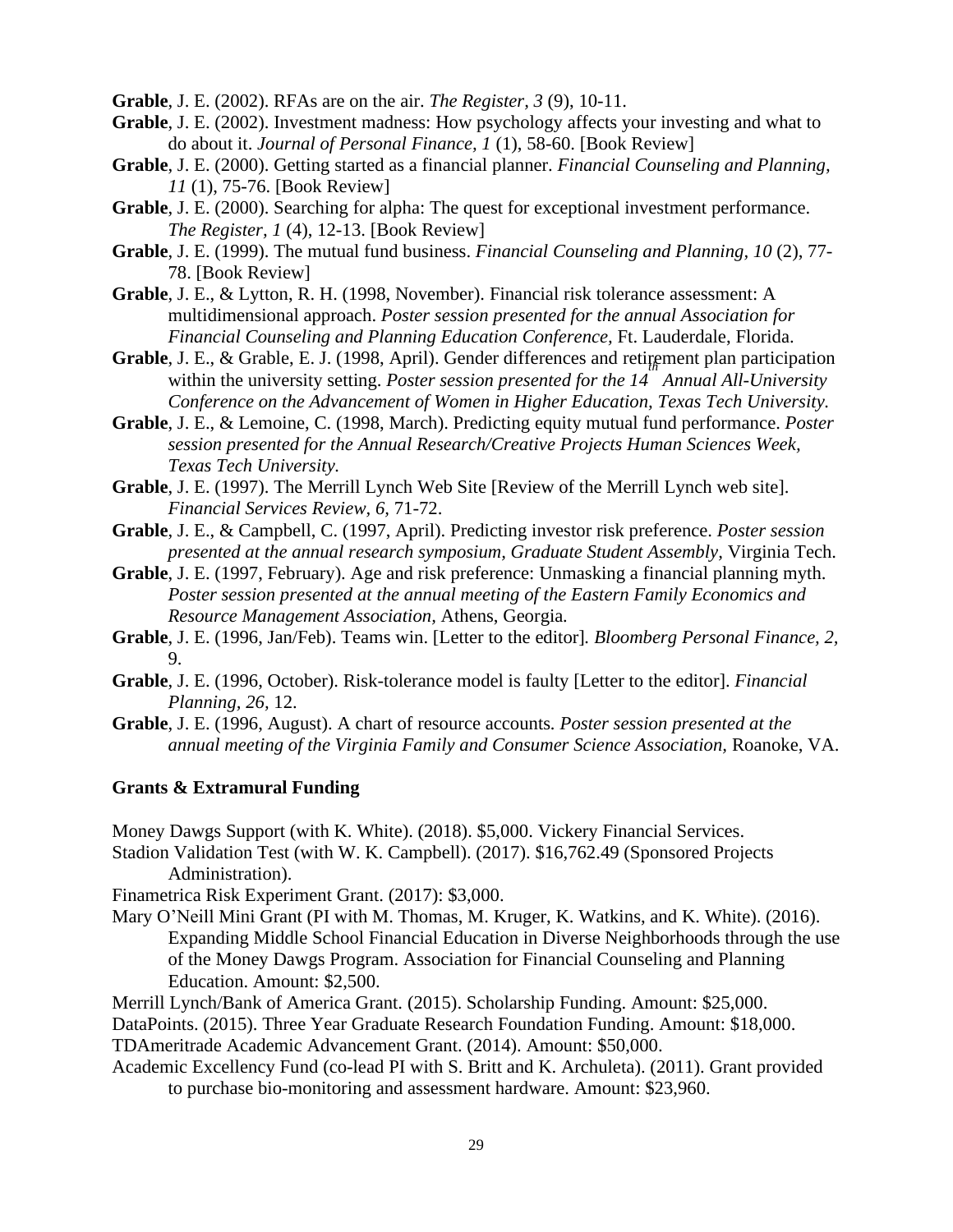- Distance Learning Enhancement (co-lead PI with K. Archuleta). (2010). Funded by the Division of Continuing Education. Amount: \$30,000.
- Payday Lending: A Study of Predatory Lending Practices (lead PI with F. Webb, A. Sanders, T. Tonn, & J. Park). (2007). Funded by the Institute of Personal Financial Planning. Amount: \$25,000.
- Journal of Personal Finance: Editorial continuation grant. (2006). Funded by the International Association of Registered Financial Consultants. Amount: \$2,800.
- Journal of Personal Finance: Yearly editorial funding grant. (2004-2005). Funded by the International Association of Registered Financial Consultants. Amount: \$7,800.
- Financial Workshops and Peer Financial Counseling. (2003). Funded by the Office of the Kansas Banking Commissioner. Amount: \$25,000.
- Kansas Saves (with E. Maddux). (2003). Funded by the Incentive Grant Fund, College of Human Ecology. Amount: \$1,000.
- Journal of Personal Finance: Yearly editorial funding grant. (2001 2005). Funded by the International Association of Registered Financial Consultants. Amount: \$21,600.
- Cross Disciplinary Risk Taking: Assessment and Evaluation (with Ryadi Adityavarman). (1999 – 2000). Funded by the USRG and IDEC. Amount: \$1,320.
- Financial Wellness: A Review of the Literature (with S. Joo) (1999). Funded by the National Endowment for Financial Education. Amount: \$1,500.
- The Development of a Financial Wellness Assessment Instrument and an Investigation of Financial Planning Help Seeking Behavior (1999). Funded by the Texas Tech University Research in Agriculture, Business Administration, Engineering, and Human Sciences Fund. Amount: \$4,000.
- The Determinants of Savings Behavior and Pension Plan Participation. (1998). Funded by the Texas Tech University Research in Agriculture, Business Administration, Engineering, and Human Sciences Fund. Amount: \$4,000.
- Credit Card Knowledge and Usage among College Students (with R. Lytton). (1998). Funded by the USDA/CSREES, Washington, DC. Amount: \$1,250.
- Determinants of Investor Risk Preference. (1997). Funded by the Certified Financial Planner Board of Standards, Denver, Colorado. Amount: \$2,900

### **News and Public Service**

List available upon request.

### **Awards**

- Best Research Paper Award at the Financial Planning Association (in conjunction with the Journal of Financial Planning) Annual Conference, 2020, Virtual Conference (with E.J. Kwak).
- Best Paper Award in Consumer Finance at the 2018 Academic Research colloquium for Financial Planning and Related Disciplines, Washington, DC (with A. Hubble & M. Kruger).
- Best Applied Research Award presented at the Financial Planning Association Annual Conference, 2016, Baltimore, MD (with S. Brayman, P. Griffin, & M. Finke).
- Outstanding Journal Paper Awarded at Annual Association for Financial Counseling and Planning Education Symposium 2014 (with J. Henegar, K. Archuleta, S. Britt, N. Anderson, & A. Dale).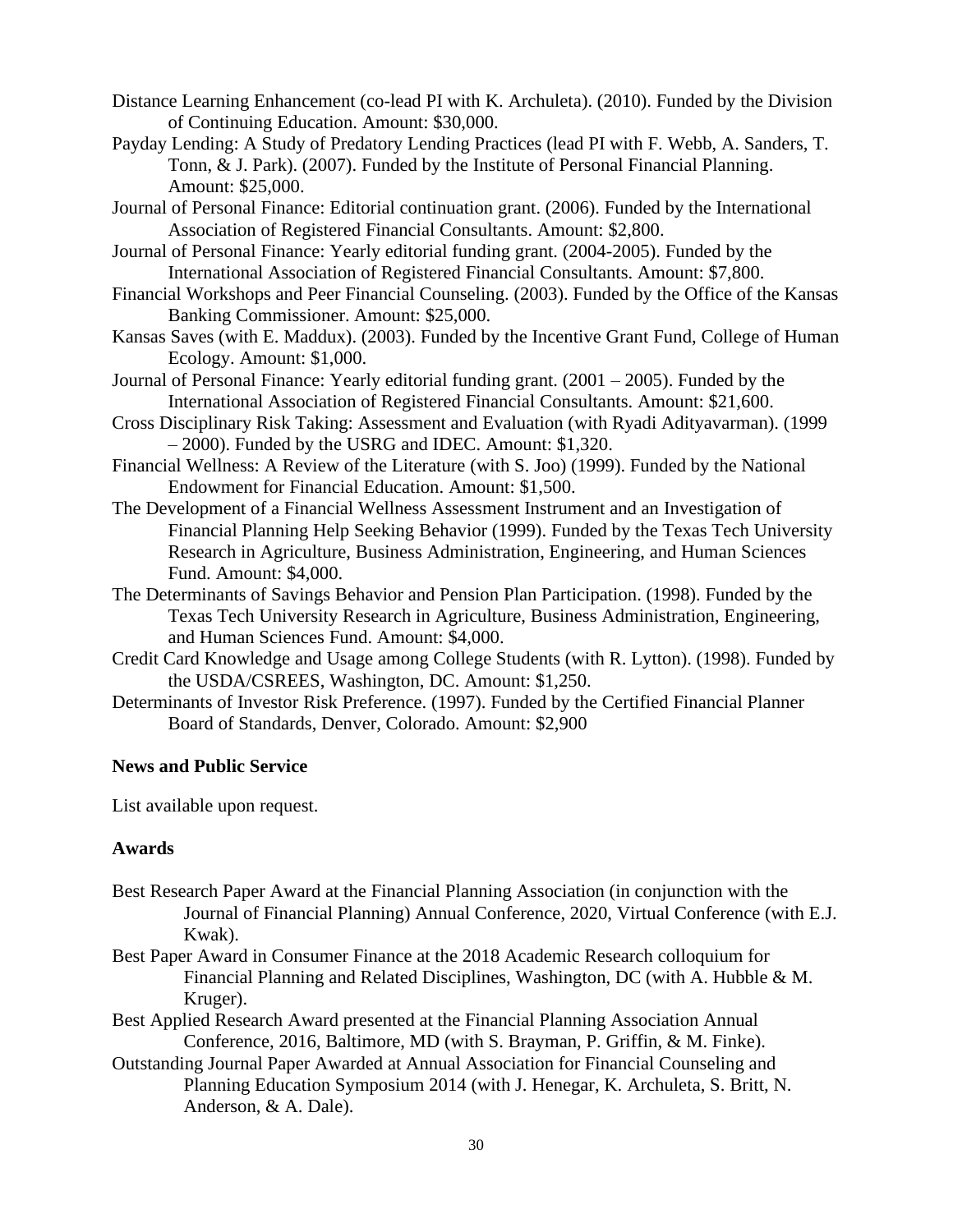- Outstanding Conference Paper: Financial Therapy Association, 2015, Nashville, TN: Financial Anxiety, Physiological Arousal, and the Intention to Engage in Financial Planning (with W. Heo and A. Rabbani).
- UGA Career Outcomes Nominee, 2014, University of Georgia Career Center.
- Faculty mentor for the University of Georgia National Collegiate Financial Planning Finalist team (4<sup>th</sup> Place), Year 2014, sponsored by Ameriprise Financial Advisors, Financial Planning Association, and Certified Financial Planner Board of Standards, Seattle, WA.
- Faculty mentor for the University of Georgia National Collegiate Financial Planning Finalist team (1st Place), Year 2013, sponsored by Ameriprise Financial Advisors, Financial Planning Association, and Certified Financial Planner Board of Standards, Orlando, FL.
- Program Assessment Award (MS & PhD): "A Well-Designed Assessment Process that Demonstrates Program Improvement" with Kristy Archuleta and Maurice MacDonald, November, 2011.
- Faculty mentor for the Kansas State University National Collegiate Financial Planning Finalist team (3rd Place), Year 2011, sponsored by Ameriprise Financial Advisors, Financial Planning Association, and Certified Financial Planner Board of Standards, San Diego, CA.

Mid-Career Award presented by the American Council on Consumer Interests, 2011.

- Applied Consumer Economics Paper Award with Nicholas Carr for: Sensation seeking as an experiential reservoir: The association between sensation seeking and risk appraisal, American Council on Consumer Interests, 2011.
- Faculty mentor for *two* Kansas State University National Collegiate Financial Planning Finalist teams, Year 2010, sponsored by the Financial Planning Association, Ameriprise Financial Advisors, and Academy of Financial Services, Denver, CO.
- Winner of the 2009 "Best Theoretical Journal Article Award" presented by the Association for Financial Counseling and Planning Education for *Environmental & Biopsychosocial Profiling As A Means For Describing Financial Risk-Taking Behavior* (with S. Britt & F. Webb).
- Faculty mentor for the Kansas State University National Collegiate Financial Planning Finalist team (4th Place), Year 2008, sponsored by Ameriprise Financial Advisors, Financial Planning Association, and Certified Financial Planner Board of Standards, Minneapolis, MN.
- Winner of the 2007 Program Excellence Through Research Award (Eastern Region) and National Winner of the National Extension Association of Family and Consumer Sciences Annual Awards Program for national survey worked conducted through the Rutgers Cooperative Extension online survey service. Team members included: Barbara O'Neill (lead), Jing Xiao, and Ruth Lytton.
- Faculty mentor for the Kansas State University National Collegiate Financial Planning Finalist team (2nd Place), Year 2007, sponsored by Ameriprise Financial Advisors, Financial Planning Association, and Certified Financial Planner Board of Standards, Minneapolis, MN. Recognized with a \$5,000 scholarship award for the Personal Financial Planning program.
- Faculty mentor for the Kansas State University International Association of Registered Financial Consultants Financial Planning Finalist team (2<sup>nd</sup> Place), Year 2007, Las Vegas. Recognized with a \$3,000 scholarship award for the Personal Financial Planning program.
- The Dawley-Scholer Award for Faculty Excellence in Student Development, College of Human Ecology, May 2007.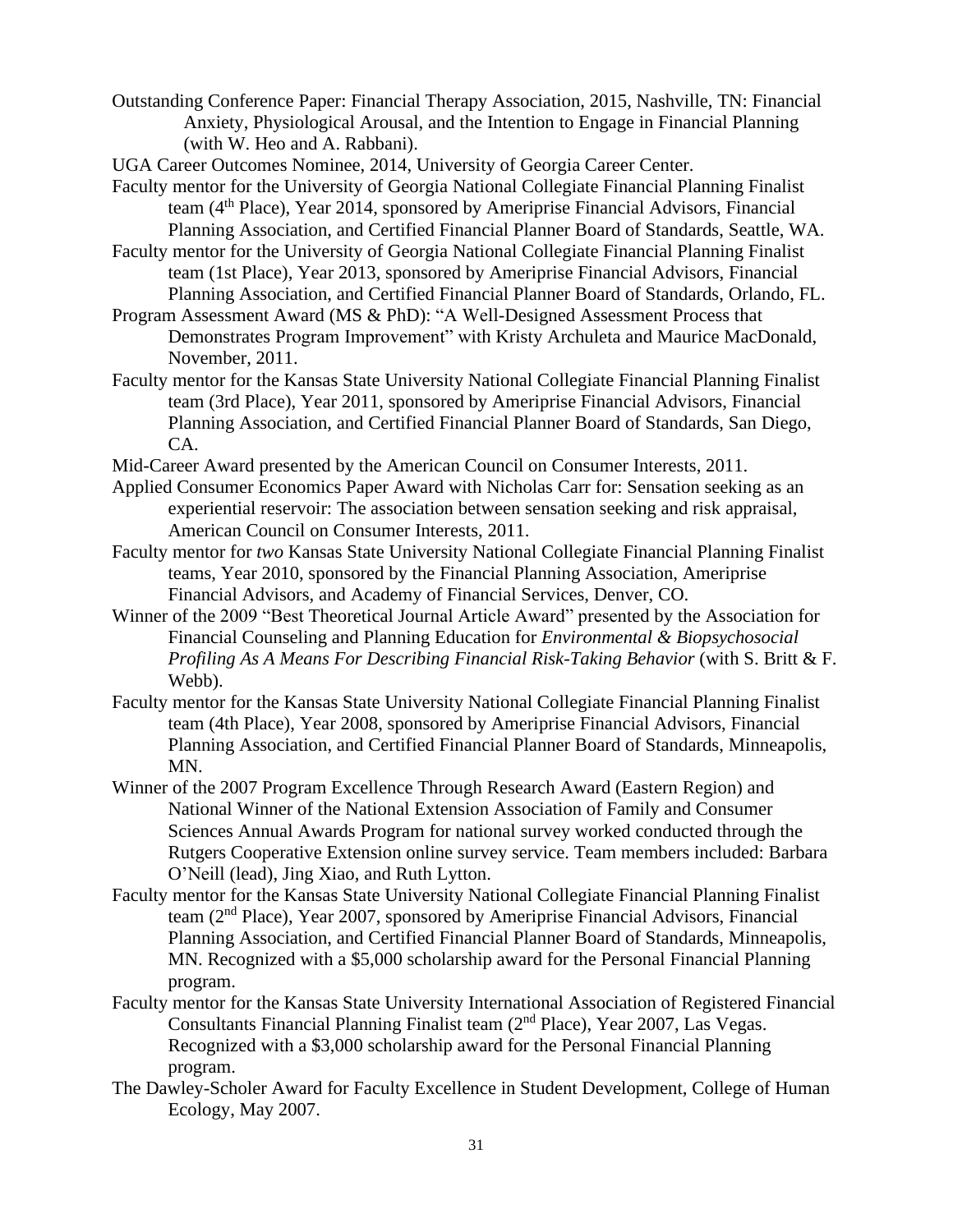- Faculty mentor for the Kansas State University National Collegiate Financial Planning Finalist team (1st Place), Year 2006, sponsored by Ameriprise Financial Advisors, Financial Planning Association, and Certified Financial Planner Board of Standards, Minneapolis, MN. Recognized with a \$10,000 scholarship award for the Personal Financial Planning program.
- Winner of the CFP Board's Best Financial Planning Paper at the annual American Council on Consumer Interests conference, March, 2006, Baltimore, Ohio (co-authors included M. Roszkowski, S-H. Joo, B. O'Neill, and R. Lytton).
- Faculty mentor for the Kansas State University National Collegiate Financial Planning Finalist team (1st Place), Year 2005, sponsored by American Express Financial Advisors, Financial Planning Association, and Certified Financial Planner Board of Standards, Minneapolis, MN. Recognized with an \$11,000 scholarship award for the Personal Financial Planning program.
- Winner of the Cato Award for Distinguished Journalism in the Field of Financial Services, Presented at the Financial Advisors Forum, New Orleans, May, 2004.
- Faculty mentor for the Kansas State University National Collegiate Financial Planning Finalist team, Year 2004, sponsored by American Express Financial Advisors, Financial Planning Association, and Certified Financial Planner Board of Standards, Minneapolis, MN. Recognized with a \$1,000 scholarship award for the Personal Financial Planning program.
- Winner of the 2003 "Outstanding Conference Paper Award" presented by the Certified Financial Planner Board of Standards at the 2003 Association for Financial Counseling and Planning Education conference, Savanna, Georgia (with S-H. Joo).
- Faculty mentor for the Kansas State University National Collegiate Financial Planning Finalist team, Year 2003 (1<sup>st</sup> Place), sponsored by American Express Financial Advisors, Financial Planning Association, and Certified Financial Planner Board of Standards, Huntington Beach, CA. Recognized with a \$10,000 scholarship award for the Personal Financial Planning program.
- Instructional team member awarded the 2003 ACHE Region 8 Exceptional Credit Program Award for the Master's in Family Financial Planning program offered through the Great Plains IDEA.
- Winner of the 2002 "Best Theoretical Journal Article Award" presented by the Association for Financial Counseling and Planning Education for *A Further Examination of Financial Help-Seeking Behavior* (with S-H. Joo).
- Recognized as the "Faculty Member of the Week," during the November 16, 2002 Nebraska/Kansas State University football game.
- Faculty mentor for the Kansas State University National Collegiate Financial Planning Finalist team, Year 2002 (3<sup>rd</sup> Place), sponsored by American Express Financial Advisors, Minneapolis. Recognized with a \$1,000 scholarship award for the Personal Financial Planning program.
- Instructional team member recognized with the Distance Education Alliance Excellence in Distance Education Award, Year 2002, sponsored by the American Distance Education Consortium.
- Faculty mentor for the Kansas State University National Collegiate Financial Planning Finalist team, Year 2001 (4<sup>th</sup> Place), sponsored by American Express Financial Advisors, Minneapolis. Recognized with a \$1,000 scholarship award for the Personal Financial Planning program.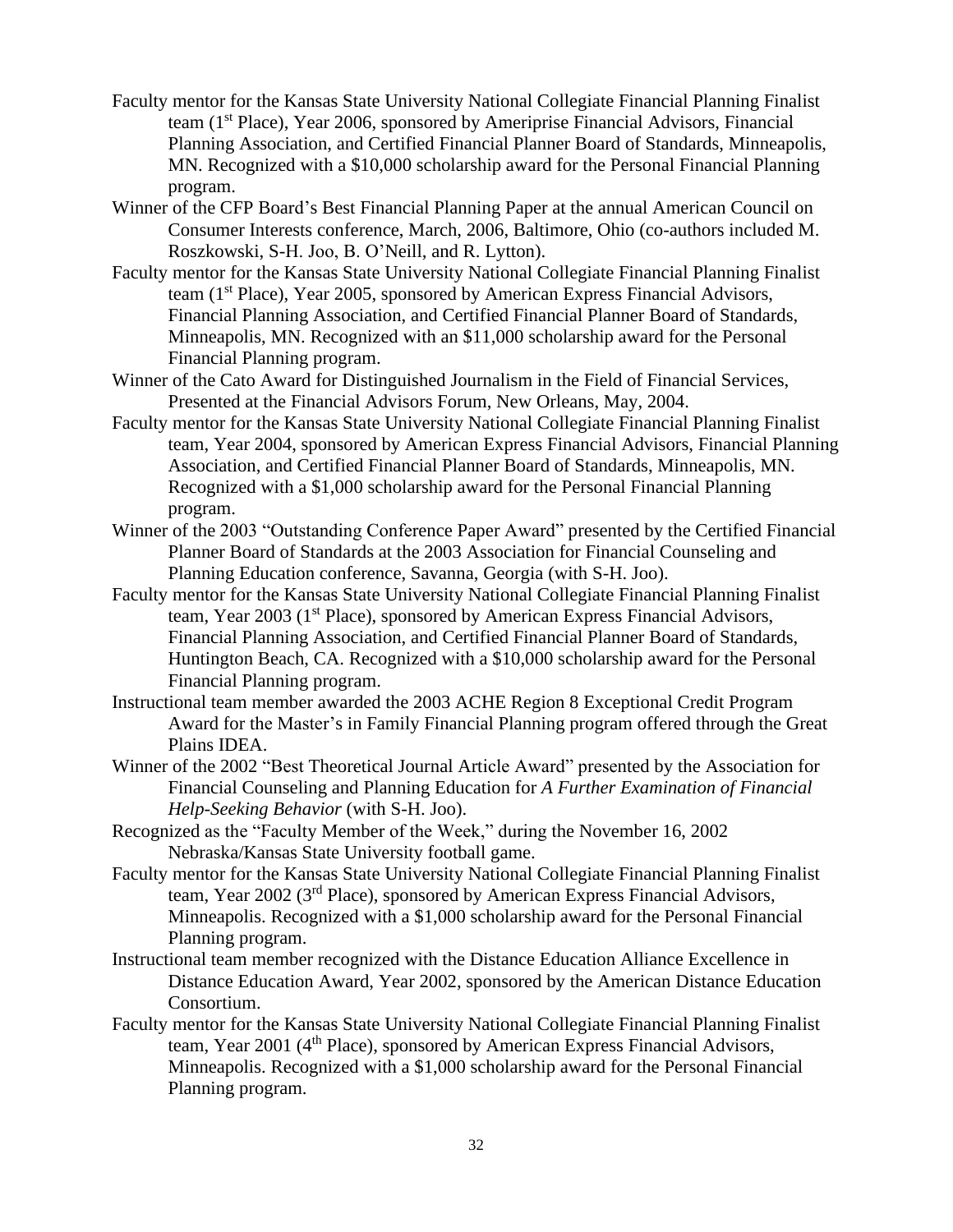Winner of the 2000 Dean Barbara S. Stowe Faculty Development Award, Kansas State University, College of Human Ecology.

- Faculty mentor for the Kansas State University National Collegiate Financial Planning Championship team, Year 2000 (1<sup>st</sup> Place), sponsored by American Express Financial Advisors, New York City; recognized with a \$10,000 scholarship endowment for the Family Financial Planning Program.
- Winner of the 1999 Certified Financial Planner Board of Examiners best paper award (with S. Joo).
- Winner of the 1999 Best Research Paper Conference Award (with R. Lytton) presented by the National Association for Financial Counseling and Planning Educators, Scottsdale, Arizona.
- Winner of the 1997 Best Student Paper Award presented at the Family Economics and Resource Management & Family Relations and Human Development Pre-Conference, Washington, D.C.

# **Committee Memberships and Professional Associations**

College of Family and Consumer Sciences: University of Georgia Money Dawgs Coordinator, 2018-2021. FHCE Departmental Preliminary Examination Committee, 2018-2019. Dean's Faculty Advisory Committee, 2017-2019. Financial Planning Learning Outcomes Coordinator: 2015-Present. FACS Distance Education Committee, 2012-Present. Family and Consumer Sciences Technology Committee, 2016-2022. Social & Behavioral Sciences University Review Committee, 2015-2018. Financial Planning Instructor Search Committee Chair, 2018. University Promotion & Tenure Review Committee, 2015-2017. Financial Planning Lecturer Recruitment Chair, 2018. Financial Planning Online Lecturer Recruitment Chair, 2018. President's Faculty Advisory Committee, 2012-2015. Chair, Associate Dean for Research and Graduate Education committee, 2014-2015. College Promotion and Tenure Committee, 2013-2014. Dawson Hall Renovation Committee, 2012-2016. FFP Faculty Search Committee, 2012-2013. HACE Department Head Search Committee, 2012. College of Human Ecology: Kansas State University College Assessment Review Committee. Department Committee on Planning. Ph.D. Coordinating Committee. Faculty Council (2005 – 2009). College Committee on Planning (2007-2009). FSHS Priority Goal Setting Committee. Search Committee Chair: Assistant Professor, Personal Financial Planning, 2010. Search Committee Chair: Assistant Professor, Personal Financial Planning, 2007-2008. Research Advisory Council of the Take Charge America Institute for Consumer Education and Research at the University of Arizona, 2005 – 2010.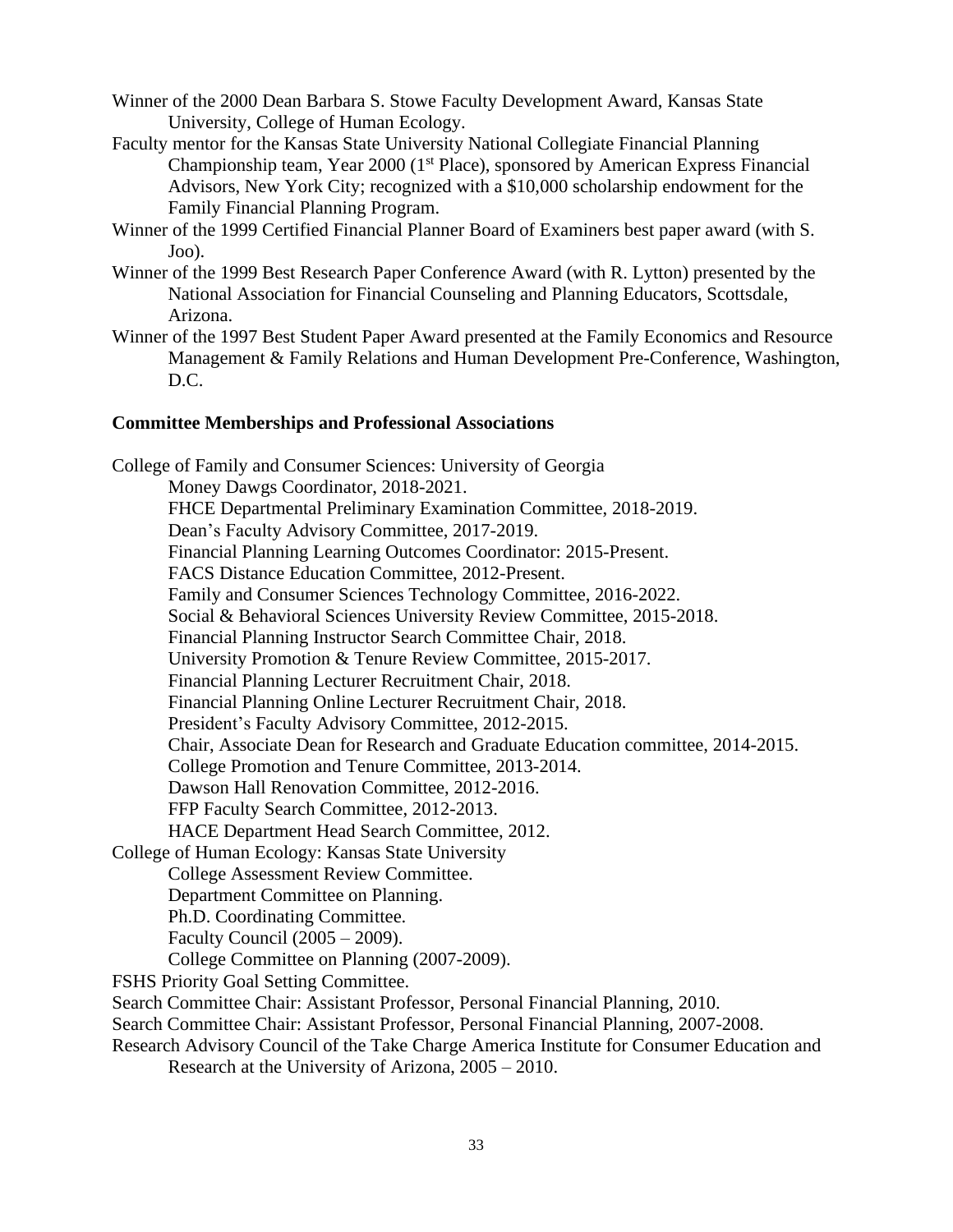Certified Financial Planner (CFP™) Program Coordinator (Director), registered with the CFP Board of Standards, Denver, Colorado for K-State undergraduate, graduate, and certificate programs, 1999 – 2012.

Committee Member: 2006 CFP Board Model Financial Planning Curriculum North Central Region (NCR) – 52 Committee Member, 2004-2005.

- Faculty Advisor: Future Financial Planners Student Organization, Kansas State University, 1999  $-2011.$
- Graduate School Commencement Marshall, December 2004.

College of Human Ecology Student Learning Outcomes Assessment Committee, 2004.

School of Family Studies and Human Services Student Learning Outcomes Assessment Committee, 2004 – 2011.

School of Family Studies and Human Services Office Space Allocation Committee, 2004.

Ad Hoc Assessment Committee, College of Human Ecology, 2004 – 2011.

Academic Affairs Committee, College of Human Ecology, 2002 – 2004.

Faculty Workload Ad Hoc Committee, FSHS, 2001 – 2004.

- Family Center Enhancement Committee, FSHS, 2001 2003.
- Chair: Family Financial Management Extension Search Committee, FSHS 2001 2002.
- Family Studies and Human Services Faculty Council, KSU, 1999 2003.

Family Studies and Human Services Web Page Committee, KSU, 1999 – 2001.

Human Sciences Faculty Council, Texas Tech University, 1998-99.

Chair: "Growing the Profession," American Council on Consumer Interests (ACCI), 1998-99.

Search Committee Member: Assistant/Associate Professor, Family Financial Planning, Texas Tech University, 1998.

Section Chair (1997 - 1999) for the "Investment and Savings" Internet forum of the Survey of Consumer Finances (SCF) users group.

Search committee member: Associate Dean for Innovation, Graduate Studies and Research, Virginia Tech, 1997.

HIDM, Virginia Tech, Graduate Advisory Committee member 1996 - 1997.

# **Journal and Proceedings Reviewer Activities**

*AFCPE Proceedings Research Chair: 2007 & 2008 Consumer Interests Annual Financial Analysts Journal Family and Consumer Sciences Research Journal Financial Planning Review (Co-Academic Editor) Financial Services Review Indonesian Journal of Business & Entrepreneurship (Editorial Board) International Journal of Consumer Studies International Social Science Journal Journal of African Business Journal of Behavioral Finance Journal of Consumer Affairs Journal of Consumer Education (Advisory Board) Journal of Economic Psychology Journal of Family and Economic Issues Journal of Financial Counseling and Planning*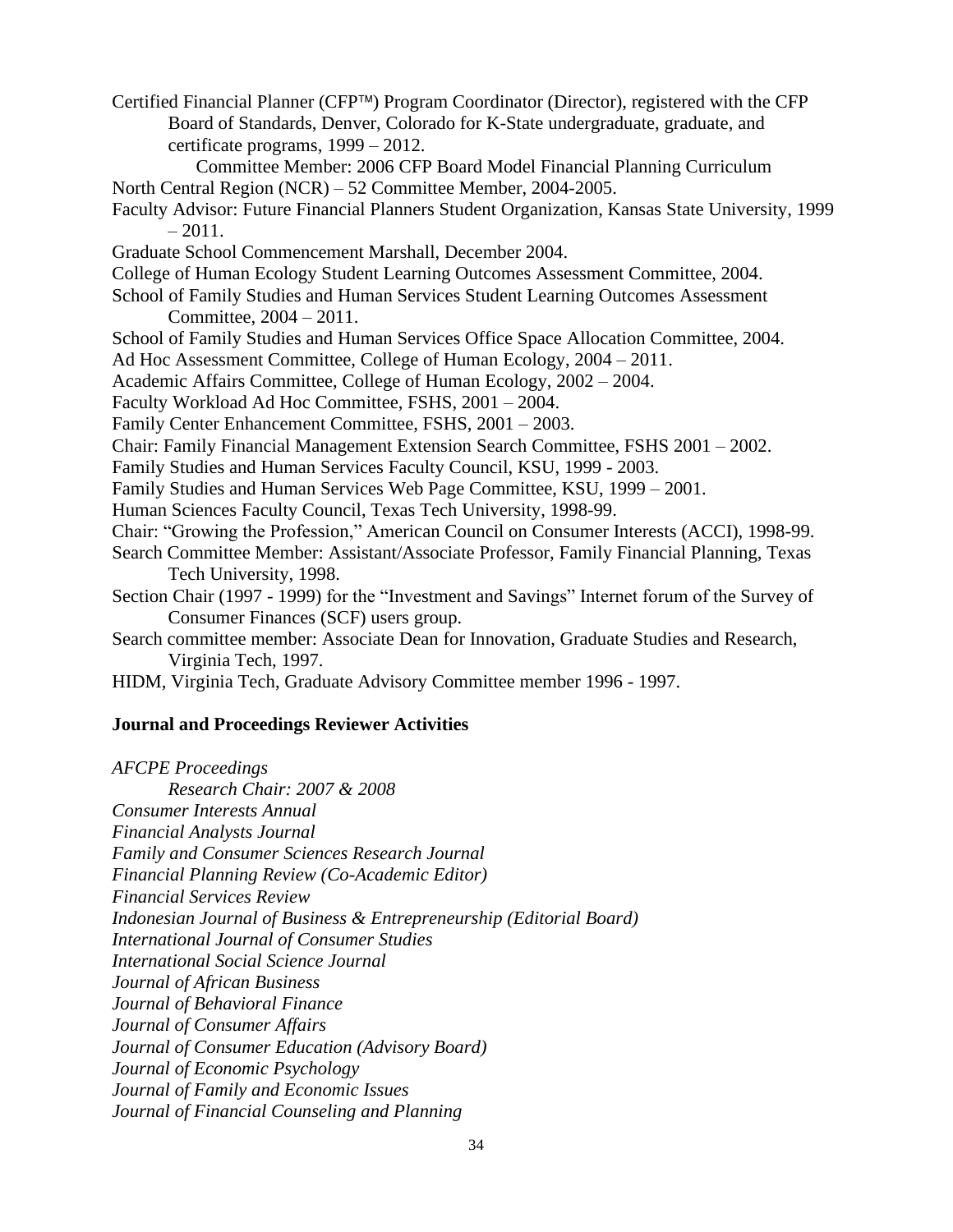*Journal of Financial Planning (Academic Editor 2012-2016) Journal of Financial Services Professionals (Advisory Board) Journal of Financial Therapy (Co-Founding Editor) Journal of Personal Finance (Founding Editor) Personal Finances and Employee Productivity PLOUS Psychology & Marketing Psychological Reports*

### **Editorial & Columnist Activities**

Co-Editor, *Financial Planning Review,* January 2017 – ongoing. Associate Editor, Jurnal Manajemen dan Agribisnis (Indonesia), 2019 – ongoing. Economics & Investment Management Columnist, *Journal of Financial Service Professionals*,  $2013$  – ongoing. Editorial Board, *Journal of Financial Therapy*, 2015 – present. Editorial Board, *Journal of Personal Finance*. 2017 – 2018. Editorial Board, *Ewha Journal of Social Science*. 2015 – 2018. Editorial Board, *Financial Counseling and Planning*. 2003 – 2018. Editorial Board, *Journal of Consumer Education*. 2007 – 2018. Academic Editor, *Journal of Financial Planning*, 2012 – 2015. Regular Reviewer, 2016 – present. Co-Editor, *Journal of Financial Therapy*. 2009 – 2012. Associate Editor (Consumer Finance), *Journal of Family and Economic Issues*. 2009 – 2012. Editor, *Journal of Personal Finance*. Funded December 2001 – June 2006. Barnhill, R. (1999). *Retirement planning*. John E. Grable (Ed.). Course Three, Retirement Counselor Certification. International Foundation for Retirement Education, Washington, DC: author. Garman, E. T., Grable, J. E., & Joo, S. (1997). *Personal Finances and Worker Productivity, Vol.* 

#### **Non-classroom Instruction**

*1 No. 1*.

CFP Center for Financial Planning Teaching Academy at Columbia University, 2017 – ongoing. CFP Board Model Financial Planning Curriculum Committee, 2005 – 2006.

Course content developer for the Association for Financial Counseling and Planning Educator's "It's Your Move" 10-session investment training course (2006).

- Course development Lead for the Kansas State University Certificate in Personal Financial Planning program.
- Curriculum advisor and course co-author, Institute of Personal Financial Planning, Continuing Education Unit program, February 2002 – 2012.

Wharton Client Psychology, 2019 – present.

#### **Student Research/Thesis/Dissertation Committee Involvement**

### *Doctoral Chair*

• Dr. Abed Rabbani (University of Missouri)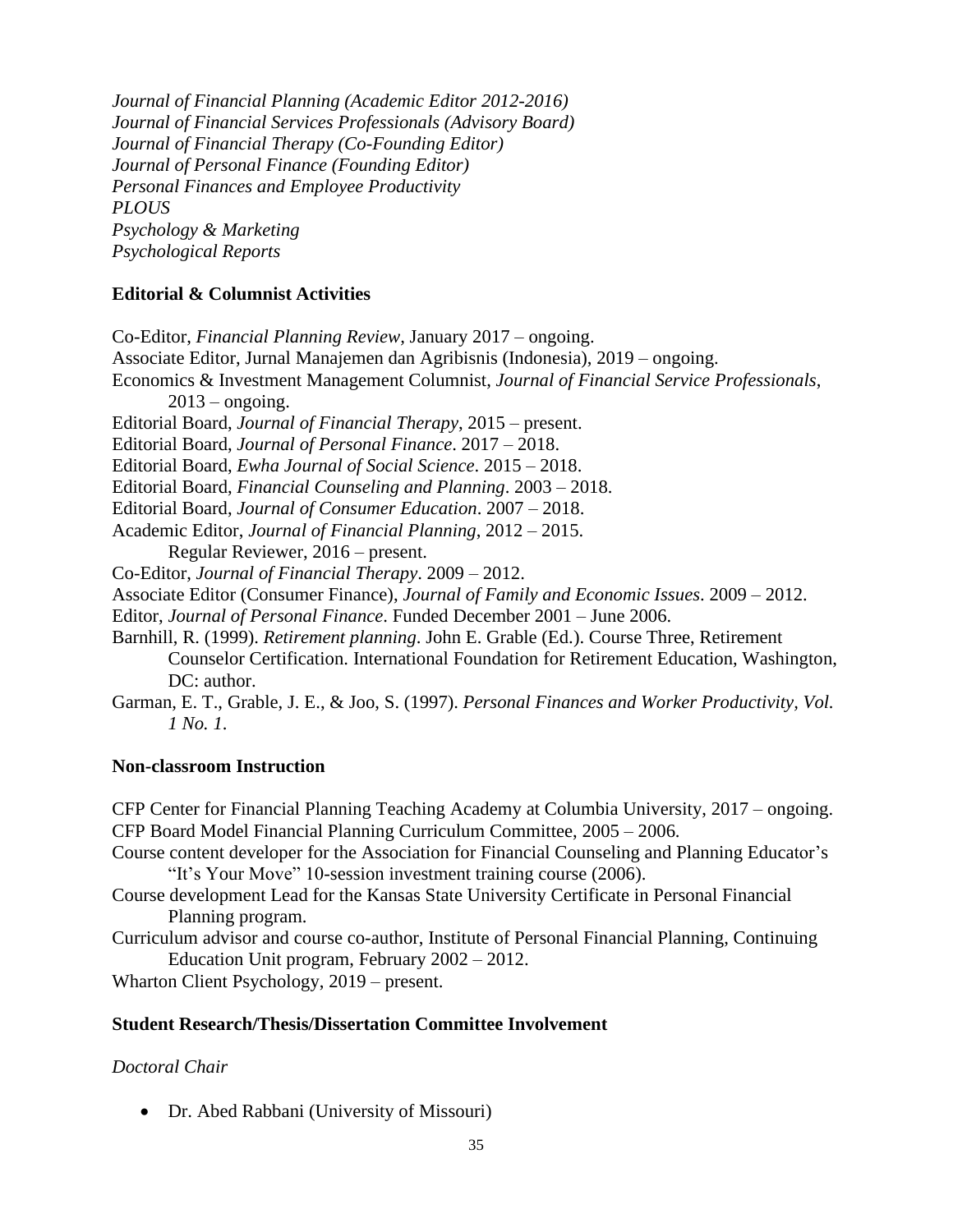- Dr. Wookjae Heo (South Dakota State University)
- Dr. Narang Park (Texas State University)
- Dr. Jamie Lynn Bryam (Virginia Tech)
- Dr. Jorge Ruiz-Menjivar (University of Florida)
- Dr. Stephen Kuzniak (private practice)
- Dr. Ann Woodyard (co-chair) (private practice)
- Dr. Kristy Archuleta (co-chair) (University of Georgia)
- Dr. Kimberly Watkins (University of Alabama)
- Dr. Michelle Kruger (Loras College)
- Dr. Jiyoung Jung (private practice)
- Marth Fulk (candidate)
- Gary Clement (candidate)
- EJ Kwak (candidate)

Ph.D. committee list available upon request. M.S. chair and committee list available upon request.

## **Professional Associations**

American Council on Consumer Interests (ACCI) Immediate Past President, 2010-2011 President, 2009-2010 President Elect, 2008 Treasurer, 2006 – 2008 Nomiations and Election Committee, 2013-2014 Chair, Investment/Finance Committee, 2006 - 2009 Investment/Finance Committee Member, 2004 – 2005; 2017 – 2020 Association for Financial Counseling and Planning Education (AFCPE) Certification Council, 2014 – 2016 Proceedings Research Papers Chair: 2007 & 2008 Investment Committee Member, 2001 – 2003; 2007 – 2011 Student Proceedings Editor, 1999 - 2000 Financial Therapy Association (Founding Board Member) Board Member, 2015 – 2018 Treasurer, 2009 – 2011 Journal Co-editor, 2010 – 2014 Regulatory Committee, 2017 – 2018 International Association of Registered Financial Consultants (IAFRC) Academic Board Member, 2000 – 2006 Founding Editor, *Journal of Personal Finance*, 2001 - 2006 National Association of Personal Financial Advisors American Association of Family and Consumer Sciences Family Economics and Resource Management Association Academy of Financial Services Board Member, 2011-2013 Financial Planning Association (FPA) TrueProfile™ Advisory Panel, 2016-2017